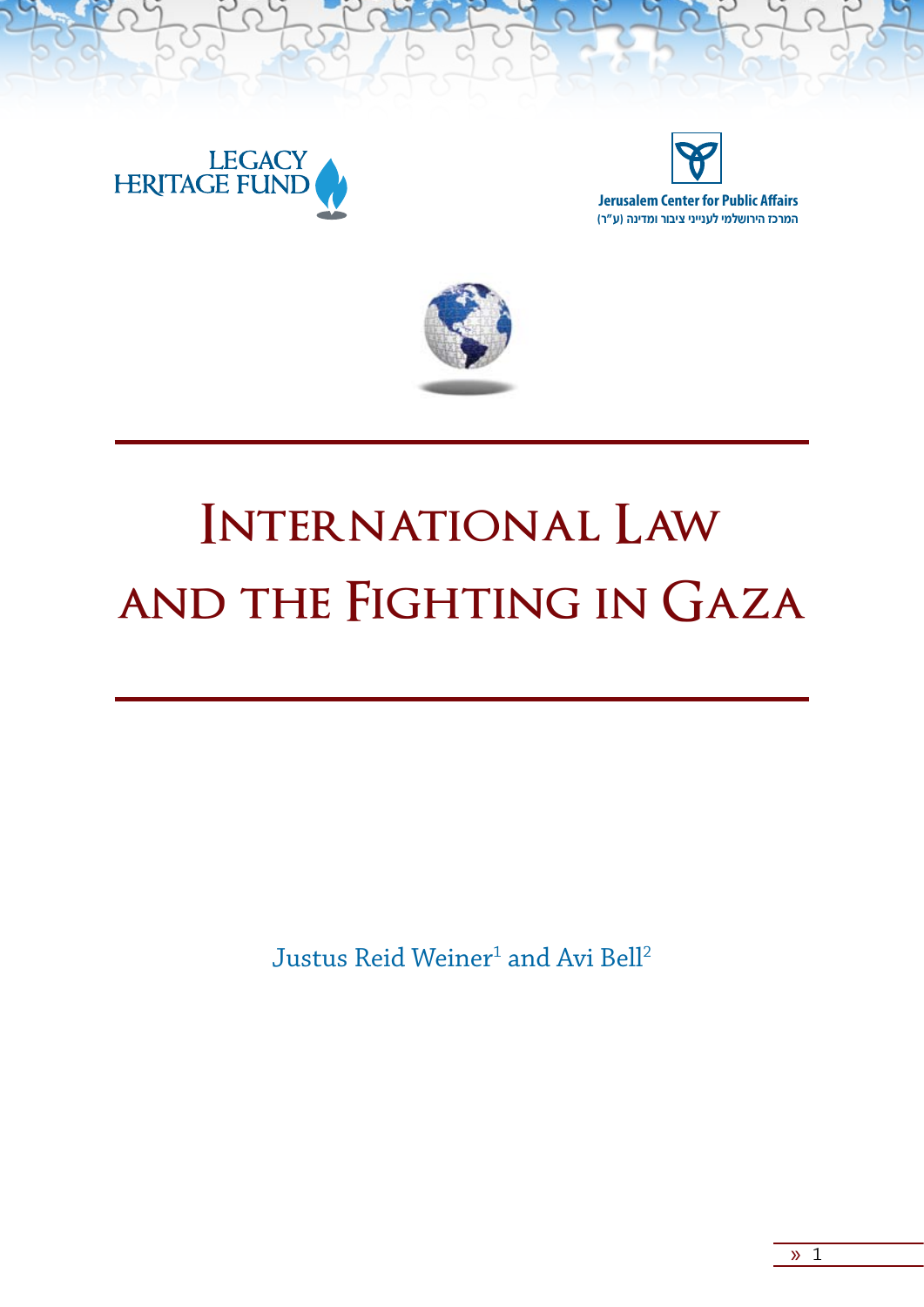**© 2008 Jerusalem Center for Public Affairs** 13 Tel Hai Street, Jerusalem, Israel Tel. 972-2-561-9281 Fax. 972-2-561-9112 Email: jcpa@netvision.net.il www.jcpa.org | www.globallawforum.org

#### **ISBN 978-965-218-069-8**

Production Manager: Edna Weinstock-Gabay Graphic Design: www.ramijaki.co.il - Rami & Jacky / Orit Meidan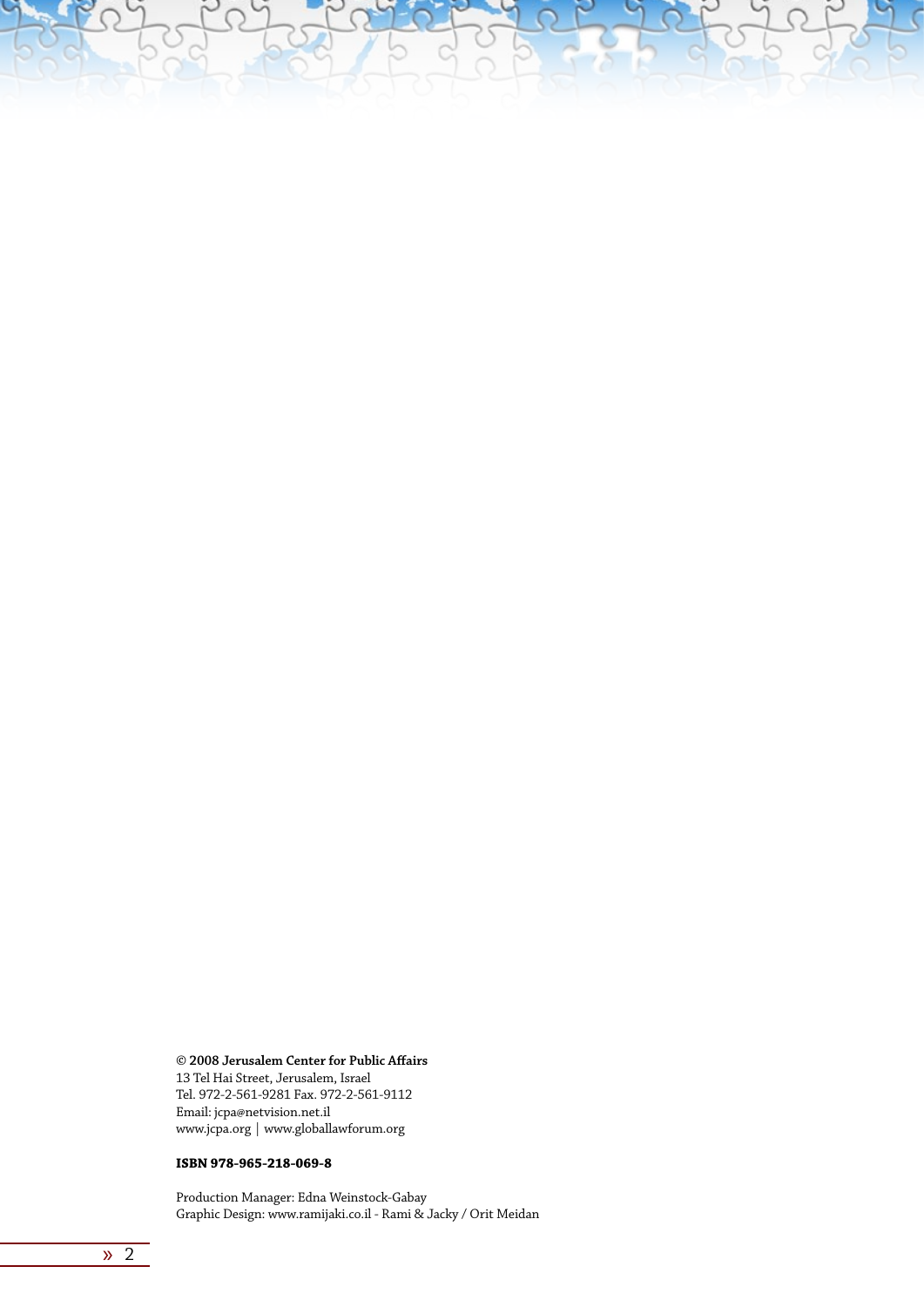#### **Introduction**

Palestinian terrorists in Gaza continue to launch rocket and mortar attacks on Israeli civilians and, in response, Israel has re-imposed a number of controls at its border with Gaza.<sup>3</sup> At times Israel has responded to the projectile and terrorist attacks emanating from Gaza by reducing the fuel and electricity that it supplies to that region. An upsurge in Palestinian attacks led to more intensified Israeli military action in Gaza which commenced as this study went to press.4

As with every flare-up of the Arab-Israeli conflict, the air is thick with accusations of violations of international law. The halls of the United Nations resound with voices objecting to the alleged illegality of Israel's behavior, and legal "experts" have taken to the airwaves to raise accusations of wrongdoing.<sup>5</sup> For instance, UN Under-Secretary-General for Humanitarian Affairs John Holmes asserted that "the effective Israeli isolation of Gaza…amounts to collective punishment and is contrary to international humanitarian law."6 Similarly, organizations such as Amnesty International have issued erroneous and misguided criticism, including "condemning" Israel's imposition of all "blockades" on the Gaza Strip as "collective punishment."7 Jeremy Hobbs, Director of Oxfam International, called on Israel "immediately [to] lift its inhumane and illegal siege."8

### **This briefing paper explores the many international legal issues raised by the Palestinian-Israeli tension along Gaza's borders.**

This briefing paper explores the many international legal issues raised by the Palestinian-Israeli tension along Gaza's borders. It first examines legal issues raised by Palestinian conduct and then turns to legal issues raised by Israeli conduct. As will be demonstrated, criticisms of Israeli behavior such as mentioned above lack any basis in international law. By contrast, criticisms that ought to be voiced about illegal Palestinian behavior are markedly rare.

### **Palestinian Attacks from Gaza**

Since Israel's withdrawal from the Gaza Strip in August 2005, Palestinian groups, including Hamas, Fatah, Palestine Islamic Jihad, the Popular Front for the Liberation of Palestine, the Democratic Front for the Liberation of Palestine, and the Popular Resistance Committees have launched more than 6,000 mortar and rocket attacks on Israel.<sup>9</sup> With no more than a handful of possible exceptions, all the attacks have been on civilian targets.<sup>10</sup>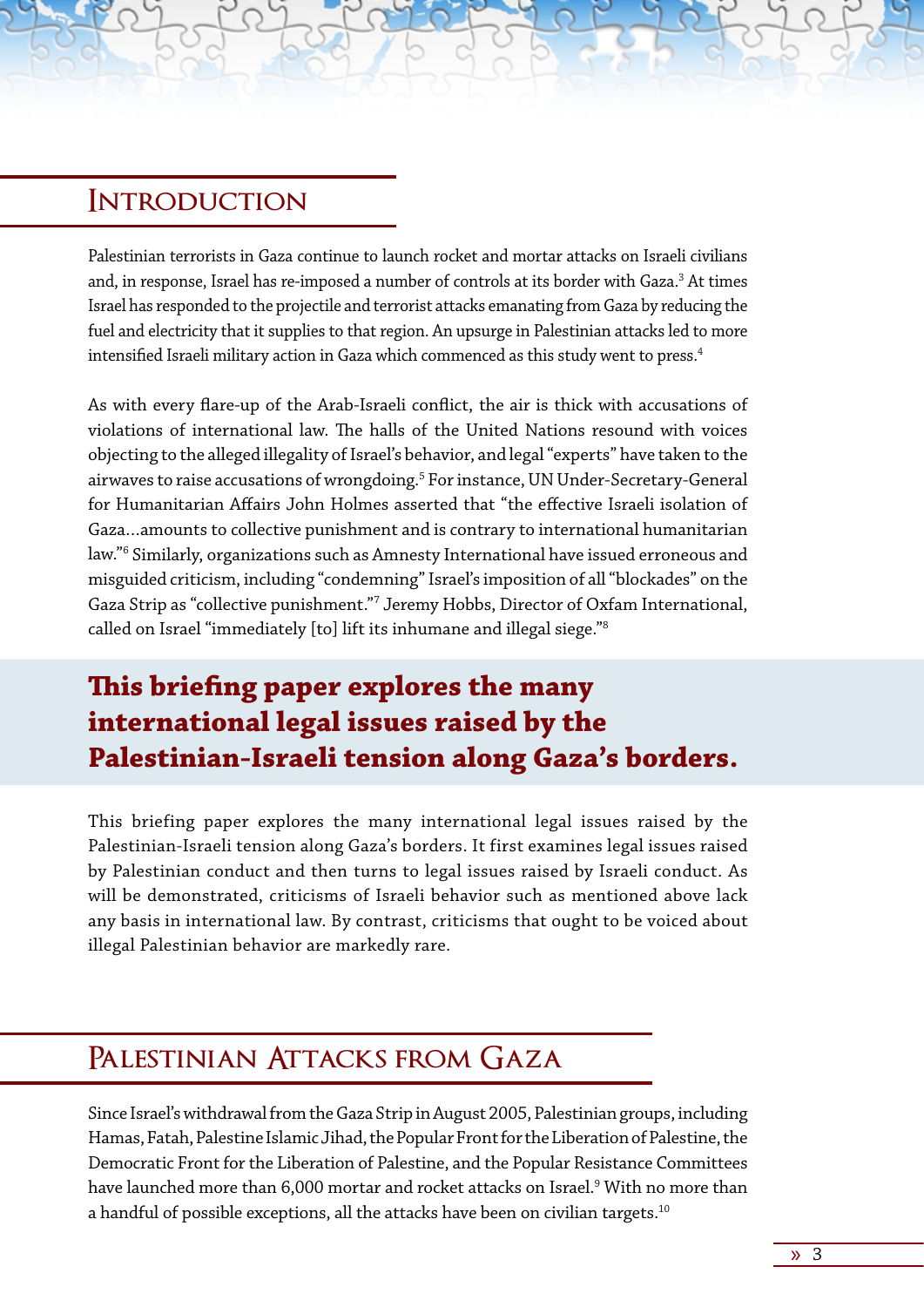**Since Israel's withdrawal from the Gaza Strip in August 2005, Palestinian groups have launched more than 6,000 mortar and rocket attacks on Israel.**

A cease-fire agreement between Israel and Hamas from June 19 to December 18, 2008, greatly reduced, but failed to eliminate entirely, attacks on Israeli civilian targets. During the cease-fire, Palestinian terrorists launched several dozen Qassam rocket and mortar attacks.11 Since Hamas declared an end to the cease-fire, Palestinian terrorists have launched hundreds of rocket and mortar attacks at civilian Israeli targets.<sup>12</sup>

While several Israeli cities and towns have been attacked, the brunt of the Palestinian assault has been borne by the town of Sderot, which has been bombarded by terrorist projectiles an average of more than twice a day during the last two and a half years.<sup>13</sup> The attacks have killed several residents and injured dozens of others. The attacks have destroyed houses and public buildings such as kindergartens. The residents are so traumatized that three-quarters of all Sderot children between the ages of 7 and 12 suffer from post-traumatic anxiety.<sup>14</sup>

#### **Illegality of Palestinian Attacks Under the Laws of War and Terrorism**

While Palestinian attacks from Gaza clearly violate many provisions of international law, the attacks have drawn little more than *pro forma* objections from international observers. For instance, a search of the UN UNISPAL database (the United Nations Information System on the Question of Palestine) revealed dozens of UN documents issued in the last year concerning Gaza. Yet only one document was discovered  $-$  a letter from Israeli diplomats to senior UN officials following a Palestinian terror attack<sup>15</sup>  $-$  whose primary and direct focus was Palestinian violations of international law.<sup>16</sup> This disturbing silence cannot be justified on the grounds that controversy exists regarding the legality of Palestinian actions, since it is quite clear that the Palestinian attacks are contrary to the standards of international law.

The Palestinian attacks violate one of the most basic rules of international humanitarian law: the rule of distinction, which requires combatants to aim all their attacks at legitimate targets  $-$  enemy combatants or objects that contribute to enemy military actions.<sup>17</sup> Violations of the rule of distinction  $-$  attacks deliberately aimed at civilians or protected objects as such  $-$  are war crimes.<sup>18</sup>

One of the corollaries of the rule of distinction is a ban on the use of weapons that are incapable, under the circumstances, of being properly aimed only at legitimate targets.<sup>19</sup>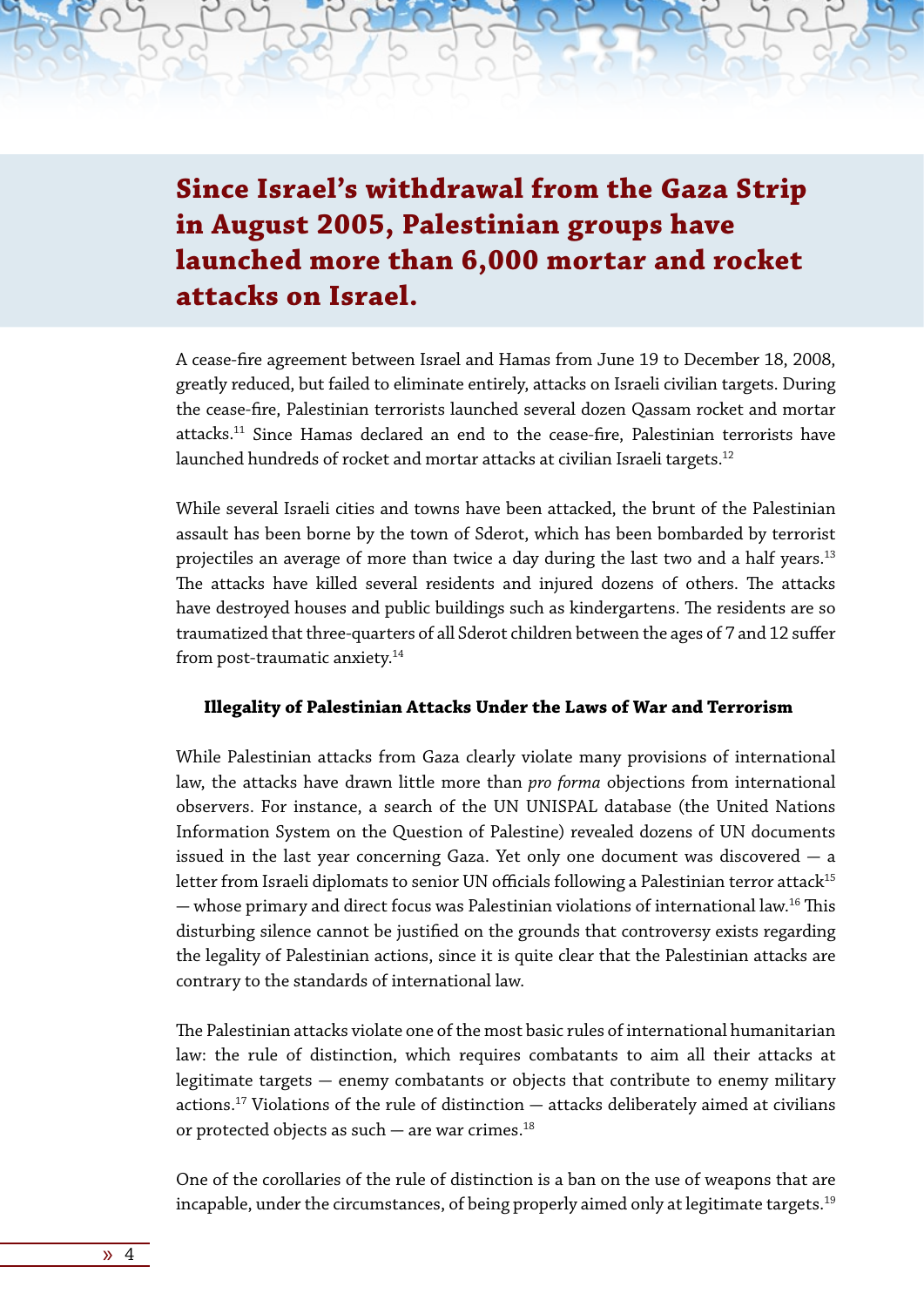The rockets and projectile weapons being used by the Palestinian attackers are primitive weapons that cannot be aimed at specific targets and must be launched at the center of urban areas. This means that the very use of the weapons under current circumstances violates international law.

**The Palestinian attacks, because they are intended to kill or seriously injure civilians in order to intimidate a population, are also terrorist acts within the scope of the International Convention for the Suppression of the Financing of Terrorism.**

Consequently, each one of the 6,000 attacks by Palestinian terrorists on civilian targets in Israeli towns is a war crime. Both the terror squads carrying out the attacks, as well as their commanders, bear criminal responsibility for these war crimes. Indeed, criminal responsibility for these crimes extends up the chain of command to the most senior officials in the terror groups who have approved these rocket attacks. Under the rules of command responsibility, senior Hamas leaders such as Khaled Mashal, who ordered a continuation of the rocket attacks in response to "Zionist crimes,"20 are among the parties guilty of war crimes.<sup>21</sup>

The Palestinian attacks, because they are intended to kill or seriously injure civilians in order to intimidate a population, are also terrorist acts within the scope of the International Convention for the Suppression of the Financing of Terrorism.<sup>22</sup> So long as the acts are committed by non-nationals of the target state, $^{23}$  Articles 2(4)-(5) extend liability to all those who:

- » attempt to commit;
- » participate as accomplices;
- » direct or organize terrorist acts; or
- » contribute to acts by terrorist groups with the knowledge of the groups' intent to commit terror or with the aim of furthering their goals.

Thus, international law considers a large number of Palestinians related to the attacks to be terrorists: the squads of militants actually carrying out the rocket attacks, all those who assist the squads with organization or financing, and all those who finance the  $t$ errorists  $-$  such as the Palestinian Authority  $-$  since they are aware of the intent of the terror squads to carry out terrorist acts.

The Palestinian attacks must also be seen as terrorist attacks under a related international convention: the International Convention for the Suppression of Terrorist Bombings. This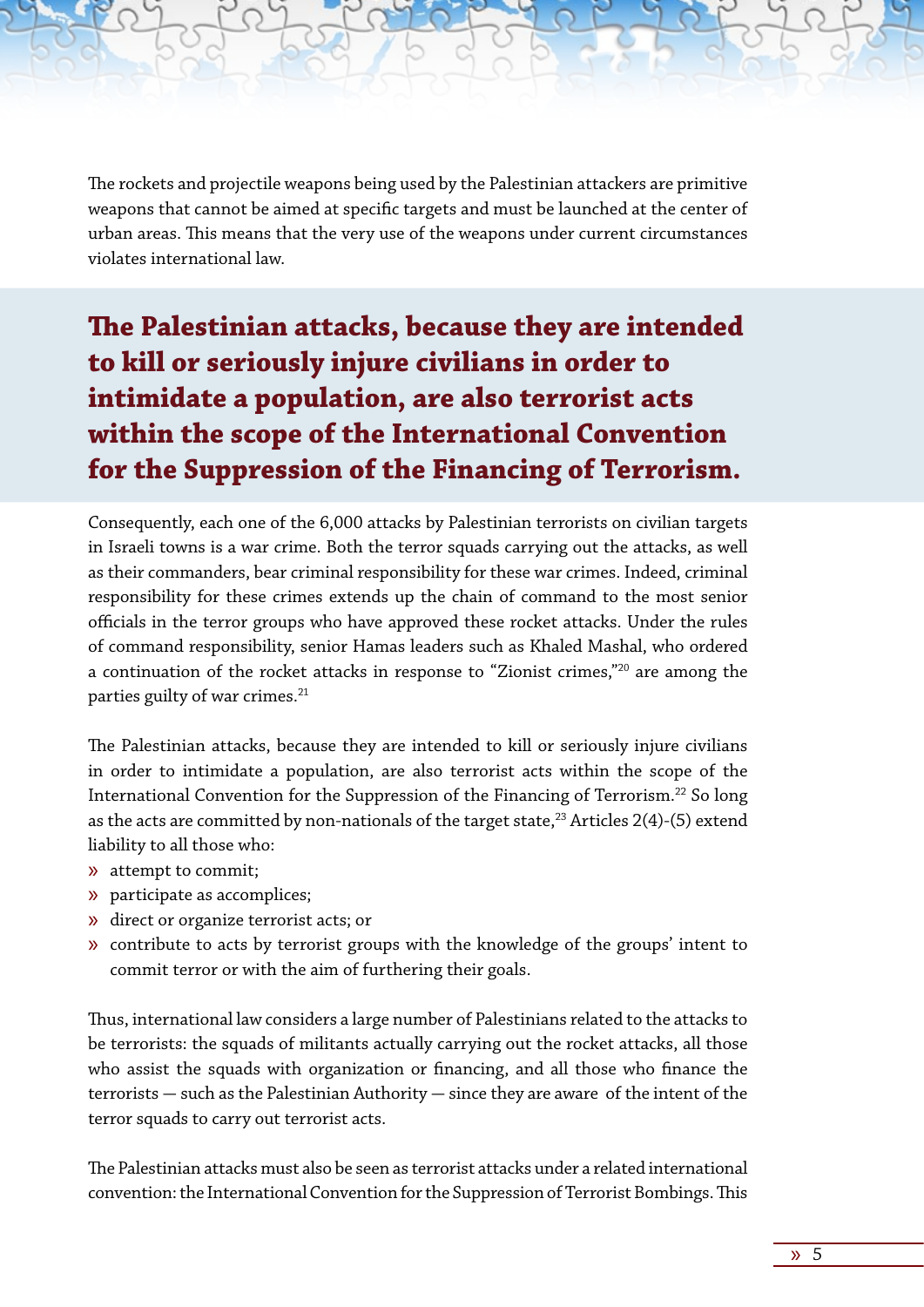convention makes it a crime to bomb public places (such as city streets) with the intent to kill civilians. This relates to bombings carried out by persons that are non-nationals of the state of which the victims are nationals.<sup>24</sup> Also under this Convention, the Palestinian attackers are considered international terrorists and Israel is required to assume criminal jurisdiction over them. Additionally, other states party to the Convention  $-$  such as the U.S., Russia, Turkey and France - must cooperate in helping to combat such Palestinian terrorist acts.

### **The Palestinian attacks must also be seen as terrorist attacks under a related international convention: the International Convention for the Suppression of Terrorist Bombings.**

Palestinian authorities in Gaza also violate anti-terrorism provisions of international law by providing a safe haven for Palestinian terrorists. UN Security Council Resolution 1566, which was adopted by authority of Chapter VII of the UN Charter and is therefore binding international law for all states, requires states to deny safe haven to "any person who supports, facilitates, participates or attempts to participate in the financing, planning, preparation or commission of terrorist acts or provides safe havens."25 Similarly, Security Council Resolution 1373, also a Chapter VII resolution, requires states to "deny safe haven to those who finance, plan, support, or commit terrorist acts, or provide safe havens."<sup>26</sup> Together, these documents establish that, under international law, providing safe haven for terrorists is itself a criminal terrorist act. Thus, all Palestinian governing authorities in Gaza, whether directly involved in terror attacks or not, are criminal terrorists under international law, by virtue of their willing provision of safe haven for terrorists.

Palestinian war crimes do not end with terrorism and violations of the rules of distinction. As will be discussed later, Palestinian terrorists and fighters in Gaza have almost certainly violated the international humanitarian rule against perfidy. In addition, a consortium of Palestinian terrorist groups have held Israeli soldier Gilad Shalit incommunicado and out of reach of the International Committee of the Red Cross since 2006. This is a clear violation of international law concerning prisoners of war.

#### **Illegality of Palestinian Attacks Under the Genocide Convention**

In carrying out their attacks on Israeli Jews as part of a larger aim to kill Jews, as demonstrated by the Hamas Covenant, many of the Palestinian terrorists are also violating the Convention on the Prevention and Punishment of Genocide. Under Article 1 of the Genocide Convention, Israel and other signatories are required to "prevent and punish" not only persons who carry out such genocidal acts, but those who conspire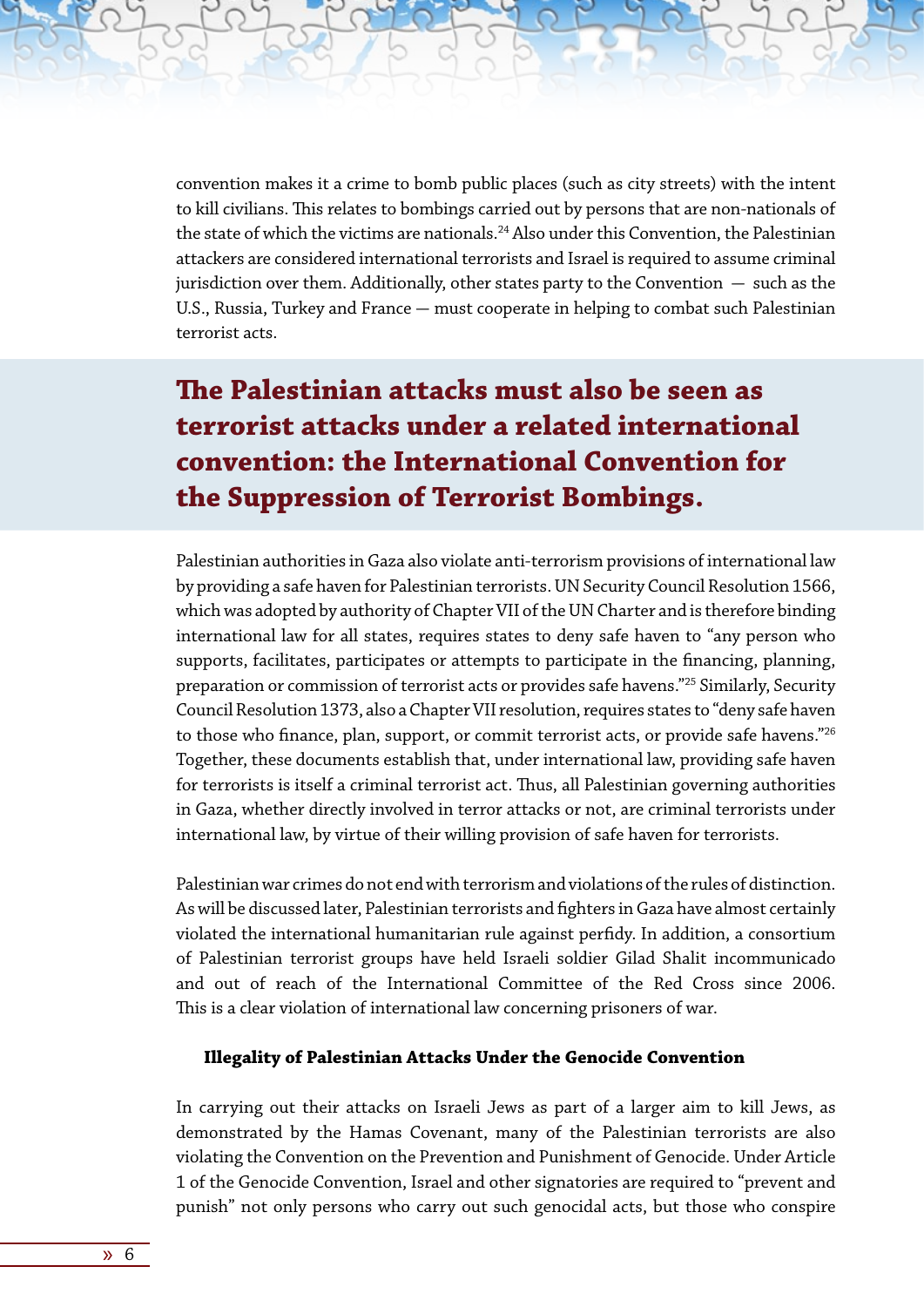with them, incite them to kill and are complicit with their actions.<sup>27</sup> The Convention thus requires Israel to prevent and punish the terrorists themselves, as well as leading figures that have publicly supported the Palestinian attacks. Article 2 of the Convention defines any killing with intent "to destroy, in whole or in part, a national, ethnical, racial or religious group, as such" as an act of genocide.<sup>28</sup>

**In carrying out their attacks on Israeli Jews as part of a larger aim to kill Jews, as demonstrated by their covenant, many of the Palestinian terrorists are also violating the Convention on the Prevention and Punishment of Genocide.**

The Hamas attacks fall within this definition of genocide. The Covenant of Hamas explicitly advocates a religious holy war aimed at creating a regional Islamic entity encompassing the territory of Israel and the disputed areas.<sup>29</sup> The Hamas Covenant not only calls for the movement to "liberate Palestine," and in so doing to "raise the banner of Allah over every inch of Palestine" (Article 6),<sup>30</sup> but also demonstrates anti-Semitic murderous intent. Article 7, for instance, states that "the Day of Judgment will not come about until Moslems fight the Jews [killing the Jews], when the Jew will hide behind stones and trees. The stones and trees will say O Moslems, O Abdulla, there is a Jew behind me, come and kill him."31 The text is infused with repulsive terminology such as, for example, the reference to "Zionist Nazis."32 The Covenant's Preamble also assures the world that "our struggle against the Jews is very great and very serious," forecasting that "Israel will exist and will continue to exist until Islam will obliterate it, just as it obliterated others before it."<sup>33</sup>

The murderous intent of Hamas has been translated into a political program openly aimed at obliterating the Jewish state, as well as a constant stream of terrorist murders. During the three and a half years of fighting from September 2000 until March 2004, Hamas perpetrated 425 terrorist attacks. From those attacks, 377 Israelis were murdered and 2,076 civilians and soldiers were wounded.<sup>34</sup> Among the most infamous of these atrocities were the June 1, 2001, suicide bombing of a Tel Aviv discotheque, in which 21 people were murdered and 120 were wounded, and the March 27, 2002, suicide bombing of a hotel in Netanya on the first night of Passover, in which 30 people were murdered and 140 were wounded.<sup>35</sup> In this context it is not surprising that Hamas has failed to prevent projectile attacks during the six-month period of calm (Tahadiya<sup>36</sup>).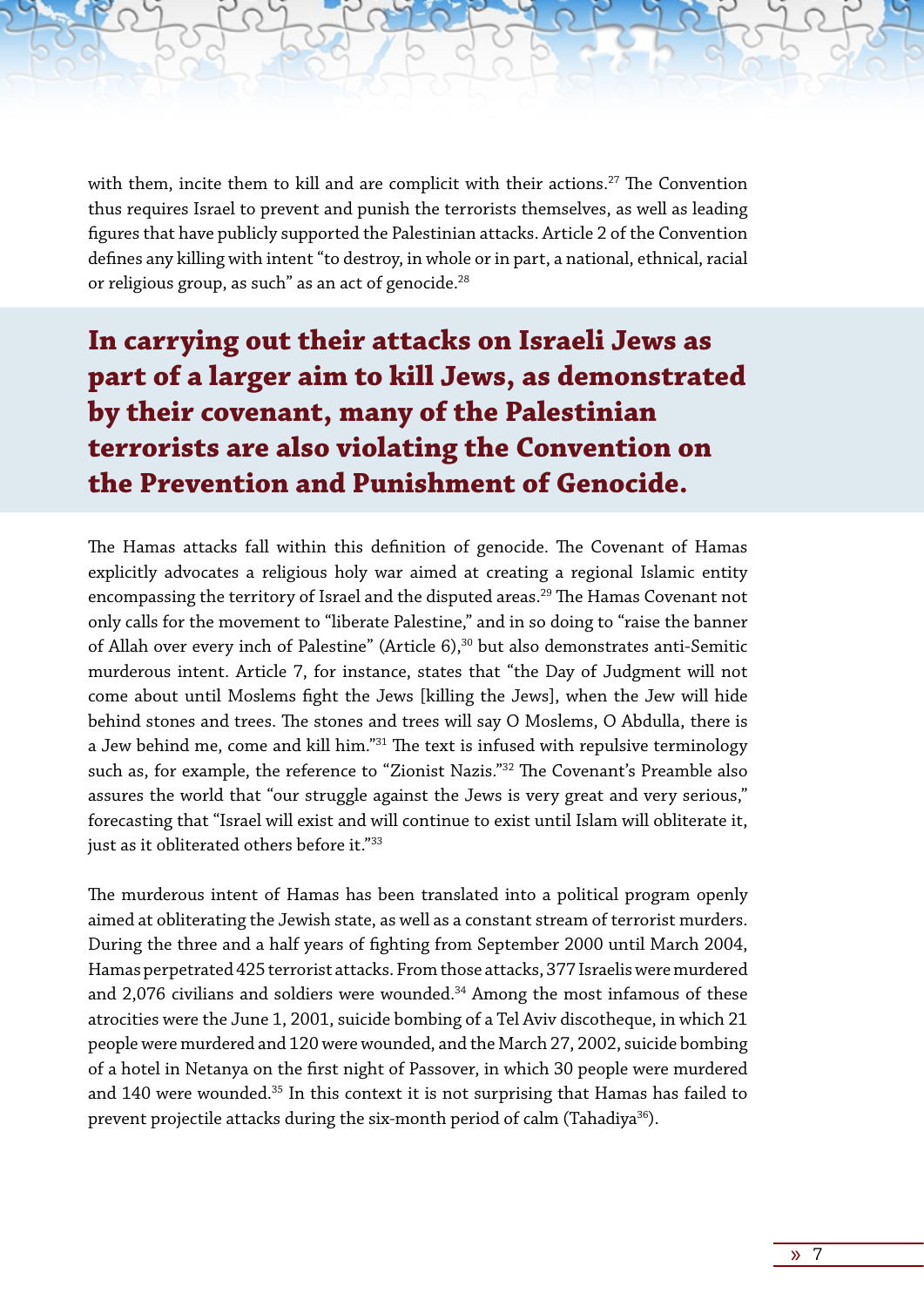### **Limited Israeli Counter-Measures**

In contrast to the illegal Palestinian attacks from Gaza and the international silence that has greeted them, Israeli counter-measures have been both legal and, paradoxically, widely condemned. This regrettable pattern of largely overlooking actual Palestinian wrongdoing under international law, while vigorously condemning supposed Israeli wrongdoing, is tragically not unique to the situation in Gaza, but rather a persistent theme in the broader Arab-Israeli conflict.

# **In contrast to the illegal Palestinian attacks from Gaza and the international silence that has greeted them, Israeli counter-measures have been both legal and, paradoxically, widely condemned.**

Israel's responses to Palestinian terrorist attacks and war crimes have been limited to far less than the full measure of actions Israel could legally have undertaken. Indeed, as will be demonstrated, Israel's responses may be properly criticized on the grounds of international law, if at all, for being insufficient rather than excessive.

Israel's primary measures of defending itself against Palestinian attacks from Gaza have included:

- » sealing off its borders with the Gaza Strip;
- » small-scale infantry and armored incursions to combat Palestinian snipers and bombers;
- » targeted air strikes on a small number of support, command and control targets;
- » economic sanctions such as the withholding of Israeli fuel; and
- » refusal to permit the use of Israel as a transit point for most non-emergency items.

Although there have been Palestinian casualties, most of the casualties have been Palestinian combatants.<sup>37</sup> In addition, Israel continues, as it has since its withdrawal from the Gaza Strip (and prior to that, by agreement with the PLO under the Oslo Accords), to maintain control of Gaza's airspace and coastal waters. By agreement with the Palestinian Authority and third parties, Israel also maintains a closed-circuit camera at the Palestinian-Egyptian border crossing at Rafah to monitor entries and exits into the Gaza Strip.<sup>38</sup> For its part, Egypt has generally kept the border closed between itself and the Gaza Strip, except for extensive arms smuggling through tunnels under the border.<sup>39</sup>

Remarkably, even while engaged in these limited measures against Palestinian attacks from the Gaza Strip, and notwithstanding the fact that the Gaza Strip is under the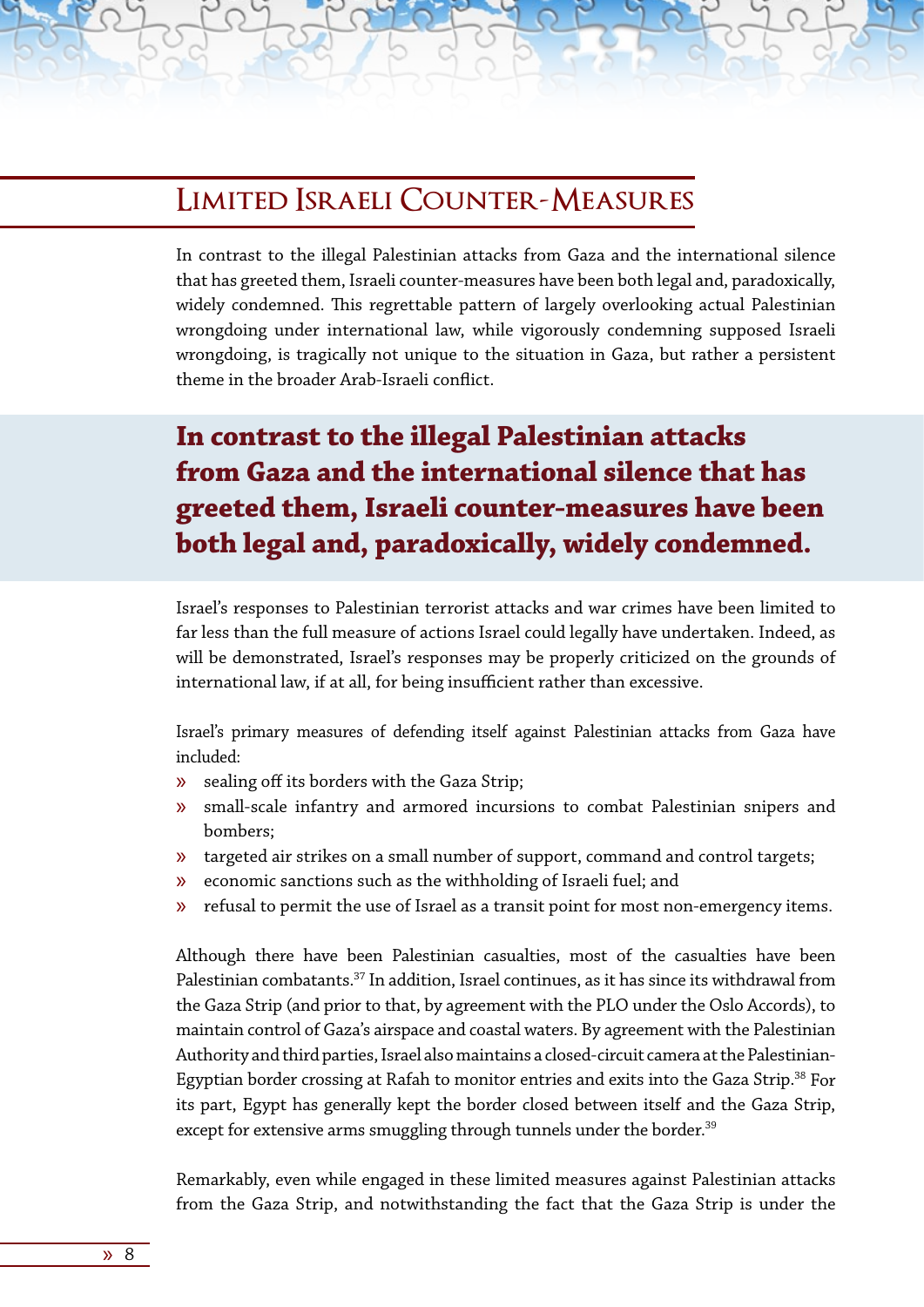control of a terrorist organization as defined by the U.S. Department of State, Israel has continued to supply economic and humanitarian aid to Gaza. Israel provides fuel, electricity and water to the Gaza Strip, as well as medical services to seriously ill Gaza residents.<sup>40</sup> Israel has facilitated the travel of Gazans, such as students,<sup>41</sup> to Europe and other destinations by permitting them to enter Israeli territory and use Israeli transit facilities.42 Israel has also provided funds to the Palestinian Authority, which has, in turn, disbursed them in Gaza.<sup>43</sup>

Unfortunately, Hamas and other Palestinian terrorist groups utilized the cease-fire, as well as the limited nature of Israeli counter-strikes, to arm themselves for future terrorist strikes against Israeli Jews and armed actions against Israel.<sup>44</sup> It is therefore quite possible that Israel will be forced to engage in more intense counter-measures in the future.

#### **Flawed Criticisms Made by Opponents of Israel**

Traditional opponents of Israel have criticized it for alleged violations of international law. One of the strongest sources of criticism has been the Office of the "Special Rapporteur on the Situation of Human Rights in the Palestinian Territories Occupied Since 1967" in the UN Human Rights Council. The Special Rapporteur's office was created by the Human Rights Commission (since replaced by the Human Rights Council) in 1993 to issue onesided criticisms of Israel; the mandate specifies that the Rapporteur is "[t]o investigate Israel's [alleged] violations of…international law, international humanitarian law and the Geneva Convention…in the Palestinian territories occupied by Israel since 1967," but does not request that he also investigate Palestinian violations.<sup>45</sup> The Rapporteur has used the one-sidedness of this mandate to justify anti-Israel bias in his reporting and has publicly and repeatedly interpreted his mandate as requiring him to criticize only Israel.<sup>46</sup> As befits the Rapporteur's bias, the Rapporteur has ignored the fact that he has no jurisdiction to investigate alleged Israeli wrongdoing in Gaza. Since Israel's withdrawal from Gaza in 2005, no credible legal argument can be made that Gaza is a "Palestinian territor[y] occupied by Israel since 1967." The Rapporteur therefore lacks jurisdiction.

### **Traditional opponents of Israel have criticized it for alleged violations of international law.**

Nonetheless, Rapporteur reports have been replete with inaccurate and biased criticism of alleged Israeli wrongdoing in Gaza. John Dugard, who served as the Special Rapporteur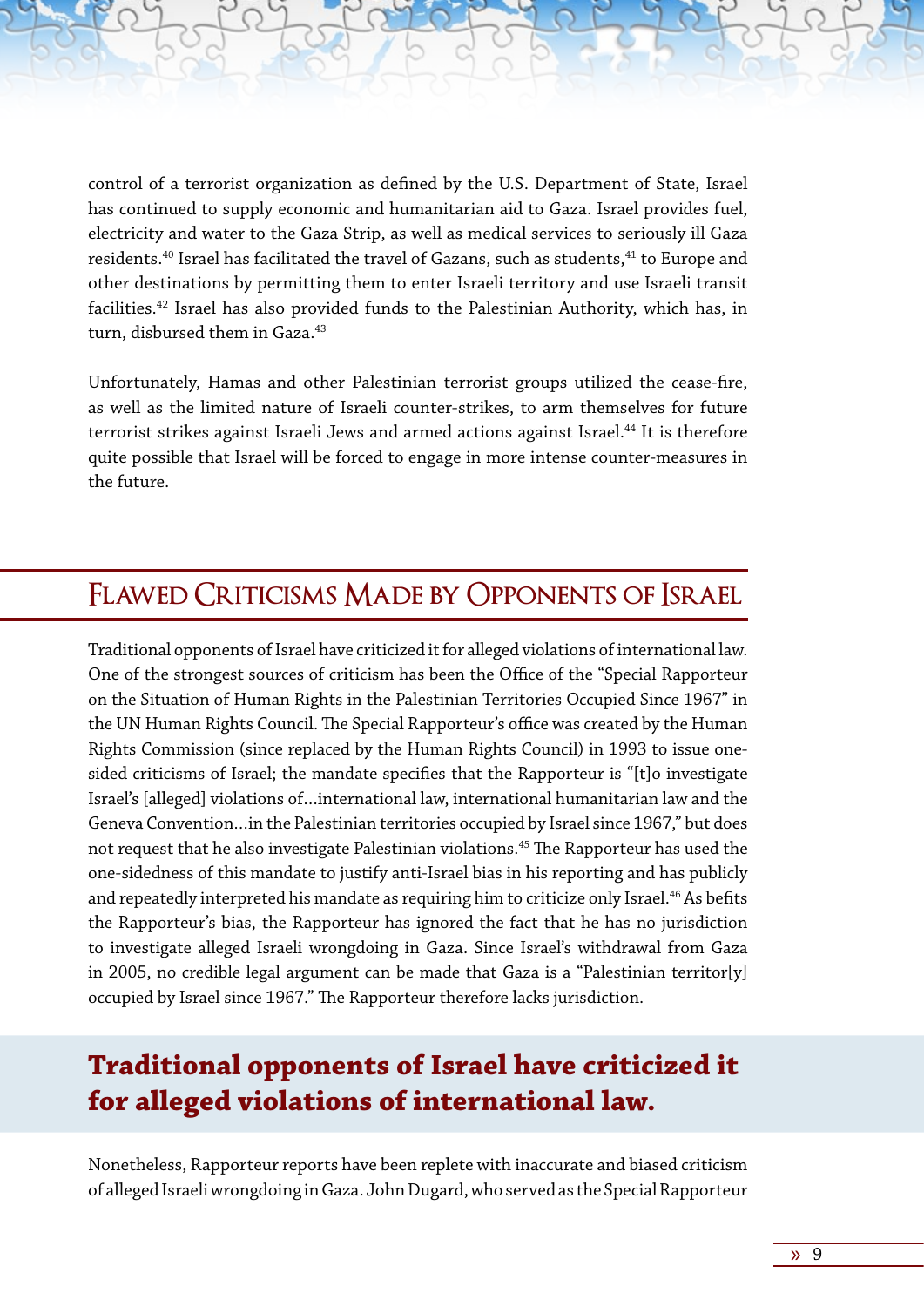from the inception of the post in 1993 until 2008, issued a statement on January 18, 2008, criticizing Israeli defense measures as illegal. Firstly, Dugard claimed that Israel's attack on a Hamas headquarters in a Palestinian Interior Ministry building in Gaza was illegal because the target was "near a wedding venue with what must have been foreseen loss of life and injury to many civilians."<sup>47</sup> However, the Palestinian Interior Ministry building was certainly a legitimate target under the rules of distinction since it makes a definite contribution to Hamas' hostilities. The fact that one Palestinian civilian lost her life in the Israeli strikes is unfortunate,<sup>48</sup> but certainly not a violation of the rule of proportionality, which authorizes collateral damage to civilians where justified by military necessity.49

Secondly, Dugard asserted that Israel's closure of its borders with the Gaza Strip constitutes illegal "collective punishment."50 Yet there is nothing in international law that requires Israel to maintain open borders with a hostile territory, whatever its sovereign status. Similarly, as will be discussed below, exercising legal counter-measures against a hostile entity does not constitute "collective punishment" under international law. Dugard's refusal to level the same charge against Egypt, which also closes its borders with the Gaza Strip at times, underlines the bias that accompanies this legally inaccurate statement.

# **Nonetheless, Rapporteur reports have been replete with inaccurate and biased criticism of alleged Israeli wrongdoing in Gaza.**

At the same time, in sharp contradiction to the dictates of international law, Dugard offered several invalid excuses for Palestinian terrorism. In his report of January 21, 2008, Dugard wrote that "[c]ommon sense…dictates that a distinction must be drawn between acts of mindless terror, such as acts committed by Al Qaeda, and acts committed in the course of a war of national liberation against colonialism, apartheid or military occupation....They must be understood as being a painful but inevitable consequence of colonialism, apartheid or occupation."51

Dugard failed to mention that such a distinction is forbidden by international law. Security Council Resolution 1566 specifically states that illegal terrorist acts "are under no circumstances justifiable by considerations of a political, philosophical, ideological, racial, ethnic, religious or other similar nature."52

In a similar vein, in the same report, Dugard attempted to downplay Palestinian terrorism by omitting all mention of international conventions and resolutions violated by Palestinian terrorism. Instead he inaccurately accused Israel of committing illegal terrorism by, for example, targeting military strikes at Palestinian terrorists and flying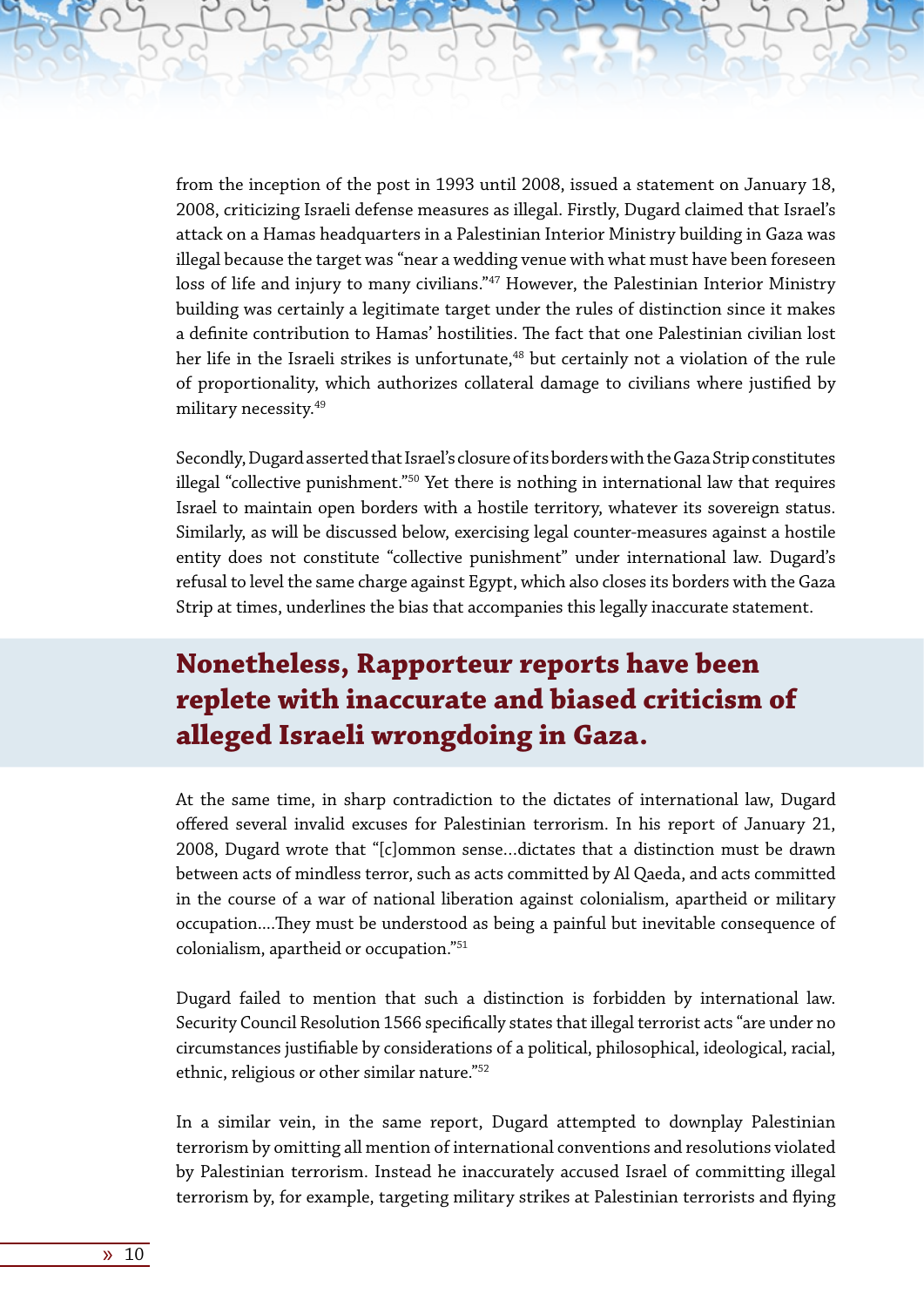planes at supersonic speed.53 Needless to say, there is no international law treaty, UN resolution or international legal custom that renders such Israeli acts as "terrorism" or illegal in any other way.

Difficult as it is to envisage, Richard Falk, Dugard's successor to the post of Special Rapporteur, appears poised to surpass Dugard in bias and legal inaccuracy. Falk has repeatedly and outrageously accused Israel of genocide, claiming in 2002 that "Israel is seeking to obliterate the existence of the Palestinian people,"54 and in 2007 that he felt "compelled to portray the ongoing and intensifying abuse of the Palestinian people by Israel" as a repeat of the Holocaust because Israeli policies "express so vividly a deliberate intention on the part of Israel and its allies to subject an entire human community to life-endangering conditions of utmost cruelty."55 Shortly after his appointment to the post of Special Rapporteur on March 28, 2008,<sup>56</sup> Falk defended the appropriateness of his comparisons of Israeli treatment of Gazans to genocidal Nazi policies.<sup>57</sup>

To their credit, some foreign officials, such as Franco Frattini (until recently the European Commissioner for Justice, Freedom and Security),<sup>58</sup> have correctly defended the legality of the Israeli actions. Others, such as Dutch Foreign Minister Maxime Verhagen, have criticized UN bias against Israel.59

### **Legal Standards Applicable to Israeli Counter-Measures**

It is difficult to evaluate legal objections to Israel's actions since they are often made in conclusory fashion, without reference to legal doctrines or materials which support the charges, and are often raised out of context. Additionally, many of the legal criticisms are implicitly based upon misinterpretations of the relevant international law, but without explicit assertions of the proposed legal doctrine. Moreover, many of the charges are disingenuously based upon misstatements of fact or misuse of legal terminology.

Nonetheless, this essay attempts to construct a rational legal basis for criticisms of Israeli behavior and to evaluate these criticisms. It examines, in turn, the four distinct bodies of law that could potentially affect the legality of Israeli counter-strikes:

- » the laws of initiating hostilities (*jus ad bellum*);
- » international humanitarian law, which governs the conduct of military actions;
- » the laws of occupied territory, which some have argued applies to Israeli actions against Gaza-based terrorists; and
- » human rights laws.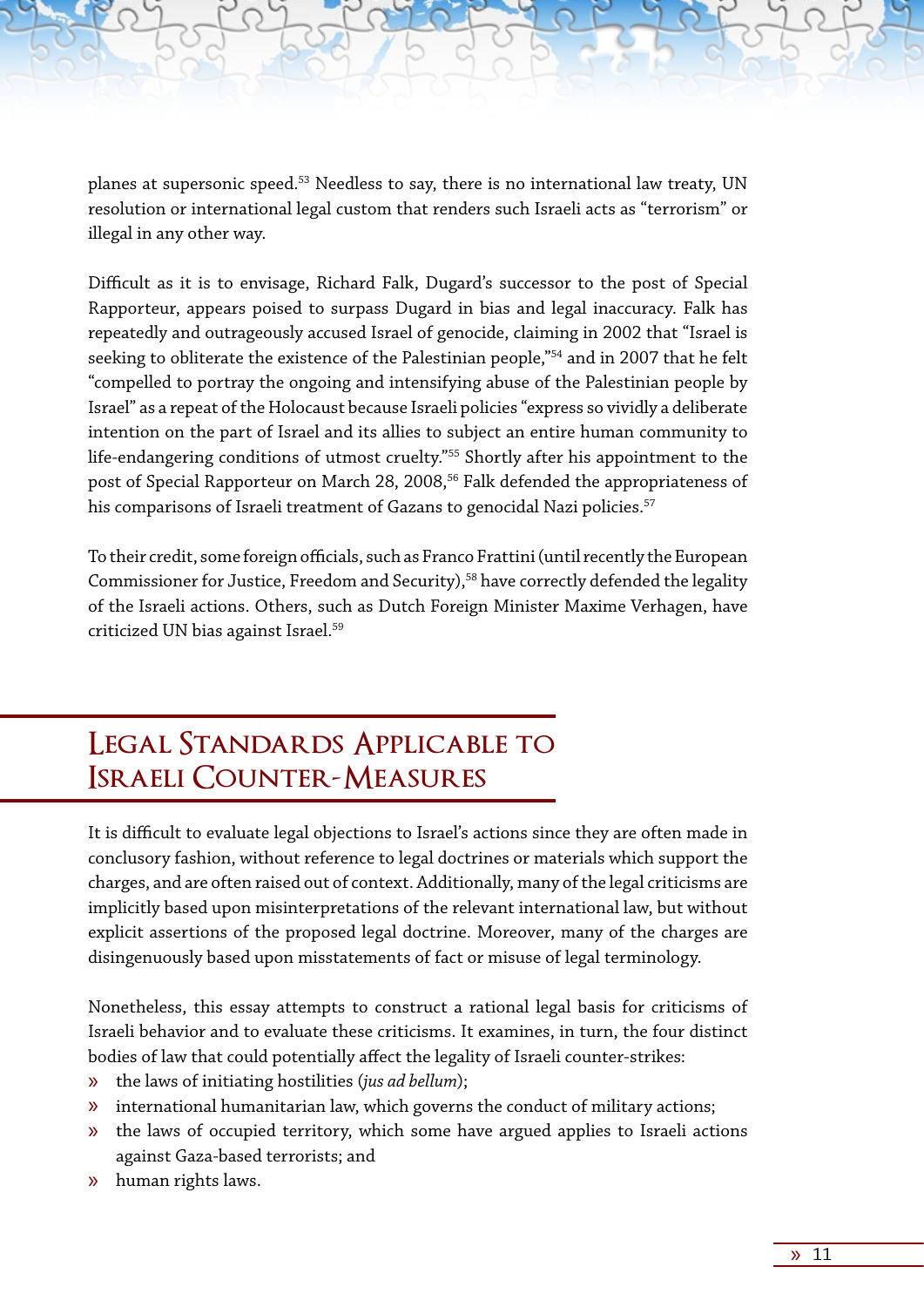**It is difficult to evaluate legal objections to Israel's actions since they are often made in conclusory fashion, without reference to legal doctrines or materials which support the charges, and are often raised out of context.** 

A careful examination of the relevant law demonstrates that Israeli counter-strikes to date, and potential future counter-strikes (both economic and military), conform to the requirements of international law.

#### **The Legality of Israeli Military Actions under** *Jus ad Bellum*

The law of *jus ad bellum*, as codified by the UN Charter, bars the use of military force against other states under most circumstances.<sup>60</sup> Article 51 of the Charter recognizes the inherent right to self-defense, notwithstanding the general ban on the use of force. $61$ 

### **However, it is certain that Israel has the right to use force in defending itself against Palestinian attacks from Gaza.**

Jus ad bellum does not restrict the use of force in non-international conflicts.<sup>62</sup> The uncertain legal status of the Gaza Strip<sup>63</sup> makes it difficult to determine the basis on which Israel's actions should be analyzed. However, it is certain that Israel has the right to use force in defending itself against Palestinian attacks from Gaza.

Let us suppose that Gaza is an independent sovereignty, and entitled to all the rights of states under *jus ad bellum*, including the general right to immunity from armed attacks from other states. In that case, Israel would be entitled to use force against Gaza by authority of the inherent right to self-defense referenced by Article 51 of the UN Charter. Gaza would have lost its general immunity from attack by repeatedly striking at its neighbor state and Israel's use of force would therefore be permissible on the grounds of self-defense.

Alternatively, if Gaza is not an independent sovereignty, it can claim no rights to immunity from attack under the law of *jus ad bellum*. Israel would not need (though it may be able) $64$  to invoke the right of self-defense.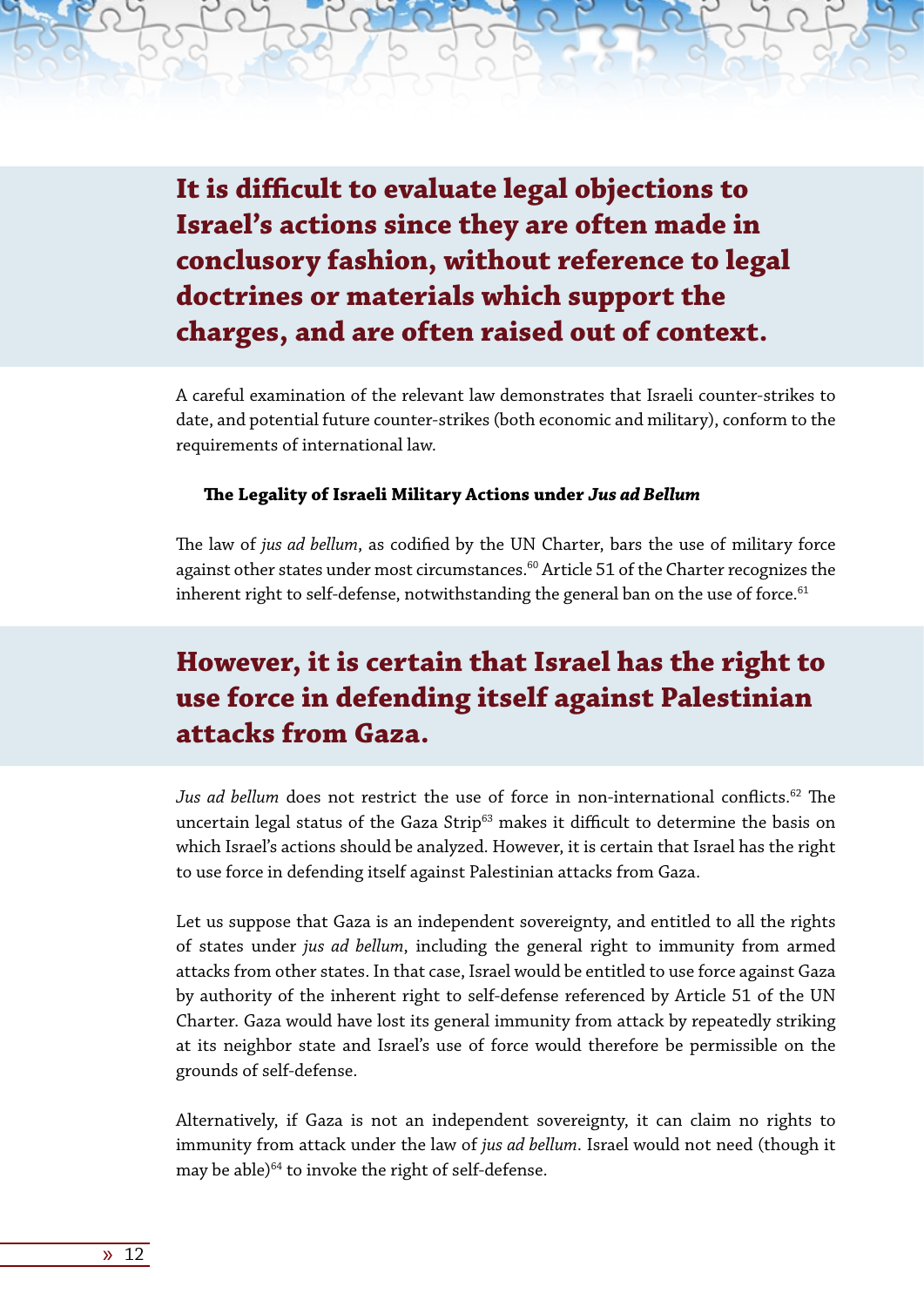#### **The Legality of Israeli Military Actions under International Humanitarian Law**

International humanitarian law regulates the use of force once military action is under way, irrespective of its legality under *jus ad bellum*. The two most basic principles of international humanitarian law are the rules of distinction and proportionality:<sup>65</sup> Israel's counter-strikes have abided by both.

#### 1. Distinction and Proportionality

The rule of distinction, as noted previously, requires aiming attacks only at legitimate (e.g., military and support) targets. The rule of distinction includes elements of intent and expected result: so long as one aims at legitimate targets, the rule of distinction permits the attack, even if the attack is expected to cause collateral damage to civilians and even if, in retrospect, the attack was a mistake based on faulty intelligence. $66$ 

Israel has aimed its strikes at locations from which rockets have been fired,<sup>67</sup> at Palestinian combatants bearing weapons and transporting arms,<sup>68</sup> Palestinian terrorist commanders,69 and support and command and control centers.70 Locations such as Interior Ministry buildings, from which Hamas directs some military activities,<sup>71</sup> clearly make a contribution to Hamas' military actions; they are therefore legitimate targets, even though they also have civilian functions.

**International humanitarian law regulates the use of force once military action is under way, irrespective of its legality under** *jus ad bellum.* **The two most basic principles of international humanitarian law are the rules of distinction and proportionality:Israel's counter-strikes have abided by both.**

The rule of proportionality operates in conjunction with the rule of distinction to limit collateral damage. While most kinds of collateral damage to civilian and other protected targets are permitted according to the rule of distinction, the rule of proportionality forbids collateral damage that is expected to be excessive in relation to the military need.72 Prosecutions for war crimes on the basis of disproportionate collateral damage are rare, and it is difficult to see how a credible claim can be made that any of Israel's counter-strikes have created disproportionate collateral damage. Certainly, there is no record of any conviction of an attacker for excessive collateral damage in attacks like those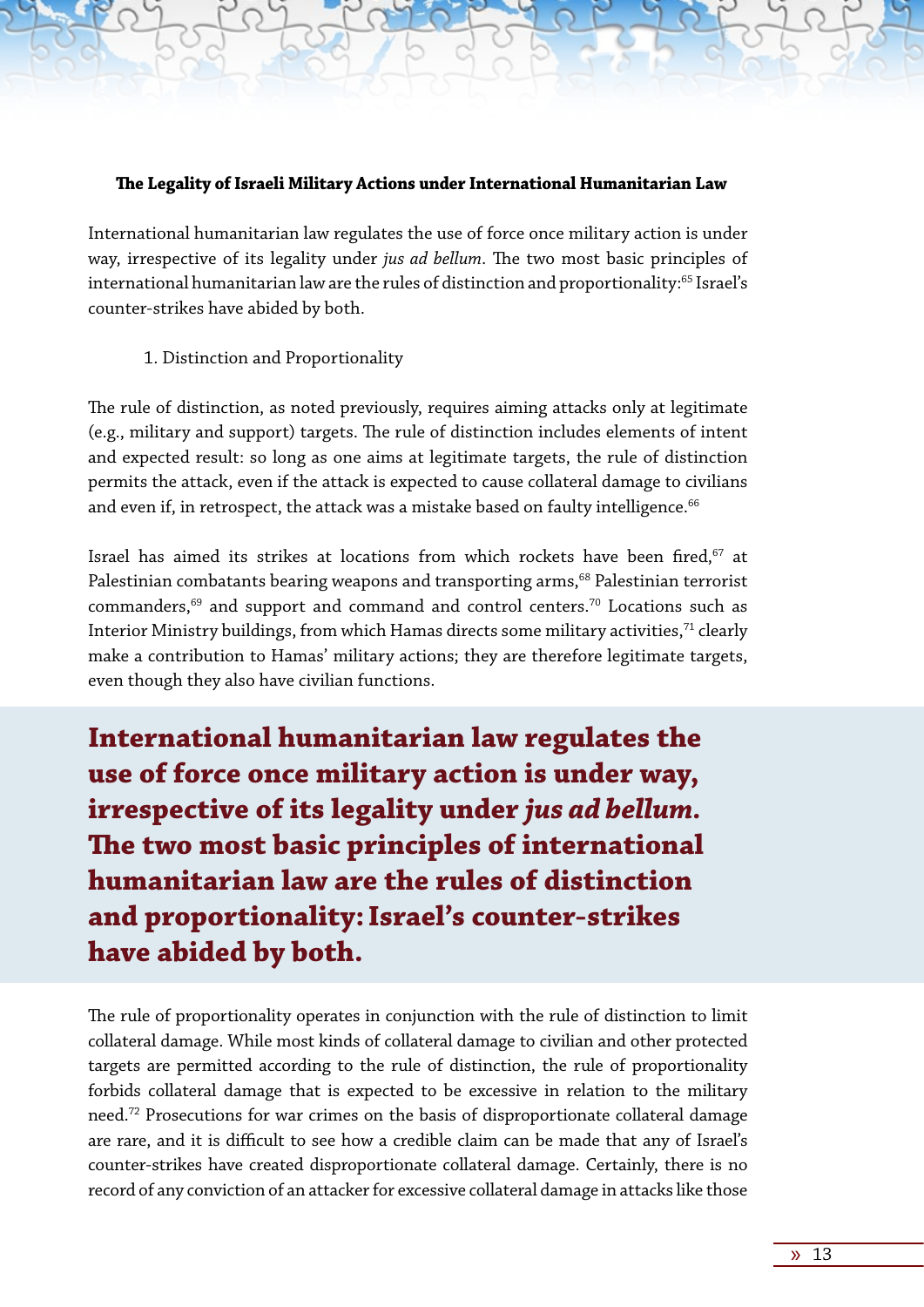carried out by Israel. Moreover, as with distinction, the rule of proportionality relies upon intent.<sup>73</sup> If Israel plans a strike without expected excessive collateral damage, the rule of proportionality justifies it, even if, in retrospect, Israel erred in its damage estimates.

All reported Israeli strikes in the latest round of fighting have been aimed at legitimate targets and none has caused excessive collateral damage. Legal advisors attached to Israeli military units review proposed military actions.<sup>74</sup> They apply an extremely restrictive standard of both distinction and proportionality, in accordance with intrusive Israeli Supreme Court rulings that have imposed far stricter legal standards on the Israeli military than those found in international law.75 It is thus likely that future Israeli measures will continue to abide by the rules of distinction and proportionality.

2. Perfidy and Civilian Shields

At the same time, it is clear that Palestinian actions in conducting military operations from within built-up civilian areas, thereby increasing Palestinian casualties, constitute war crimes. It is important to note that Israel is not required to refrain from attacking Palestinian combatants simply because they have chosen to hide behind civilians. As Article 28 of the Fourth Geneva Convention makes clear, the presence of civilians "may not be used to render certain points or areas immune from military operations."76 The article also makes Palestinian attempts to use civilian shields unlawful.

# **Additionally, the fact that Palestinian terrorists dress as civilians in carrying out attacks does not render**  them immune from attack – it simply makes them **lawful targets that are also violating international law.**

Additionally, the fact that Palestinian terrorists dress as civilians in carrying out attacks does not render them immune from attack  $-$  it simply makes them lawful targets that are also violating international law. International humanitarian law forbids perfidy, which, for example, means that it is forbidden to feign civilian status while actually being a combatant.77 The fact that Palestinian terrorists often dress as and pretend to be civilians while carrying out attacks makes it highly likely that many innocent Palestinian civilians will be accidentally killed. However, the war crimes here are Palestinian, and not Israeli.

3. Retorsion and Collective Punishment

In addition to regulating directly the use of force with the rules of distinction and proportionality, international humanitarian law also provides important rules regarding military acts such as blockades and the imposition of punishment. Israel's actions abide by these rules as well.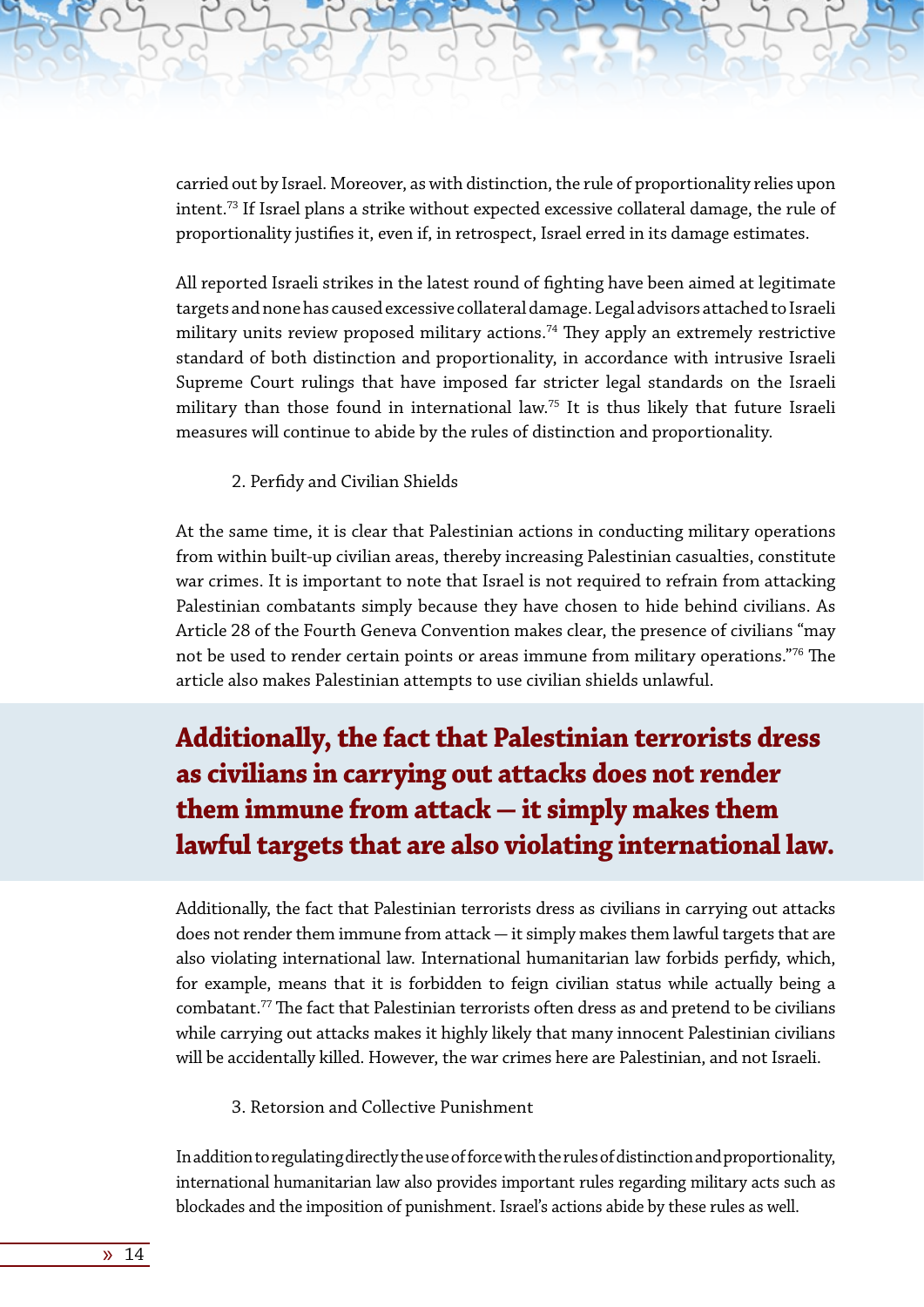Israel's imposition of economic sanctions on the Gaza Strip, such as withholding fuel supplies and electricity, does not involve the use of military force and is therefore a perfectly legal means of responding to Palestinian attacks, despite the effects on innocent Palestinian civilians. The use of economic and other non-military sanctions as a means of disciplining other international actors for their misbehavior is a practice known as "retorsion."78 It is generally acknowledged that any country may engage in retorsion.79 Indeed, it is acknowledged that states may even go beyond retorsion to carry out non-belligerent reprisals, non-military acts that would otherwise be illegal (such as suspending flight agreements) as counter-measures.<sup>80</sup> Since Israel is under no legal obligation to engage in trade of fuel or anything else with the Gaza Strip, or to maintain open borders with the Gaza Strip, it may withhold commercial items and seal its borders at its discretion, even if intended as "punishment" for Palestinian terrorism.

### **While international law bars "collective punishment," none of Israel's combat actions and retorsions may be considered collective punishment.**

While international law bars "collective punishment,"81 none of Israel's combat actions and retorsions may be considered collective punishment. The bar on collective punishment forbids the imposition of criminal-type penalties on individuals or groups on the basis of another's guilt, or the commission of acts that would otherwise violate the rules of distinction and/or proportionality.82 None of Israel's actions involve the imposition of criminal-type penalties or the violation of the rules of distinction and proportionality. It is striking that there has never been a prosecution for the war crime of collective punishment on the basis of economic sanctions. Indeed, many of the critics calling Israel's withdrawal of economic aid "collective punishment" call, or have called, for the imposition of economic sanctions or the withdrawal of economic aid against Israel and other countries<sup>83</sup> or, at least, claim to have "no position on [the legality of] punitive economic sanctions and boycotts."84

Examples of retorsions are legion in international affairs. The U.S., for example, froze trade with Iran after the 1979 Revolution<sup>85</sup> and with Uganda in 1978 following accusations of genocide.<sup>86</sup> In 2000, fourteen European states suspended various diplomatic relations with Austria in protest of the participation of Jorg Haider in the government.87 Numerous states suspended trade and diplomatic relations with South Africa as punishment for apartheid practices.<sup>88</sup> In none of these cases was the charge of "collective punishment" raised. "Punishing" a country with restrictions on international trade is not identical to carrying out "collective punishment" in the legal sense.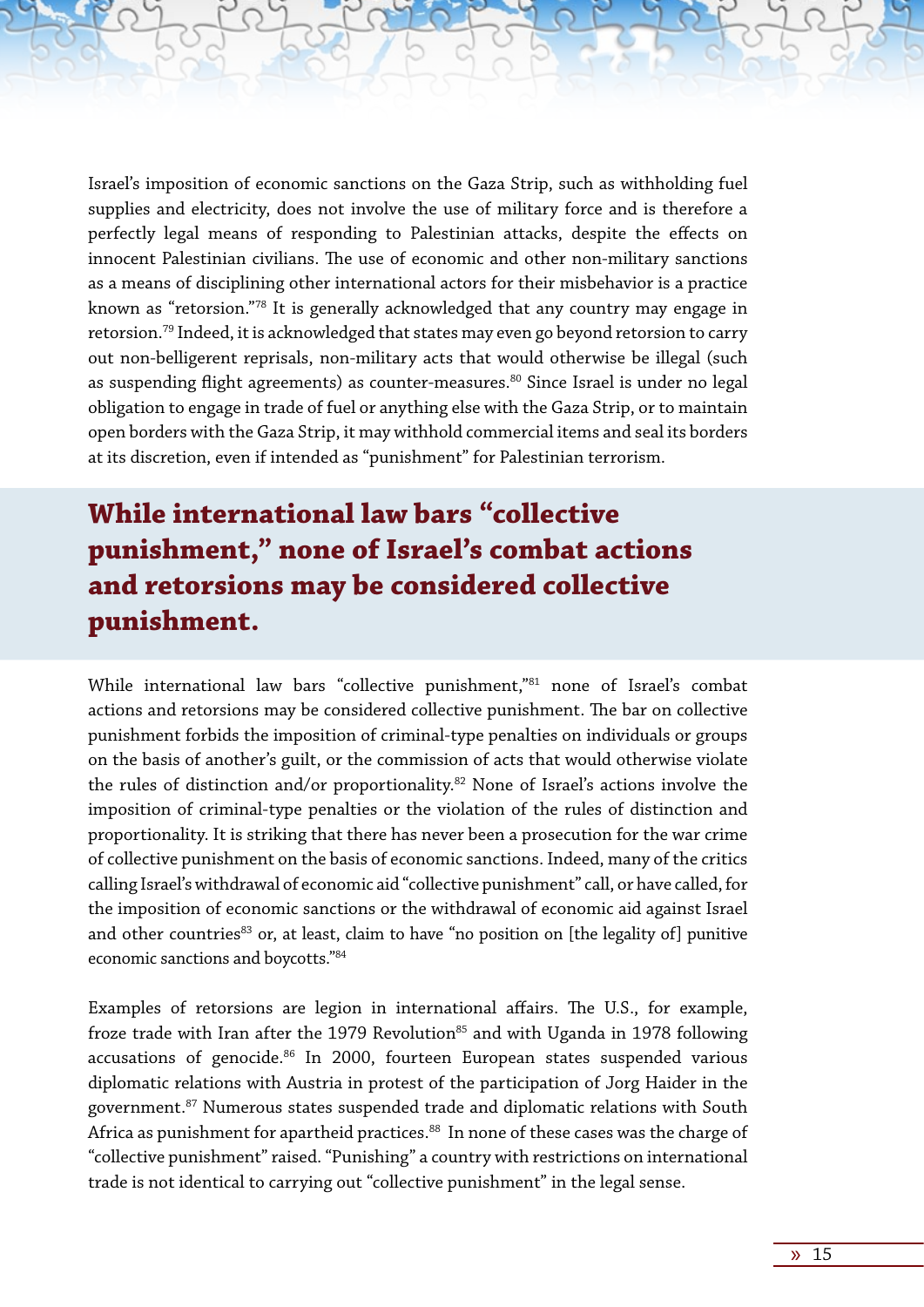4. Closed Borders and Blockades

Israel is similarly accused of collective punishment for refusing to admit to the State of Israel persons from Gaza  $-$  both Palestinians and foreigners.<sup>89</sup> These criticisms have no basis in international law. There is no recorded case of any prosecution for the war crime of collective punishment on the basis of refusing a person entry into a country. Indeed, there is no general requirement anywhere in international law that a state admit foreigners into its borders. It is acknowledged that there are sources in international law that arguably require states to admit their own citizens.<sup>90</sup> However, Palestinian residents and other non-Israelis in Gaza are not Israeli citizens and have no right to enter the State of Israel.

**Israel is similarly accused of collective punishment for refusing to admit to the State of Israel persons from Gaza - both Palestinians and foreigners. These criticisms have no basis in international law.**

Israel's right to refuse entry to Palestinians and other foreigners is particularly obvious if Gaza is a separate sovereignty. No state need admit citizens of another state into its borders. But even if Gaza were considered sovereign Israeli territory, Israel would be able to control entry from Gaza into Israel proper. This issue is considered below in the examination of human rights law. Similarly, in the next section, we consider the potential rights of Gaza residents and foreigners under the law of occupation (if one maintains, implausibly, that Gazan territory is occupied by Israel); here, too, there is no source of any right to enter Israeli territory.

Israeli control of Gazan airspace and waters is also legal under international law. States generally have the right to claim sovereign control over their territorial air and coastal waters. $91$  For this reason, naval blockades  $-$  such as the one Egypt imposed on Israel in 1967, leading to the Six Day War<sup>92</sup>  $-$  are considered to be affronts to the sovereignty of states and acts of war.<sup>93</sup> However, as previously argued, if Gaza is a separate sovereignty, it has attacked Israel, giving Israel the right to engage in acts of war as self-defense. This means that Israel has the right to blockade Gaza, so long as it abides by the general humanitarian rules of blockades, discussed below.

Moreover, the Oslo Accords  $-$  the 1990s interim peace agreements between the PLO and Israel - specify continued Israeli security control over Gazan airspace and coastal waters, granting the PLO only limited boating and fishing rights in Gazan territorial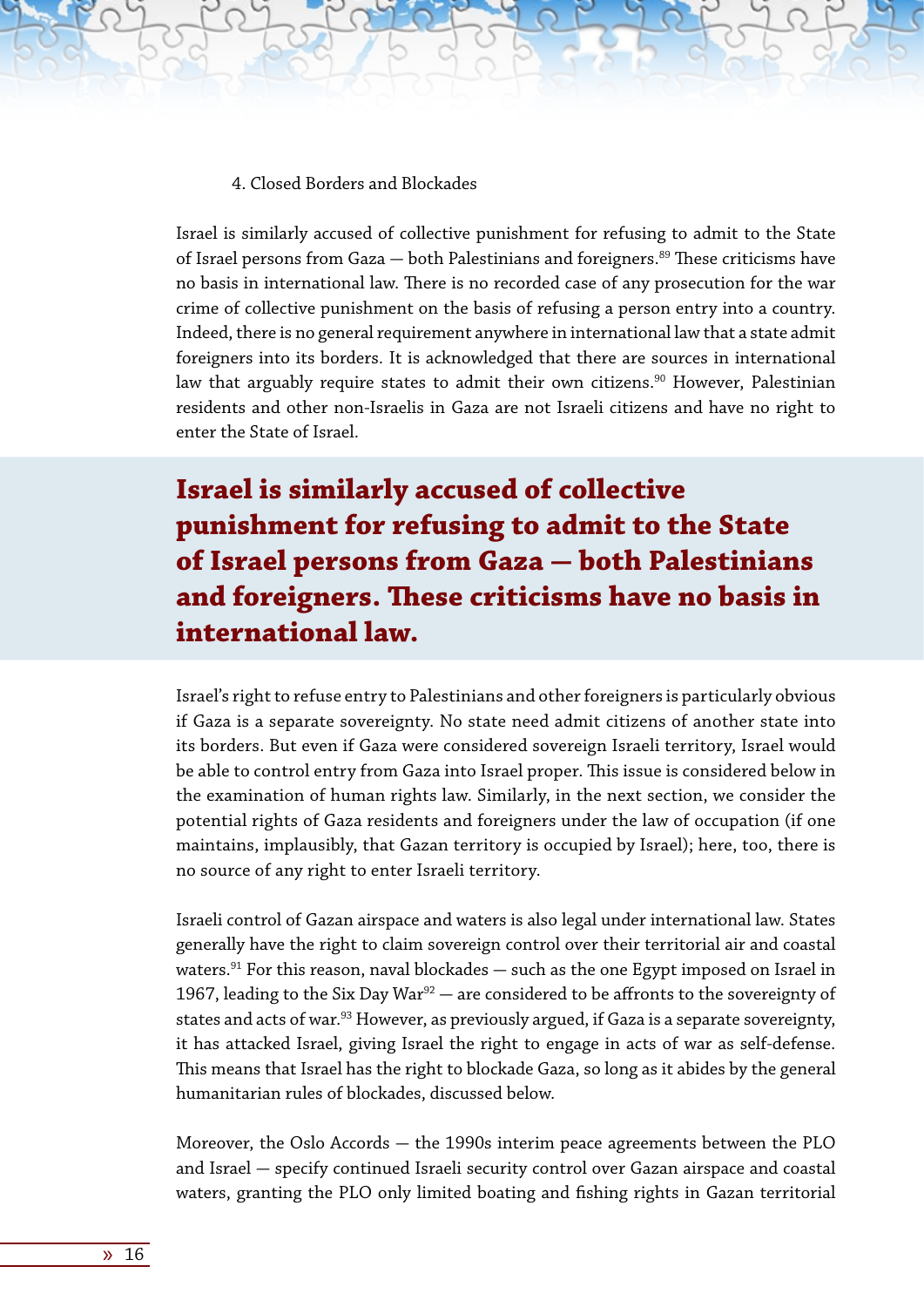waters.<sup>94</sup> Even if Gaza became an independent sovereign state, it is arguably still bound to its prior agreements with Israel respecting Israeli security control.

### **Israeli control of Gazan airspace and waters is also legal under international law.**

Critics of Israel seeking to avoid these obvious legal conclusions are forced to adopt contradictory positions. Thus, for example, a group of pro-Palestinian activists calling themselves the "Free Gaza" movement organized the passage of boats to Gaza in opposition to Israeli security control, on the grounds that Gaza has a sovereign right to its territorial waters with which Israel cannot interfere.<sup>95</sup> In other words, the activists argued that since Gaza is an independent sovereign, they had the right to enter Gaza without asking permission from Israel. However, when one of the activists (Lauren Booth)<sup>96</sup> decided to exit Gaza by land, she found to her chagrin that neither Israel nor Egypt was prepared to open its borders for her. She then demanded entry to Israel on the grounds that international law guarantees her freedom of movement within a country to exit Gaza via Israeli territory.97 In other words, for purposes of her sea passage, she argued that Gaza was an independent state; for purposes of her land passage, she argued that Gaza was nothing more than a part of Israel. Booth eventually exited Gaza through a border crossing with Egypt,<sup>98</sup> inadvertently underlining the vacuousness of her claim that Israel controls Gaza's borders and that "[i]t could be days, weeks or years before I can leave, depending on the mood of the Israeli authorities."99

International humanitarian law does place additional duties on parties engaging in a boycott to permit transit of relief supplies. However, as will be seen below, these duties are very limited and Israel has abided by them.

#### **The Legality of Israeli Military Actions under The Laws of Occupation**

1. Is Gaza Occupied?

Some groups have claimed that the Gaza Strip is "occupied" by Israel according to the Fourth Geneva Convention, in which case Israel would be required to "ensure the food and medical supplies of the population" as well as "agree to relief schemes on behalf of the...population" and maintain "public health and hygiene."<sup>100</sup>

However, there is no legal basis for maintaining that Gaza is occupied territory. The Fourth Geneva Convention refers to territory as occupied where the territory is of another "High Contracting Party" (i.e., a state party to the convention) and the occupier "exercises the functions of government" in the occupied territory.<sup>101</sup> Yet, the Gaza Strip is not territory of another state party to the convention  $-$  Egypt, which previously controlled Gaza, is a party to the convention, but Gaza was never Egyptian territory. And Israel does not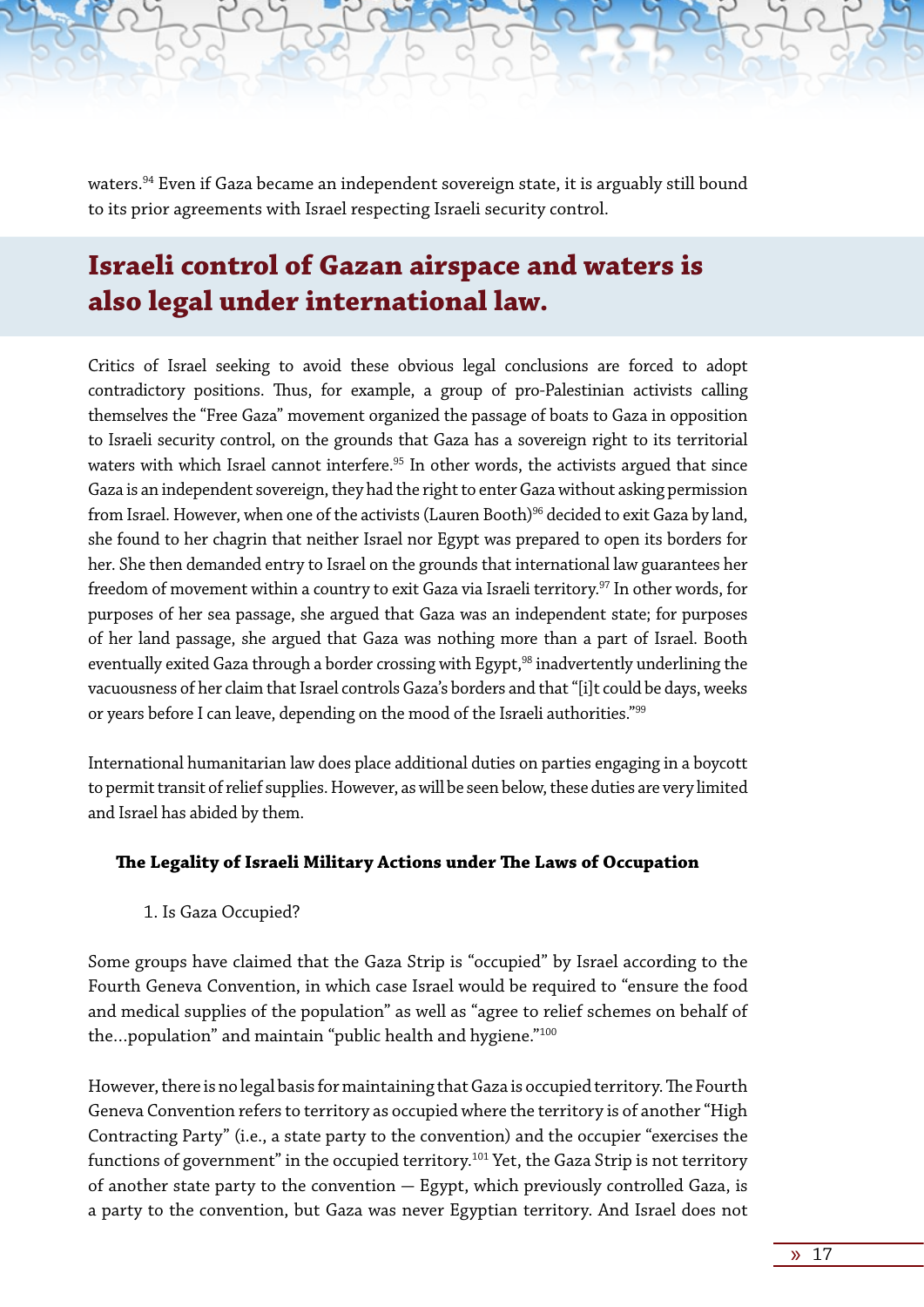exercise the functions of government  $-$  or, indeed, any significant functions  $-$  in the territory. It is clear to all that the elected Hamas government is the *de facto* sovereign of the Gaza Strip and does not take direction from Israel, or any other state.

### **However, there is no legal basis for maintaining that Gaza is occupied territory.**

Some have argued that states can be considered to be occupiers even of areas where they do not declare themselves in control, as long as the putative occupiers have effective control. For instance, in 2005, the International Court of Justice opined that Uganda could be considered the occupier of Congolese territory, over which it had "substituted [its] own authority for that of the Congolese Government," even in the absence of a formal military administration.<sup>102</sup> Some have argued that this shows that occupation may occur even in the absence of a full-scale military presence, thus claiming that this renders Israel an occupier under the Fourth Geneva Convention.<sup>103</sup> However, these claims are clearly without merit. First and foremost, Israel does not fulfill the conditions of being an occupier; in particular, Israel does not exercise the functions of government in Gaza, and it has not substituted its authority for the *de facto* Hamas government. Secondly, Israel cannot project effective control in Gaza. Indeed, Israelis and Palestinians well know that projecting such control would require an extensive military operation amounting to the armed conquest of Gaza.

Military superiority over a neighbor does not itself constitute occupation. If it did, the U.S. would have to be considered the occupier of Mexico and Canada, Egypt the occupier of Libya, Iran the occupier of Afghanistan, and Russia the occupier of Latvia.

Moreover, it is difficult to avoid the conclusion that foes of Israel that claim that Israel has legal duties as the "occupier" of Gaza are insincere in their legal analysis. If Israel were indeed properly considered an occupier, under Article 43 of the regulations attached to the Fourth Hague Convention of 1907, Israel would be required to take "all the measures in [its] power to restore, and ensure, as far as possible, public order and safety."<sup>104</sup> Thus, those who contend that Israel is in legal occupation of Gaza must also support and even demand Israeli military operations in order to disarm Palestinian terror groups and militias.

Additionally, claims of occupation necessarily rely upon a belief that the occupying power is not the true sovereign of the occupied territory. For that reason, those who claim that Israel occupies Gaza must believe that the border between Israel and Gaza is an international border between separate sovereignties. Yet, many of those claiming that Gaza is occupied, such as John Dugard and Richard Falk, simultaneously and inconsistently claim that Israel is legally obliged to open the borders between Israel and Gaza. No sovereign state is required to open its international borders.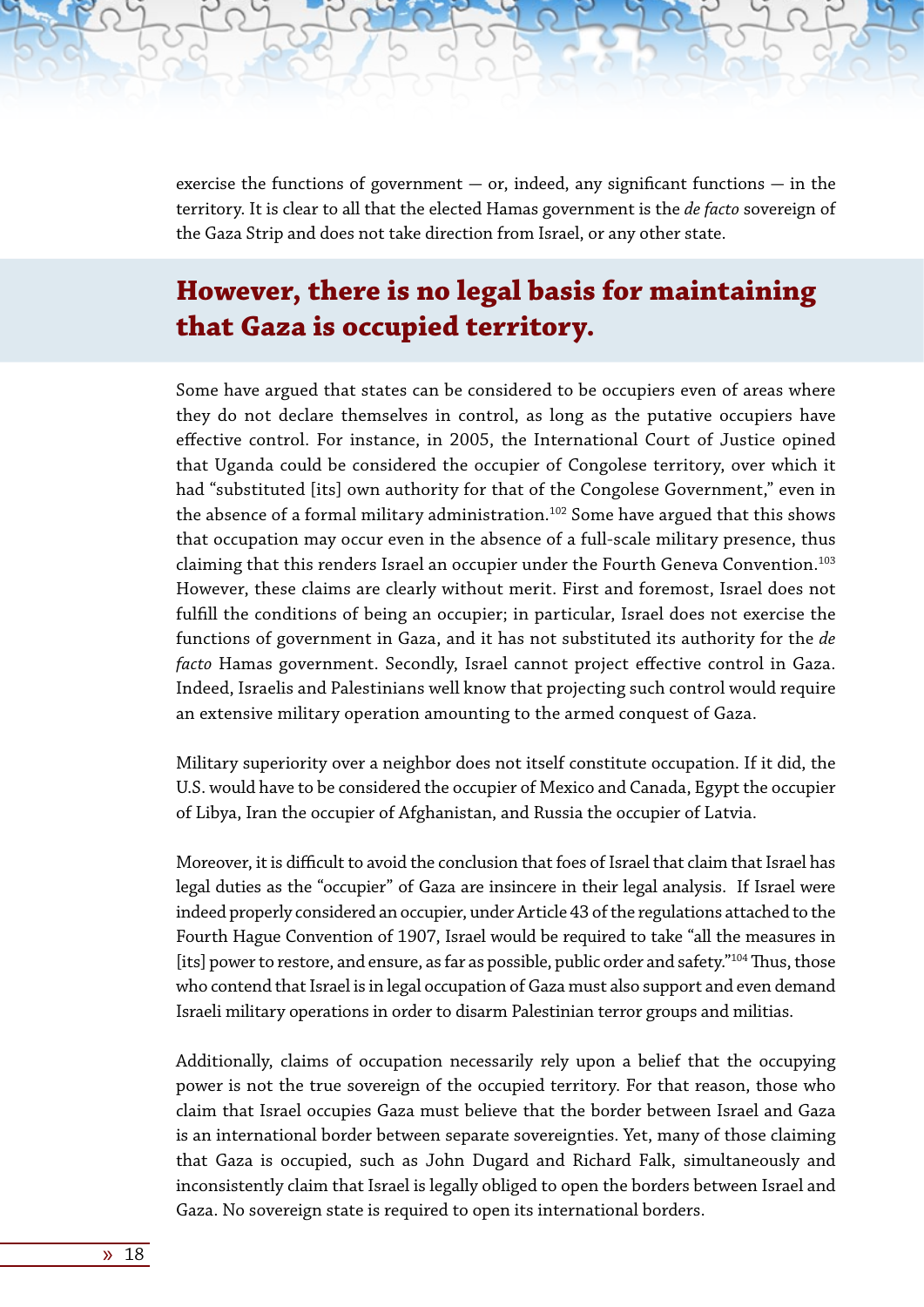2. Israeli Duties Regarding the Supply of Gaza

In any event, due to internal political considerations, as well as several rulings by the Israeli Supreme Court, Israel continues not only to maintain the flow of basic humanitarian supplies such as food, medicine, and water to the Palestinian population of Gaza, but in many cases to supply the items itself. In a recent case *(Albassiouni v. Prime Minister,* HCJ 9132/07), the Israeli Supreme Court implied that it interpreted domestic Israeli administrative law as requiring the Israeli government to maintain a minimum flow of Israeli-supplied necessary humanitarian goods when engaging in retorsional acts such as cutting off the Israeli electricity supply to Gaza. Israel has not cut off 100 percent of the fuel previously delivered to Gaza, but, according to the Defense Ministry, curtailed it by approximately 13 percent.<sup>105</sup> Indeed, it is estimated that Israel still provides \$500 million worth of goods and services to the Gaza Strip each year.<sup>106</sup>

**Due to internal political considerations, as well as several rulings by the Israeli Supreme Court, Israel continues not only to maintain the flow of basic humanitarian supplies such as food, medicine, and water to the Palestinian population of Gaza, but in many cases to supply the items itself.**

Aside from the laws of occupation, there may be duties to permit the passage of relief supplies to Gaza, but Israel abides by these duties as well, as will be demonstrated later in this section.

#### 3. Article 23 of the Fourth Geneva Convention

Article 23 of the Fourth Geneva Convention requires parties to certain conflicts to permit transit to enemy civilian populations of a limited number of items and under a limited set of conditions.<sup>107</sup> However, the fighting in and around the Gaza Strip is not a conflict covered by the Fourth Geneva Convention: the conflict is not one between state parties to the Convention, and Gaza is not occupied territory.108 Therefore, Israel is not bound by Article 23.

Even if it were bound by the Fourth Geneva Convention, Israel would be acting in full compliance with international law. Article 23 of the Fourth Geneva Convention permits states such as Israel to cut off fuel supplies and electricity to territories such as Gaza.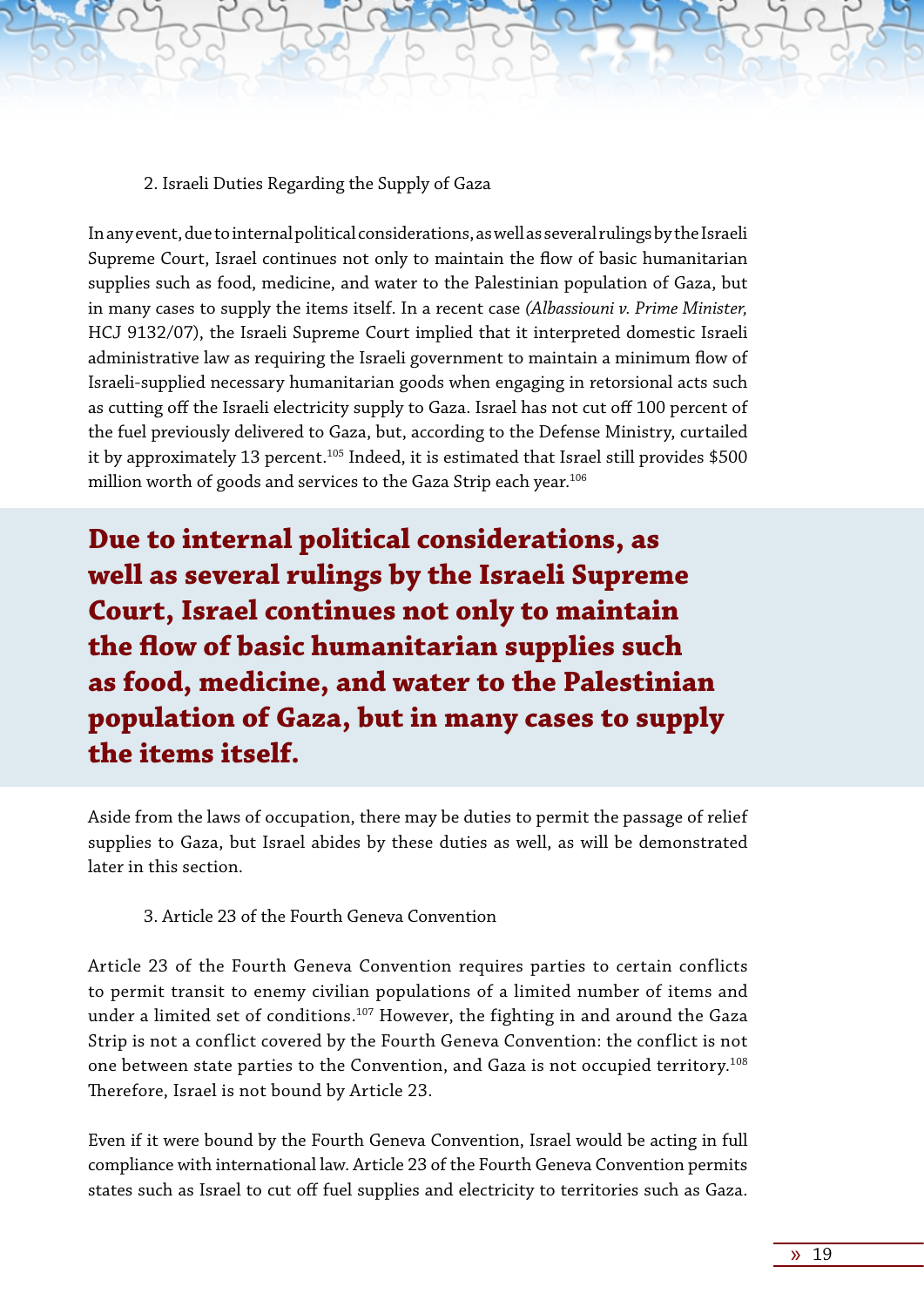Article 23 only requires a party to permit passage of food, clothing and medicines intended for children under fifteen, expectant mothers and maternity cases.<sup>109</sup> Were Article 23 to apply, Israel would still be under no obligation to permit the passage of electricity, fuel or any items other than food, clothing or medicine. Moreover, under Article 23, Israel would be under no obligation to provide anything itself; Israel would only be required not to interfere with consignments of food and so forth sent by others for the benefit of children under age fifteen, mothers of newborns and pregnant women. $^{110}$ 

# **Even if it were bound by the Fourth Geneva Convention, Israel would be acting in full compliance with international law.**

Finally, under Article 23, a party can block passage even of food, clothing and medicine even for these population groups if it has serious grounds for suspecting that the items will be intercepted before reaching their destination or that the items may benefit the enemy's economy by substitution.<sup>111</sup> Israel has excellent grounds for fearing both of these results, especially after Hamas seized fourteen Red Crescent trucks carrying humanitarian aid on February 7, 2008, on the pretext that only Hamas may decide how to distribute aid in Gaza (Hamas redistributed the food products and medical supplies to Hamas-run ministries).<sup>112</sup>

Additionally, critics of Israel tend to ignore Hamas' continued mismanagement of the aid and fuel supplies that it does receive. Hamas misuses some of the fuel that Israel supplies to it. The fuel is not only used to power factories manufacturing projectiles, $113$ but is also used, for example, to illuminate the underground tunnels which are used to smuggle in weaponry from Egyptian Sinai. These misuses of Israeli-supplied fuel then target Israeli residential, commercial and industrial areas.<sup>114</sup> The IDF even caught terrorists attempting to smuggle potassium nitrate  $-$  which is used to manufacture explosives and Qassam rockets - into Gaza in large sacks labeled as EU humanitarian aid: the sacks were branded "EEC 2 Sugar Exported From EU."115

Hamas has also attacked Israeli vehicles delivering aid even where it had no intent to divert the aid. On April 27, 2008, Hamas militiamen attacked aid trucks filled with fuel at the Nahal Oz crossing between Israel and Gaza, forcing the trucks to turn around.<sup>116</sup> Furthermore, the *Jerusalem Post* reported eyewitnesses in Gaza who explained that, on at least four occasions, Hamas militiamen attacked and confiscated trucks loaded with fuel as they were on their way from the Nahal Oz crossing to Gaza City. The eyewitnesses added that the fuel supplies were taken to Hamas-controlled security installations throughout the city.<sup>117</sup> Commenting on such attacks, Tony Blair, former British prime minister and current Quartet peace envoy, explained that "most people don't understand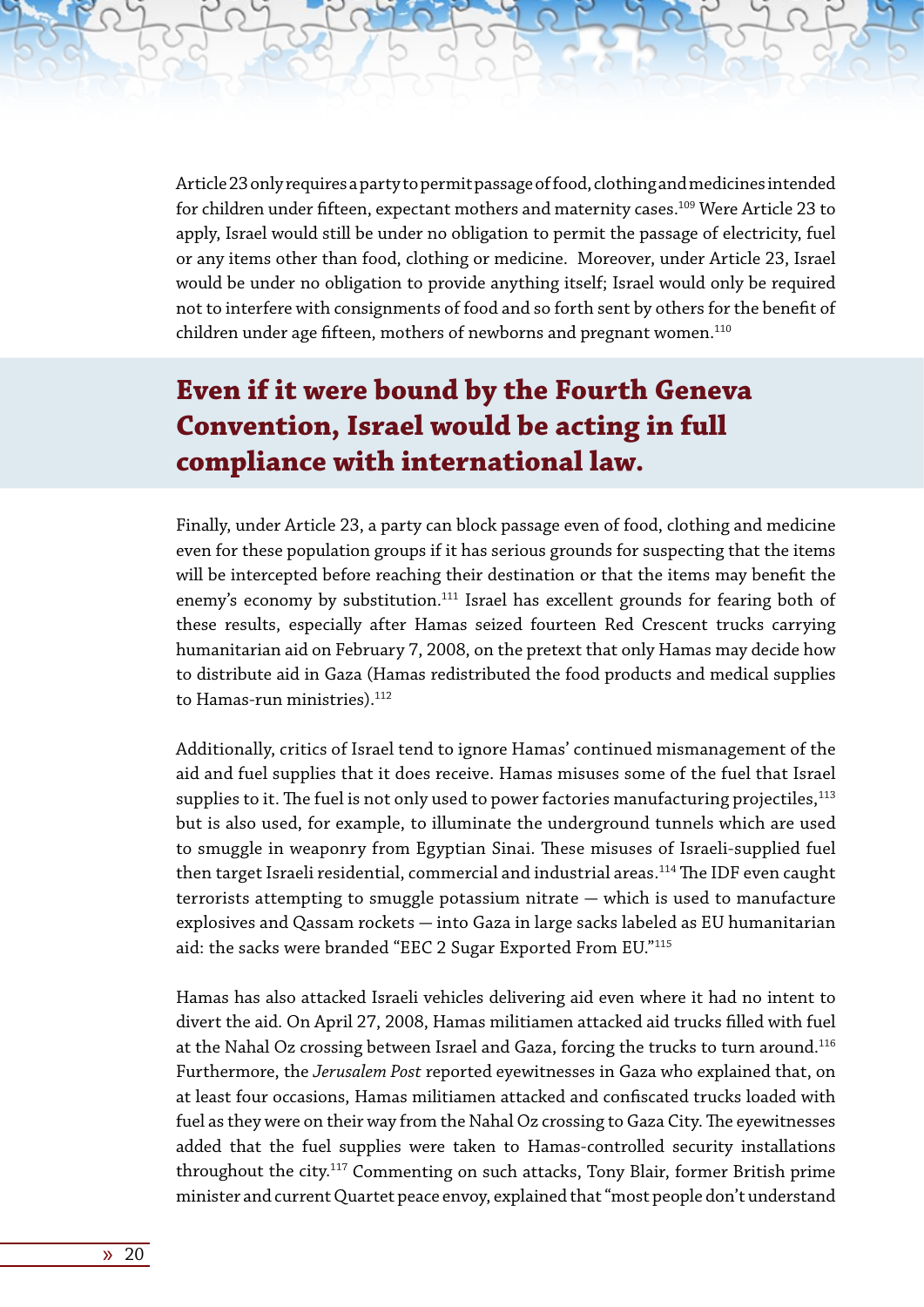– that we're trying to urge Israel to get fuel into Gaza, and then the extremists come and kill the people bringing the fuel in. It's a crazy situation."118 Thus time and time again, the aid that Israel has allowed to enter Gaza fails to reach the intended recipients: Palestinian civilians in need.<sup>119</sup>

4. Article 70

Article 70 of the First Protocol Additional to the Geneva Conventions of 1977 creates a slightly broader duty regarding the provision of food, medical supplies, clothing, bedding, means of shelter and "other supplies essential to the survival of the civilian population."120 Israel, however, is not a party to the First Protocol and is therefore not bound by the provisions of Article 70.

Even if Israel were so bound, Article 70 does not list fuel and electricity as items for which passage must be permitted. Moreover, Article 70 does not place any duty on warring parties to supply the required items. It imposes a general duty on all states to organize "relief actions," and on the warring parties not to interfere with the actions. Thus, under Article 70, Israel would have no obligation to provide fuel or electricity; indeed, it would not even have any particular duty to provide food and medicine. At most, Article 70 would require Israel to permit transit to others' shipments of food and medicine, which Israel already does without reference to Article 70.

5. Customary Duties

More generally, the Israeli Justice Ministry has acknowledged a duty under customary international law not to interfere with the supply of basic humanitarian items such as food and medicine. The Israeli Supreme Court has also enforced this duty in several decisions (for instance, HCJ 9132/07, *Ahmed v. Prime Minister,* on January 30, 2008).

# **Israel is not required by its customary general humanitarian duties to provide required items itself, only not to interfere with their passage.**

Regrettably, some Israelis have summarized this acknowledged duty expansively and inaccurately as requiring that Israel ensure a minimum necessary supply of food, fuel and electricity to prevent starvation or a humanitarian crisis.<sup>121</sup> Even if the duty were as broad as this misstatement suggests, Israel has not breached its duty by cutting off Israeli fuel; Israel has only reduced supplies, while Gaza maintains more than sufficient supplies for basic humanitarian needs.

Israel is not required by its customary general humanitarian duties to provide required items itself, only not to interfere with their passage. Moreover, fuel and electricity are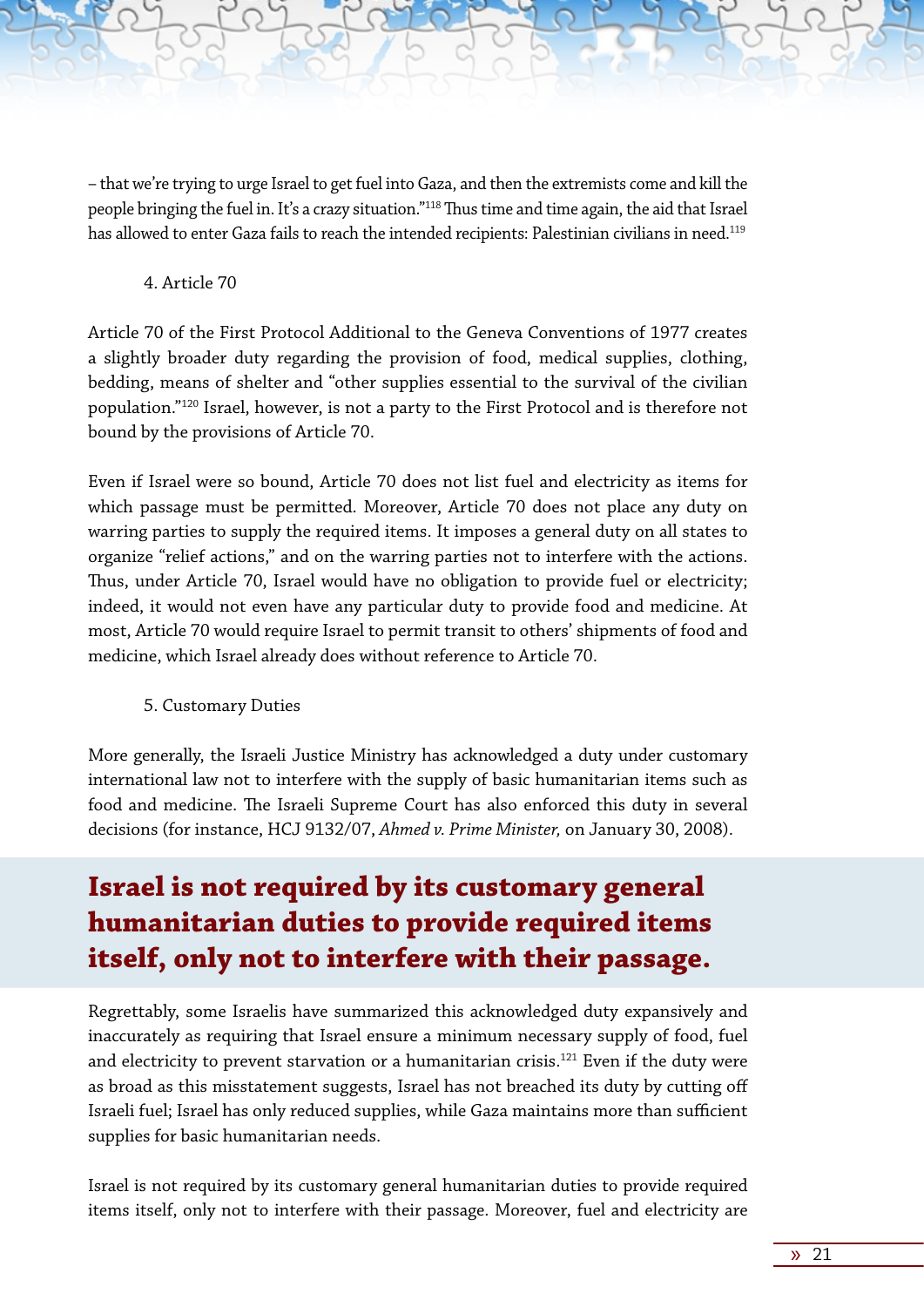almost certainly not items that Israel or other warring parties are required to supply. Additionally, Israel is not the sole available source of fuel and electricity to Gaza. Therefore, even if it were true that, as British Foreign Secretary David Miliband and Development Secretary Douglas Alexander stated, "without a steady supply of electricity hospitals cannot function, pumping stations and sewage systems fail, and access to clean water is denied,"122 Israel would not be required to permit passage of fuel and electricity. Moreover, given the likelihood of Hamas diversions of assistance, even the customary rule permits Israel to interfere with the passage of humanitarian items to ensure that they do not reach the wrong hands or benefit the armed efforts or the economy of the enemy.

Beyond these customary duties, one Israeli wrote that "the international community… regards Israel as continuing to have some responsibility for ensuring supplies to the civilian population" because Gaza "depends" on Israel for its electricity and water after local mismanagement of water supplies, several decades of Israeli military administration, Israeli control of Gazan airspace and continuing military clashes. However, there is no legal basis for the stated expectations of the "international community."<sup>123</sup>

None of the grounds referenced provide a legal basis for claiming that Israel must supply Gaza with electricity or the like:

- $\gg$  Dependence on foreign supply whether it be Gazan dependence on Israeli electricity, European dependence on Arab oil, or Somali dependence on foreign food aid  $-$  does not create a legal duty to continue the supply. Absent specific treaty requirements, countries may cut off oil sales to other states at any time;
- » Neither Israel nor any other country is required to supply goods in response to its foes' resource mismanagement or lack of natural bounty;
- » There is no precedent or legal text that creates legal duties on the basis of a former military administration. For instance, as the above quoted Israeli wrote, no one has ever argued that Egypt has legal duties to supply goods to Gaza due to its former military occupation of the Gaza Strip;<sup>124</sup>
- » Control of airspace does not create a legal duty to supply goods. For instance, UN Security Council-ordered no-fly zones in Iraq,<sup>125</sup> Libya<sup>126</sup> and Bosnia<sup>127</sup> were not seen as the source of any legal duty to supply those countries with electricity, water or other goods; and
- » Military clashes do not themselves create a legal duty to supply goods. Only occupation as described by the Fourth Geneva Convention requires an occupier to ensure the supply of certain goods. In cases of military clashes, the parties' duty is limited to not interfering with the passage of certain humanitarian goods, as described above.

It is noteworthy that British Foreign Secretary Miliband and Development Secretary Alexander, while condemning a roughly contemporaneous Palestinian terrorist bombing in Dimona,<sup>128</sup> were not reported as having referred to the illegality of the Palestinian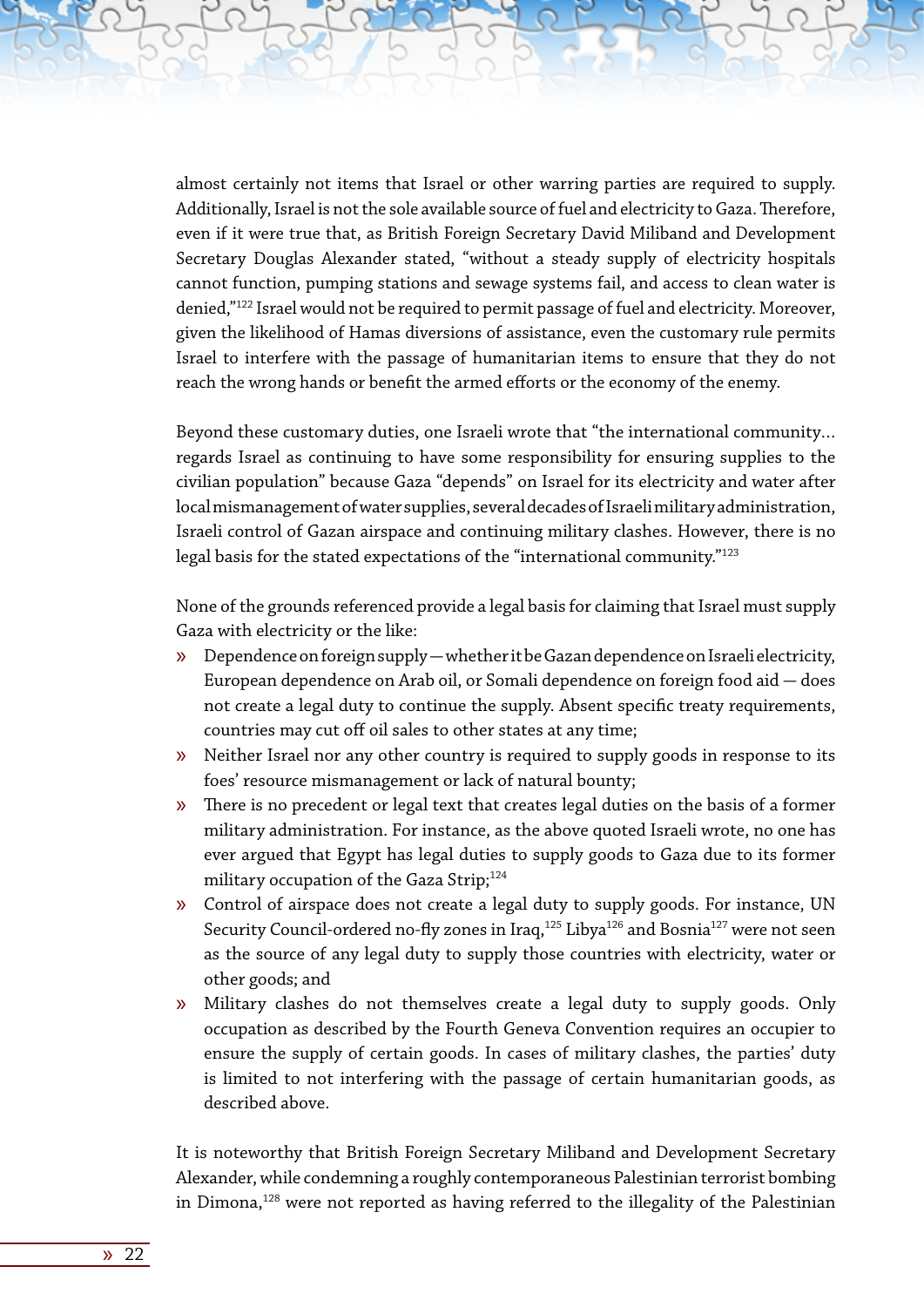attack under international law, nor, indeed, to have made any reference whatsoever to the continued illegal Palestinian rocket attacks on Israeli towns like Sderot. This is unfortunate, as the Dimona bombing and rocket attacks are clearly war crimes and illegal acts of terror under customary international law and international treaties such as the International Convention for the Suppression of Terrorist Bombings.

**Even the customary rule permits Israel to interfere with the passage of humanitarian items to ensure that they do not reach the wrong hands or benefit the armed efforts or economy of the enemy.** 

#### 6. Imminent Humanitarian Crisis

Just as the legal arguments of critics of Israel's economic policies towards Gaza are baseless, so too are their accompanying factual ones. For while the critics claim that Israeli policies are leading to calamitous results, the facts say otherwise.

Israel's critics have become increasingly vocal. Predictions of an "imminent humanitarian crisis" in Gaza have been made at least as far back as 1996.<sup>129</sup> In the year 2000, various NGOs turned up the heat on Israel by claiming the Jewish state was responsible for the "imminent humanitarian crisis/disaster" in the Gaza Strip.<sup>130</sup> Such terminology was mobilized anew in 2001,<sup>131</sup> and since then annually in 2002,<sup>132</sup> 2003,<sup>133</sup> 2004,<sup>134</sup> 2005,<sup>135</sup> 2006,<sup>136</sup> 2007<sup>137</sup> and 2008.<sup>138</sup> How has the Gaza Strip been "on the verge" of a humanitarian crisis for in excess of ten years?

### **Just as the legal arguments of critics of Israel's economic policies towards Gaza are baseless, so too are their accompanying factual ones.**

It is interesting to compare the use of the terminology "humanitarian crisis" as applied to the Gaza Strip with other locations described in the same manner  $-$  postcyclone Myanmar, for example. The cyclone was a true disaster which left "upwards of one million people…in need of shelter and life-saving assistance."139 Another use of the terminology of "imminent humanitarian crisis/disaster" was Darfur, where 300,000 were murdered and 2.5 million people fled their homes.140 Needless to say, any suffering in Gaza resulting from Israeli defensive measures pales in comparison.

Moreover, Israel has gone to extraordinary lengths to prevent the emergence of a humanitarian crisis in Gaza, having established the "Gaza Coordination and Liaison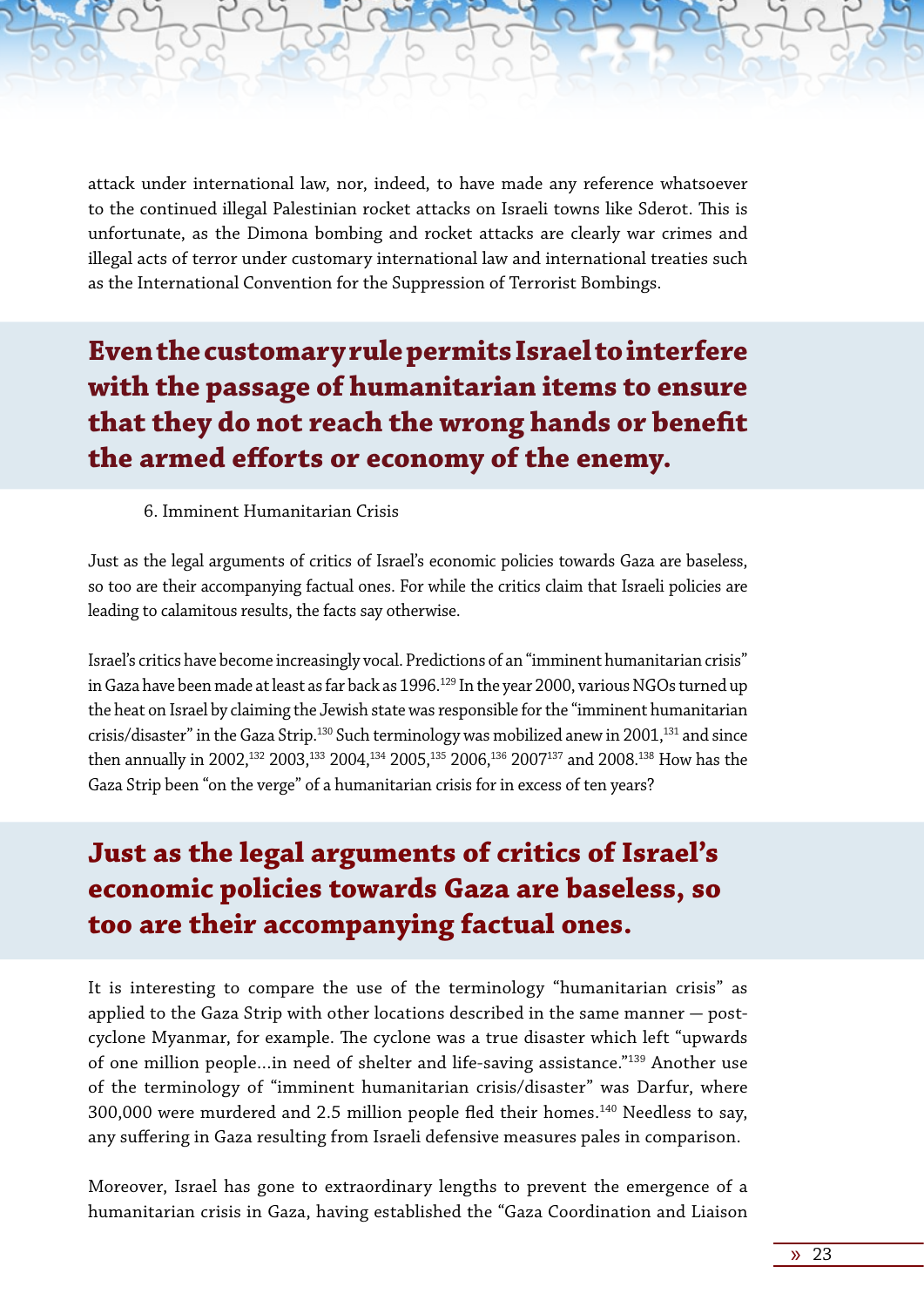Administration (CLA), where representatives of the IDF and government ministries work day and night to prevent a humanitarian crisis in Gaza."<sup>141</sup> CLA commander Col. Nir Press spoke candidly of Hamas' "well-oiled media and propaganda machine which has succeeded in creating humanitarian 'crises' out of thin air."<sup>142</sup> He gave as an example Israel's decision to suspend fuel supplies in early 2008 after a Palestinian attack on the Nahal Oz fuel depot.<sup>143</sup> Before restricting the supply, Israel filled all gas tanks in Gaza to their maximum. Yet, "taking advantage of this as a PR opportunity," Hamas refused to draw on the fuel and "sent hundreds of people to gas stations in Gaza to stand with buckets in a long line, giving the impression that there was a fuel shortage in the Strip."144 The stunt was only called off after journalists "contacted Palestinian newspapers and Gaza-based industrialists to explain that the tankers were, in fact, full, but that Hamas was purposely not drawing the fuel. As a result, internal Palestinian pressure mounted, and Hamas had no choice but to distribute the fuel."145

The conflated message of the NGOs and the Hamas authorities in Gaza manipulates a difficult situation to reap political and financial gains. Some of the alarmism regarding the humanitarian crisis in Gaza can be attributed to the pecuniary interests of the various charities and political interest groups that have made Gaza their primary cause. Still, it is striking how, year after year, almost verbatim, donor states, NGOs and well-meaning individuals are persuaded to donate extraordinarily large sums to forestall an "imminent humanitarian crisis/disaster" that never actually materializes. In fact, "since 1993, Palestinians have received more than \$1.3 billion in U.S. economic assistance via USAID projects" alone.<sup>146</sup>

**Israel has gone to extraordinary lengths to prevent the emergence of a humanitarian crisis in Gaza, having established the Gaza Coordination and Liaison Administration (CLA), where representatives of the IDF and government ministries work day and night to prevent a humanitarian crisis in Gaza.**

In fact, the Palestinians are the largest *per capita* recipients of foreign aid worldwide.147 In addition, the Washington Institute for Near East Policy has pointed out that as of 2002, based upon contemporary prices, Palestinians in the West Bank and Gaza have received "\$161 per person per year compared to \$68 per person annually under the four-year Marshall Plan, meaning the Palestinians have gotten more than twice as much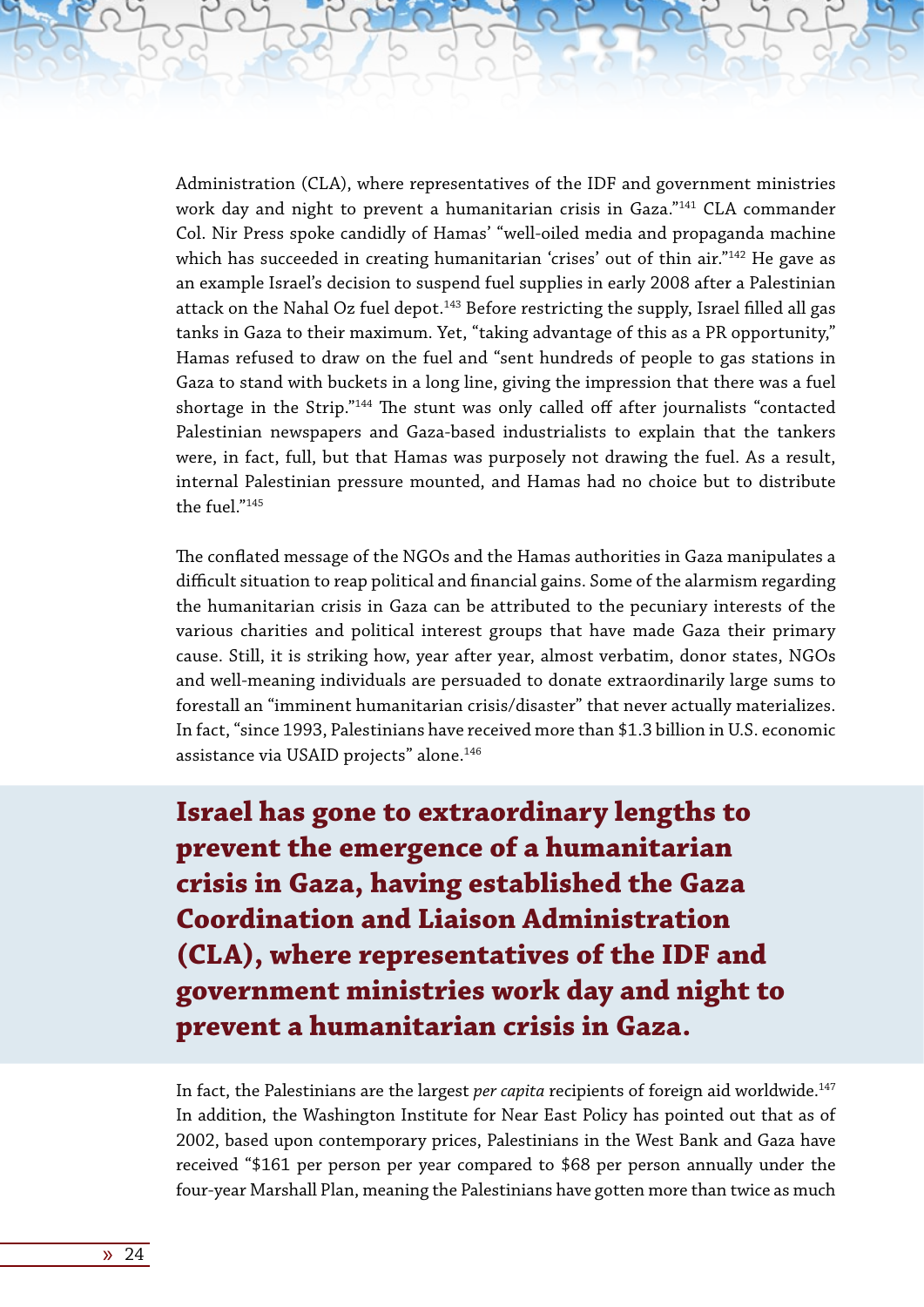aid for twice as long as Europe received under the Marshall Plan."148 Commenting on the figures, Deputy Director for Research Patrick Clawson explains that "[t]he biggest single barrier to Palestinian growth is their violence against Israel, which forces Israel to impose closures and curfews."149 An old joke is that the definition of chutzpah is murdering one's parents and then begging the court's mercy on the grounds that the defendant is an orphan.<sup>150</sup> A new definition might be initiating a war while violating international humanitarian law and then claiming victimhood on the grounds of the suffering resulting from said war.

The "imminent humanitarian crisis/disaster" chorus is not only exaggerated, it is also completely wrong. In the words of the Israeli Foreign Ministry, the critics "should point their criticism toward the Hamas terrorist organization that controls the Gaza Strip." A ministry spokesman also stated that "Israel allows shipments of food, medicine, fuel and electricity to Gaza because it doesn't want a humanitarian crisis, but…there is 'foolproof' evidence that Hamas diverts supplies for 'terrorist use.'" He continued, "[i]f only the Palestinians choose to cease their pointless and indiscriminate firing of rockets against hundreds of thousands of Israeli citizens, the entire region would return to normal."<sup>151</sup>

### **The "imminent humanitarian crisis/disaster" chorus is not only exaggerated, it is also completely wrong.**

In the wake of Israel's withdrawal from Gaza in 2005, the Palestinian Authority rejected "the opportunity to consolidate real economic and political authority"152 and thereby to "stimulate progress towards peace in the region."153 Instead, it permitted armed gangs to destroy 200 dunams<sup>154</sup> of greenhouse space,  $155$  as well as computers and advanced irrigation systems that Israel left behind following its withdrawal. Palestinian militants firebombed churches, kidnapped journalists and even foreign aid workers. In October 2003 - prior to Israel's departure from Gaza - terrorists ambushed and murdered three Americans who accompanied U.S. government officials who came to Gaza to interview applicants for the prestigious Fulbright student scholarship.156 These violent activities culminated with the Hamas terrorists who took control over Gaza, throwing rival PA gunmen off rooftops to their deaths.157

Two relatively unknown features of Gaza are worthy of mention in relation to the alleged perpetual "humanitarian crisis" that is supposedly about to erupt. First, Gaza's offshore gas deposits (confirmed with British Gas) are worth an estimated \$2 billion<sup>158</sup> (even prior to the upsurge in the price of fossil fuels during the past years). If the Hamas government can stabilize the political situation long enough to install platforms to bring the gas to the surface, Hamas can reap the benefits of these offshore gas deposits. Secondly, the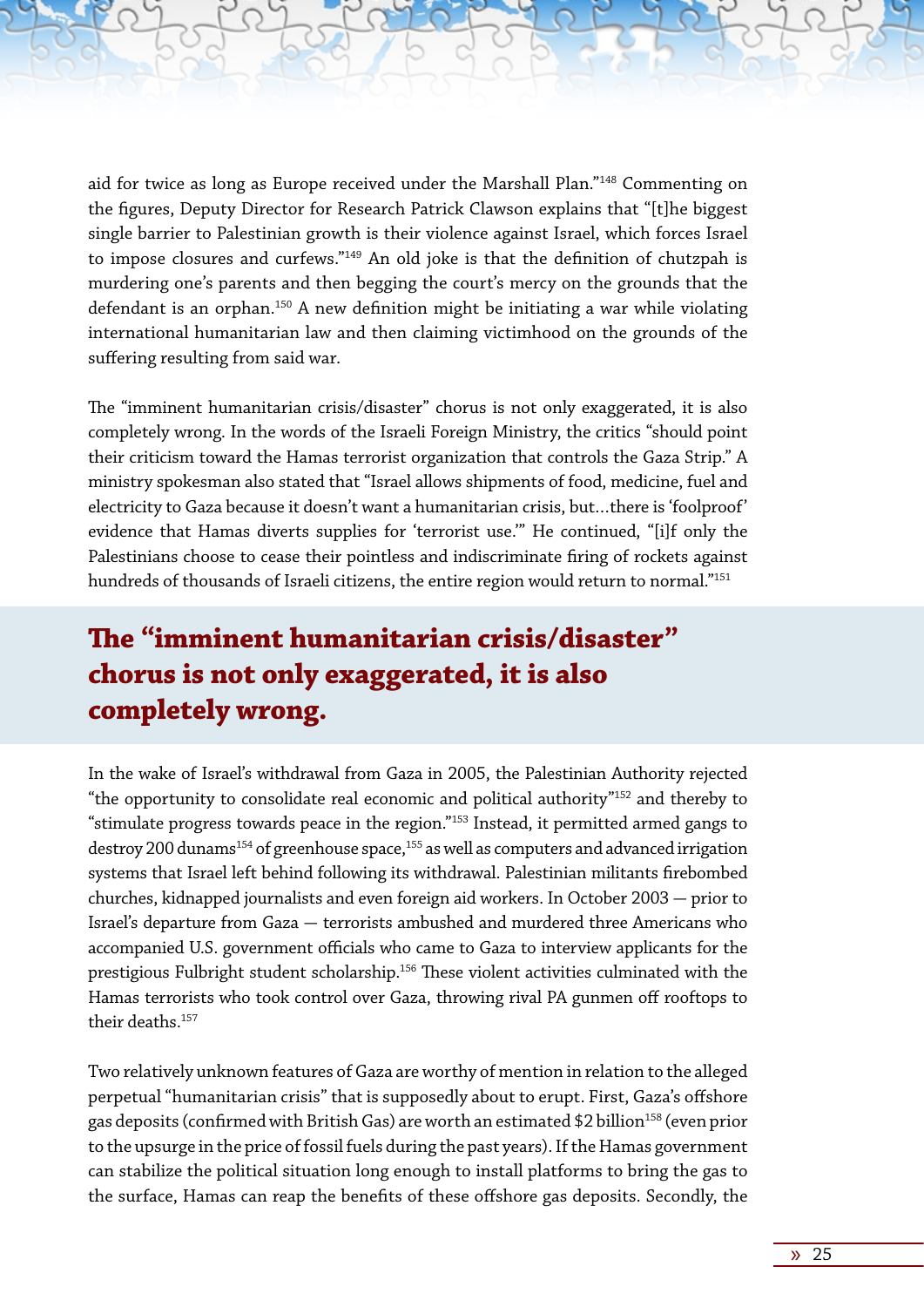population of Gaza is comparatively healthy and well educated. In fact, classic indicators of the standard of living place Gaza in a reasonably strong position. Life expectancy in the Gaza Strip is 72.34 years,<sup>159</sup> higher than Russia (65.94 years),<sup>160</sup> the Bahamas, (65.72 years),<sup>161</sup> India (69.25 years),<sup>162</sup> Ukraine (68.06 years)<sup>163</sup> and Glasgow East (in Scotland), where male life expectancy is  $69.3$  years.<sup>164</sup> Similarly, Gaza has a much lower infant mortality rate  $(21.35$  deaths/1,000 live births)<sup>165</sup> than Angola  $(182.31$  deaths/1,000 live births),<sup>166</sup> Iran (36.93 deaths/1,000 live births),<sup>167</sup> India (32.31 deaths/1,000 live births),<sup>168</sup> Egypt (28.36 deaths/ 1,000 live births)<sup>169</sup> and Brazil (26.67 deaths/1,000 live births).<sup>170</sup> Perhaps the most astonishing fact, in light of the sensationalist media coverage damning Gaza's chances for a better future, is that literacy in Gaza stands at a staggering 92.4 percent.<sup>171</sup> This is far higher than India (47.8 percent),<sup>172</sup> Egypt (59.4 percent)<sup>173</sup> and even wealthy Saudi Arabia (70.8 percent).<sup>174</sup>

Likewise, contrary to common mythology that the Gaza Strip is "the most densely populated territory in the world,"<sup>175</sup> the Gaza Strip is unequivocally less densely populated than an array of other locales around the world, including a number of economic success stories. According to the *Statistical Abstract of the United States: 2004-2005*, the population per square mile in the Gaza Strip was 8,666, while Monaco had a population density of 41,608 per square mile, Singapore, 17,751, Gibraltar, 11,990, Hong Kong, 17,833 and Macau had a population density nearly ten times that of the Gaza Strip (71,466) in 2003.<sup>176</sup>

#### **The Legality of Israeli Military Actions under International Human Rights Law**

Under the International Covenant on Civil and Political Rights, Israel is required to ensure the protection of certain rights "within its territory,"<sup>177</sup> including the right to life.<sup>178</sup> The application of these rights to Gaza is far from clear. Israel does not exercise authority or control over Gaza. Thus, unless Gaza is part of the sovereign territory of Israel, it is impossible to argue that Gaza is Israeli "territory," in which case the rights under the Covenant clearly do not apply.

**Under the International Covenant on Civil and Political Rights, Israel is required to ensure the protection of certain rights "within its territory," including the right to life. The application of these rights to Gaza is far from clear.**

Moreover, even if Gaza is part of the sovereign territory of Israel and therefore subject to the Covenant, Israel has abided by its legal duties. For instance, Article 12 guarantees liberty of movement.<sup>179</sup> However, the same article also authorizes subjecting the liberty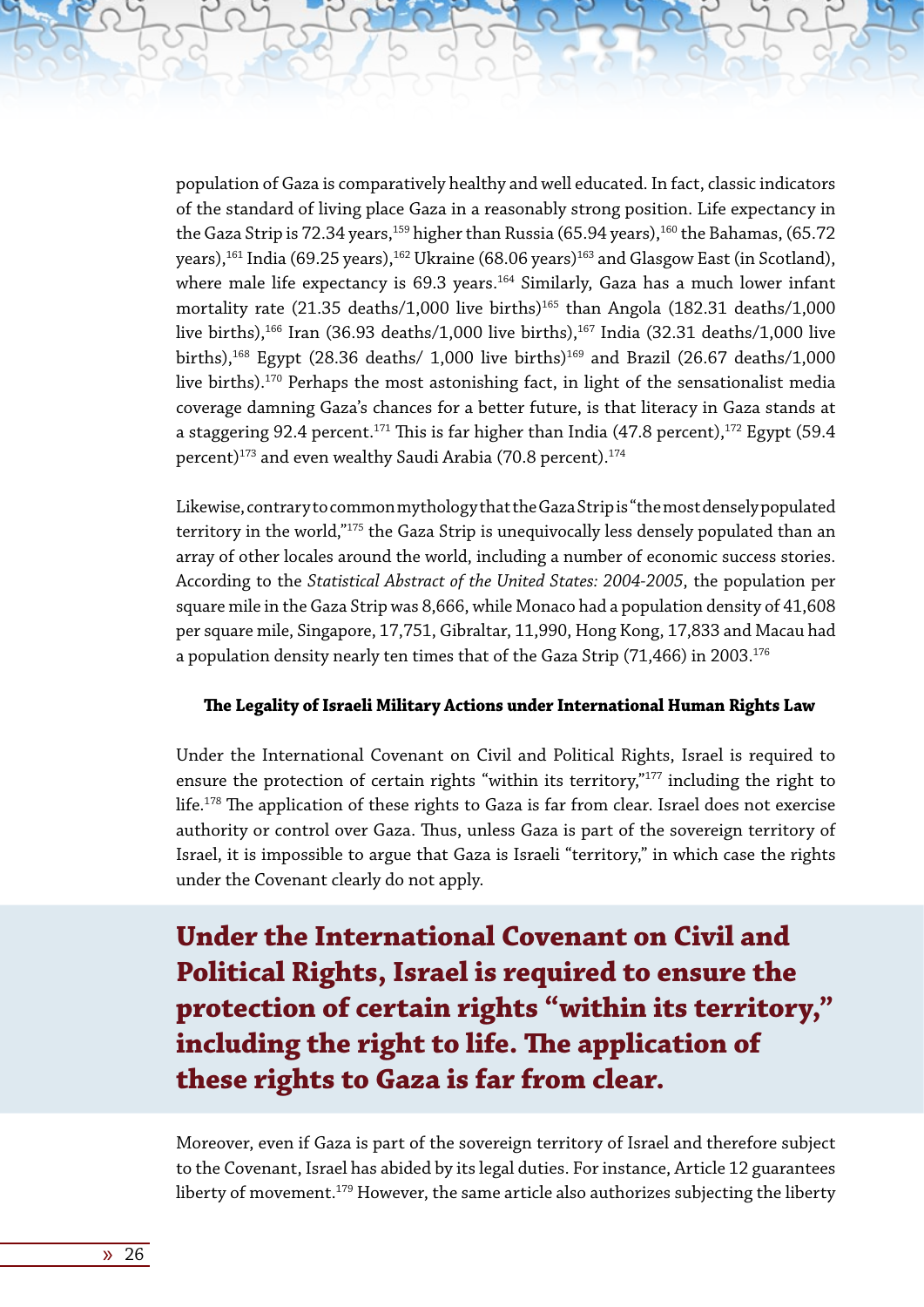of movement to restrictions "necessary to protect national security, public order, public health or morals or the rights and freedoms of others." Thus, it is clear that Israel may block the travel of Gazans for security reasons.

More broadly, it has been recognized that the Covenant has little application in combat. Some argue that human rights law is displaced altogether by a situation of war.<sup>180</sup> Others claim that human rights law continues to apply, but admit that the meaning of such rights must be established by the rules of international humanitarian law.<sup>181</sup> Either way, Israel is protecting the human rights of the Palestinian residents of the Gaza Strip by abiding by international humanitarian law.

#### **Other Israeli Duties under International Law**

Some provisions of international law impose upon Israel duties to act against Gaza and the Palestinian terrorists who are based there.

First, as noted above, Israel has the duty to act to prevent and punish Palestinian acts of genocide covered by the Genocide Convention.

Second, Israel has the duty, under Security Council Resolution 1373 (a Chapter VII resolution), to take various steps against Palestinian terrorists. Among the required steps "the Council decided that all states should prevent and suppress the financing of terrorism, as well as criminilize the wilful provision or collection of funds for such acts" and the freezing of funds and financial assets "of persons who commit, or attempt to commit, terrorist acts or participate in or facilitate the commission of terrorist acts." Israel's duties to prevent funding of terrorists are far-reaching. Under Resolution 1373, states must "refrain from providing any form of support, active or passive, to entities or persons involved in terrorist acts." Thus, arguably, Israel is forbidden to supply aid to the Palestinian Authority, knowing that part of it will be diverted to Hamas and other terrorist groups and will, therefore, become passive support for persons involved in terrorist acts. Additionally, Israel is required by Resolution 1373 to "[p]revent the movement of terrorists or terrorist groups by effective border controls." This means that Israel is arguably required to continue maintaining strict controls on the passage of persons from Gaza to Israel.182

**Israel has the duty, under Security Council Resolution 1373 (a Chapter VII resolution), to take various steps against Palestinian terrorists.**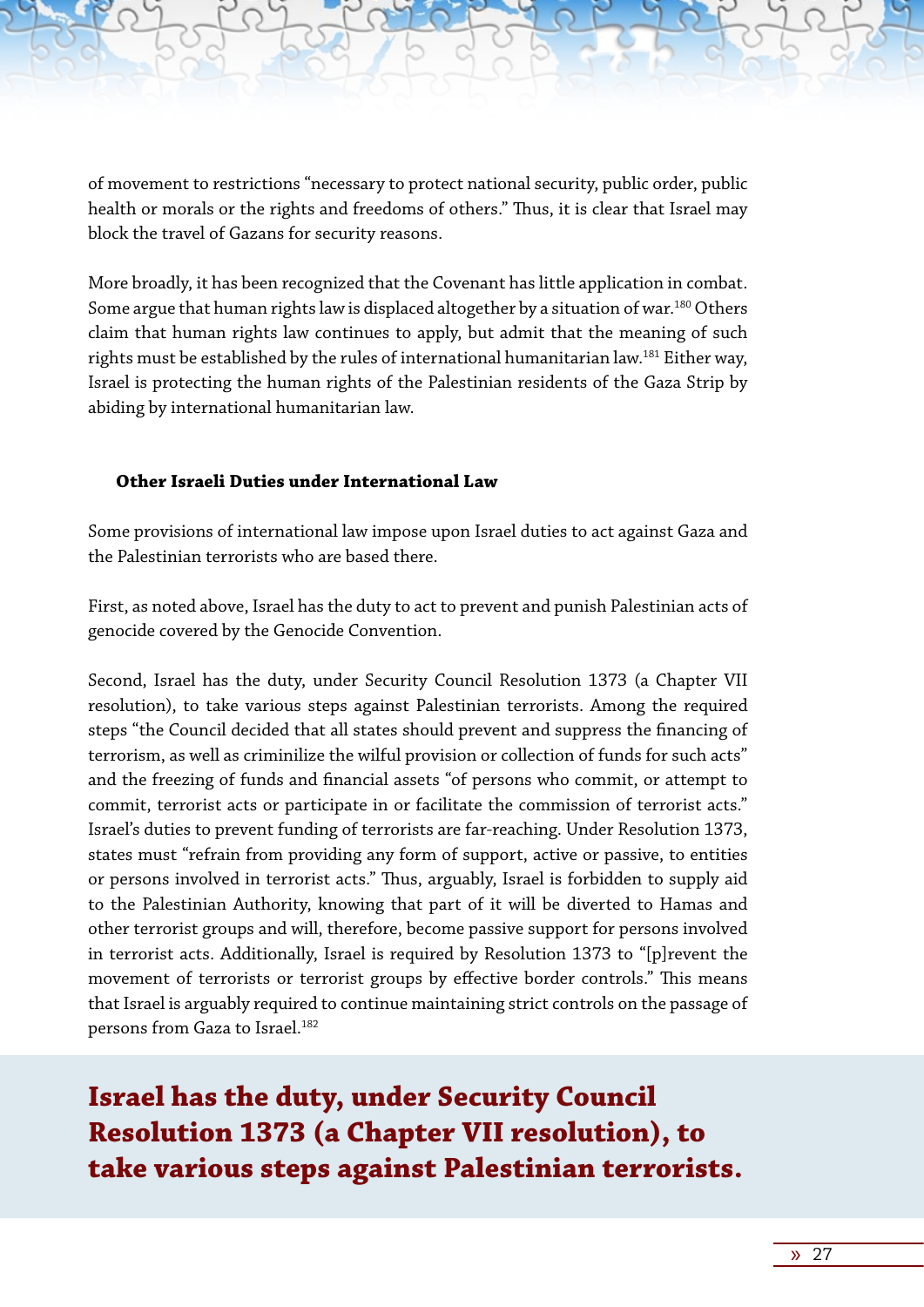These duties do not fall solely upon Israel. Other states also are required to prevent and punish Palestinian acts of genocide, and, pursuant to Resolution 1373, to "cooperate, particularly through bilateral and multilateral arrangements and agreements, to prevent and suppress terrorist attacks and take action against perpetrators of such acts."<sup>183</sup>

### **Conclusion**

The Palestinian-Israeli fighting in Gaza has been characterized by the extensive commission of war crimes, acts of terrorism and acts of genocide by Palestinian fighters. On the other hand, Israeli counter-measures have conformed with the requirements of international law, with the possible exception that Israel may be legally required to cut off aid to the Palestinians. Israel may continue to impose economic sanctions and engage in military strikes including a full-scale assault on the Gaza Strip, as long as it continues to abide by the basic humanitarian rules of distinction and proportionality.

Other states can, and must, do more to encourage compliance with international legal standards by fulfilling their own legal obligations, while refraining from raising specious charges against Israel. International law requires Israel and other states to take measures to bring Palestinian war criminals and terrorists to justice, to prevent and punish Palestinian genocidal efforts, and to block the funding of Palestinian terrorist groups and those complicit with them.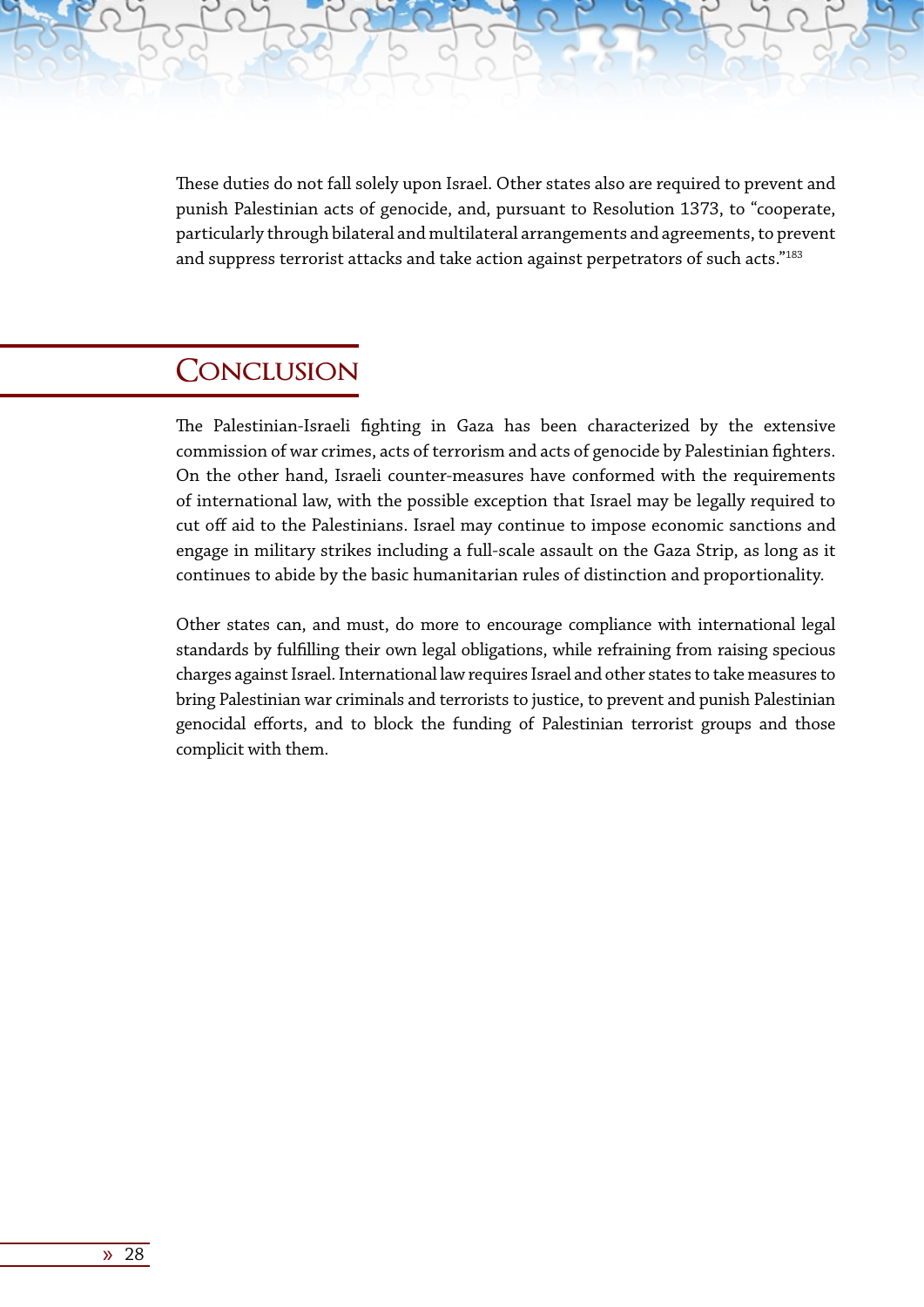#### **Notes**

- 1 Justus Reid Weiner is an international human rights lawyer and a member of the Israel and New York Bar Associations. He received his Juris Doctor degree from the School of Law (Boalt Hall), University of California, Berkeley. Weiner's professional publications have appeared in prominent law journals, monographs, and intellectual magazines. He is currently a Scholar in Residence at the Jerusalem Center for Public Affairs and an adjunct lecturer at The Hebrew University of Jerusalem. Weiner was formerly a Visiting Assistant Professor at the School of Law, Boston University. He also practiced law as an associate in the international law firm White & Case and served as the Director of American Law and External Relations at the Israel Ministry of Justice specializing in human rights and other facets of public international law. Weiner wishes to express his appreciation to Julie Feinberg, Betty Igdalski Lawler, Benjamin Fisher, and Monica Kugelmass for their assistance.
- 2 Avi Bell (B.A., J.D., University of Chicago; S.J.D., Harvard University) is Director of the Global Law Forum at the Jerusalem Center for Public Affairs, Professor of Law at the Bar-Ilan University Faculty of Law, and Visiting Professor at the University of Connecticut School of Law.
- 3 Amos Harel, "Israel to Shut Gaza Border Crossings Following Qassam Strike," *Haaretz*, August 23, 2008, http://www.haaretz.com/hasen/spages/1015144.html.
- 4 Yaakov Katz, "Palestinian Terrorists Bombard Ashkelon with Grad Rockets," *Jerusalem Post*, December 24, 2008, http://imra.org.il/story.php3?id=41925; "All Police HQs in Gaza Destroyed," *Jerusalem Post*, December 27, 2008, http://www.jpost.com/servlet/Satellite?cid=1230111714969&pagename =JPost%2FJPArticle%2FShowFull.
- 5 *Telegraph*, March 3, 2008, http://www.telegraph.co.uk/news/worldnews/1580480/UN-condemns-Israel's-deadly-attack-on-Gaza.html.
- 6 "Middle East Peace Process Needs Changes on the Ground to Succeed UN Envoy," UN News Centre, February 26, 2008, http://www.un.org/apps/news/story.asp?NewsID=25767&Cr=palestin&Cr1.
- 7 "Gaza Blockade: 'Collective Punishment' Condemned," Amnesty International, January 21, 2008, http://www.amnesty.org.uk/news\_details.asp?NewsID=17616.
- 8 "Israel's Blockade Poses Immediate Threat to the Lives of Gaza's Sick and Elderly, Says Oxfam," Oxfam International, January 25, 2008, http://www.oxfam.org/en/node/266.
- 9 "The Hamas War Against Israel," Israel Ministry of Foreign Affairs, September 3, 2008, http://www. mfa.gov.il/MFA/Terrorism-+Obstacle+to+Peace/Palestinian+terror+since+2000/Missile+fire+from+ Gaza+on+Israeli+civilian+targets+Aug+2007.htm.
- 10 Over the past seven years hundreds of people were hurt and a number killed by Qassam rockets fired onto the western Negev town of Sderot and the city of Ashkelon, including Roni Yihye, 47, father of four and a student at Sapir College, killed on February 27, 2008, when a Qassam rocket exploded in a parking lot near the campus in Sderot. Thirty-five-year-old Shir-El Friedman was killed on May 21, 2007; Jacob Jacobov was killed on November 21, 2006, and Ohsri Oz was killed on the 27th of the same month. Nine-year-old Osher Twito lost his leg in an attack on February 10, 2008. See Mijal Grinberg and Avi Issacharoff, "Woman Killed, Two Wounded in Qassam Rocket Strike on Sderot," *Haaretz*, May 22, 2007, http://www.haaretz.com/hasen/spages/861946.html; Shelly Paz, "A Man of Courage," *Jerusalem Post,* May 28, 2007, http://www.jpost.com/servlet/Satellite?cid=117870869533 4&pagename=JPost%2FJPArticle%2FShowFull; "The Hamas War against Israel: A Diary - February 2008," Israel Ministry of Foreign Affairs, Febuary 29, 2008, http://www.mfa.gov.il/MFA/Terrorism.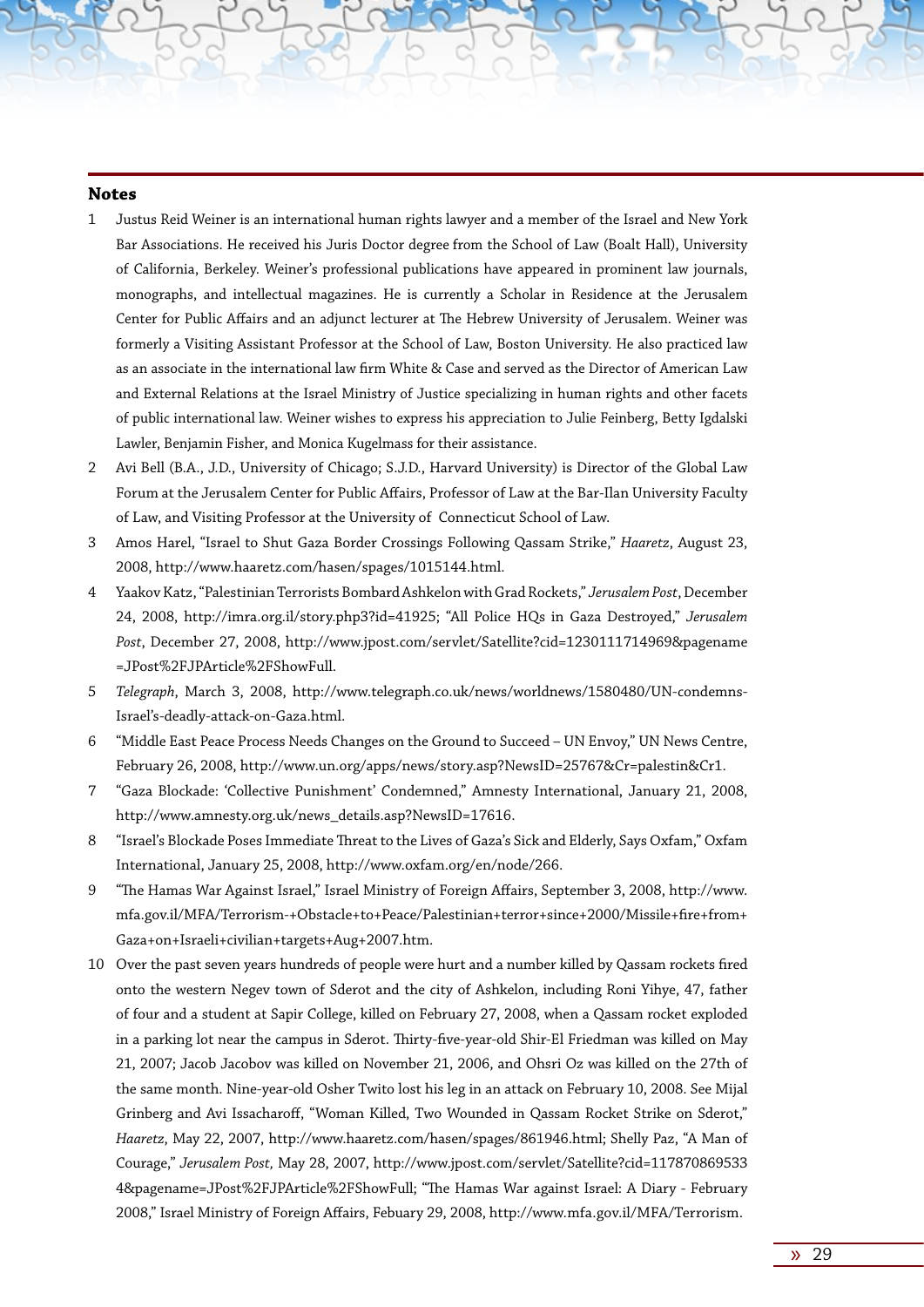- 11 "Qassam Hits Western Negev in New Gaza Truce Violation," *Haaretz*, July 12, 2008, http://www. haaretz.com/hasen/spages/1001305.html.
- 12 Yaakov Katz and Khaled Abu Toameh, "Hamas Leaders Go into Hiding as Truce Ends," *Jerusalem Post,* December 18, 2008, http://www.jpost.com/servlet/Satellite?pagename=JPost/JPArticle/ ShowFull&cid=1228728241255; "Hamas Rockets Pound Israel as Truce Hopes Fade," AFP, December 24, 2008, http://www.google.com/hostednews/afp/article/ALeqM5hLkdzAUMpYPzR3BPBZBaHBB5v2\_Q.
- 13 Steven Erlanger, "At Gaza's Edge, Israelis Fear Rockets' Whine," *New York Times,* January 9, 2008, http://www.nytimes.com/2008/01/09/world/middleeast/09israel.html.
- 14 Mijal Grinberg and Eli Ashkenazi, "Study: Most Sderot Kids Exhibit Post-Traumatic Stress Symptoms," *Haaretz*, January 17, 2008, http://www.haaretz.com/hasen/spages/945489.html.
- 15 UN General Assembly, 62nd Session: The Situation in the Middle East Question of Palestine: Identical letters dated 5 June 2008 from the Permanent Representative of Israel to the United Nations addressed to the Secretary-General and the President of the Security Council, A/62/857, June 6, 2008, http://domino.un.org/unispal.nsf/9a798adbf322aff38525617b006d88d7/cc7a343163b0d0ad85257 3cc0051c9bc!OpenDocument.
- 16 Id.
- 17 See Yoram Dinstein, *The Conduct of Hostilities Under the Law of International Armed Conflict,* 82 (2005).
- 18 Id. at 115. For ICRC's study of the rule of distinction, see Jean-Marie Henckaerts and Louise Dosward-Beck, *Customary International Humanitarian Law: Rules* (2005) [hereinafter ICRC Rules]. While it is not clear that there is a state of Palestine or that the Palestinian attacks may be attributed to state actors, the Palestinian attackers are still bound by international humanitarian law. It is generally acknowledged that non-state actors are bound by the rules of law such as distinction and proportionality. See Lisbeth Zegveld, *Accountability of Armed Opposition Groups in International Law* (2002).
- 19 See Dinstein, supra note 17, at 55. For a commonly cited version of this application of the rule of distinction, see Article 52(2) of Protocol I Additional to the Geneva Conventions of 12 August 1949, and Relating to the Protection of Victims of International Armed Conflicts.
- 20 Ian Black, "Defiant Hamas Leader Says Attacks on Israel Will Go on Despite Heavy Human Cost in Gaza," *The Guardian*, May 30, 2007, http://www.guardian.co.uk/world/2007/may/30/israel.
- 21 Command responsibility extends to those who command subordinates committing crimes where the commander orders the war crimes, or has actual or constructive knowledge of the crimes and fails to intervene. See 1977 Geneva Protocol I Additional to the Geneva Conventions of 12 August 1949, and Relating to the Protection of Victims of International Armed Conflicts, June 8, 1977, Articles 86-87. In this case, superiors in the Hamas organization certainly have actual knowledge of the terrorist actions to be committed by subordinates, and even where they did not directly order the attacks, they failed to intervene.
- 22 Article 2(1)(b) of the Convention includes in the definition of terrorist acts those "intended to cause death or serious bodily injury to a civilian, or to any other person not taking an active part in the hostilities in a situation of armed conflict, when the purpose of such act, by its nature or context, is to intimidate a population."
- 23 Article 3 includes in the scope of the Convention all terrorist acts except those "where the offence is committed within a single State, the alleged offender is a national of that State and is present in the territory of that State and no other State has a basis under Article 7, paragraph 1, or Article 7,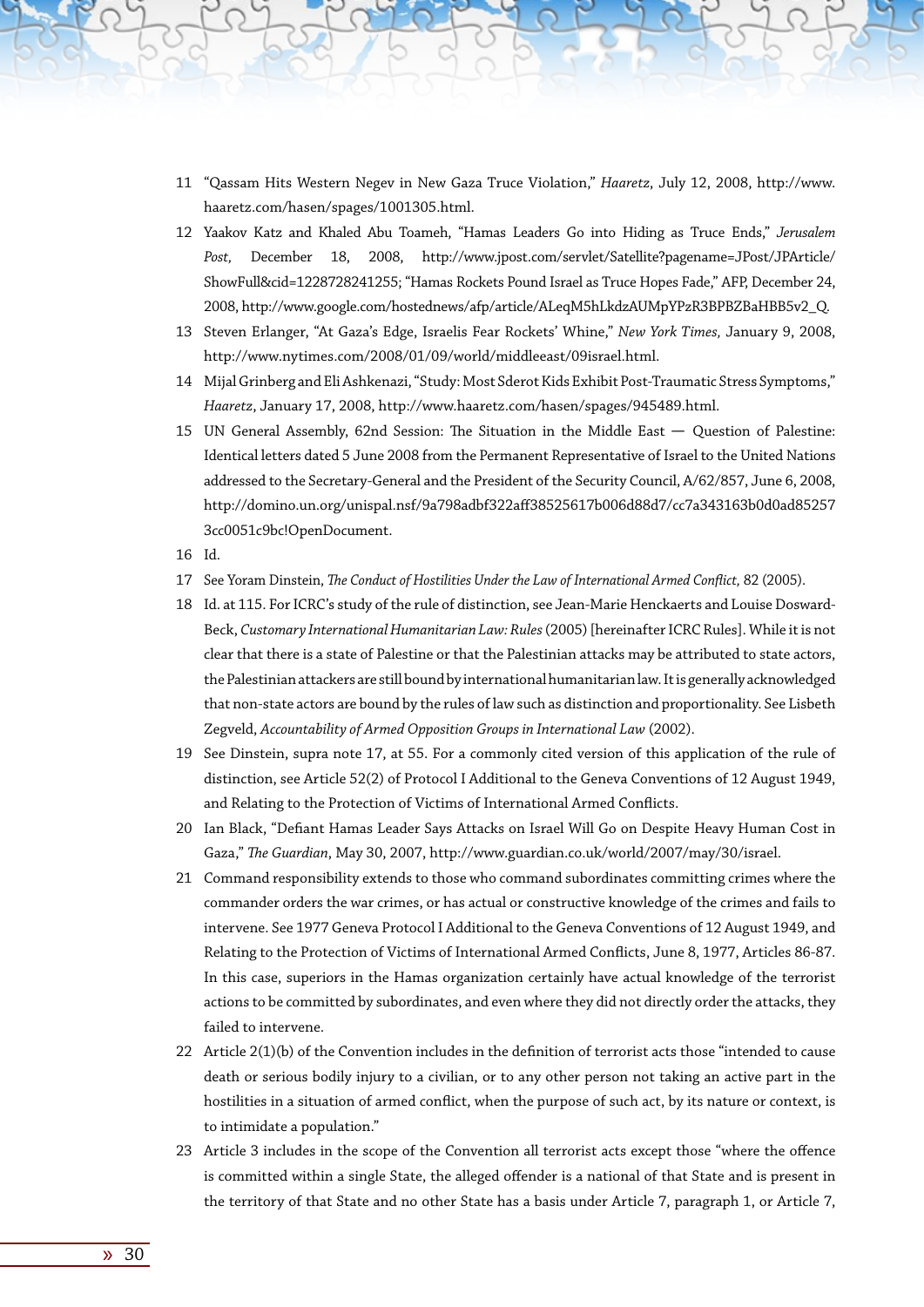paragraph 2, to exercise jurisdiction." Gazan terrorists should not be considered as being present or carrying out the offense solely within the territory of Israel, but even if one were to dispute this contention, Article 3 would still consider the acts as within the scope of the convention since Gazan Palestinians are not nationals of Israel.

- 24 Article 6, International Convention for the Suppression of Terrorist Bombings, December 15, 1997, S. Treaty Doc. No. 106-6, 37 I.L.M., 249.
- 25 Security Council Resolution 1566, S/RES/1566 (2004).
- 26 Security Council Resolution 1373, S/Res/1373 (2001).
- 27 Article 1, Convention on the Prevention and Punishment of the Crime of Genocide, December 9, 1948, 78 UNT.S. 277.
- 28 Convention on the Prevention and Punishment of Genocide, 78 U.N.T.S. 277, Art. 2 (approved Dec. 9, 1948, registered Jan. 12, 1951).
- 29 The Covenant of the Islamic Resistance Movement (Hamas), Contemporary Mideast Backgrounder No. 251 (hereinafter Hamas Covenant), at 6. See MidEast Web Historical Documents - Hamas Charter, http://www.mideastweb.org/hamas.htm.
- 30 Article 6, Hamas Covenant, www.mideastweb.org/hamas.htm.
- 31 Article 7, Hamas Covenant, www.mideastweb.org/hamas.htm.
- 32 Article 31, Hamas Covenant, www.mideastweb.org/hamas.htm.
- 33 Preamble, Hamas Covenant, www.mideastweb.org/hamas.htm.
- 34 "Hamas Terrorist Attacks," March 22, 2004, Israel Ministry of Foreign Affairs, http://www.mfa.gov. il/MFA/Terrorism-+Obstacle+to+Peace/Terror+Groups/Hamas+terror+attacks+22-Mar-2004.htm.
- 35 Id.
- 36 "A *tahadiya* is roughly defined [in Arabic] as a temporary cessation of violence that can be ended at any time for any reason." BasicsProject.org, http://www.basicsproject.org/terrorism/ideology/tahadiya\_ houdna.htm.
- 37 Rory McCarthy, "19 Palestinians Killed in Raid on Gaza," *The Guardian*, January 16, 2008, http:// www.guardian.co.uk/world/2008/jan/16/international.mainsection1.
- 38 Erik Schechter, "Prisoners of Gaza," *Jerusalem Post,* January 21, 2008, http://www.jpost.com/servlet/ Satellite?pagename=JPost%2FJPArticle%2FShowFull&cid=1200572509800.
- 39 "Egypt Finds Seven Smuggling Tunnels, Arms Cache Near Gaza Border," *Haaretz*, June 25, 2008, http://www.haaretz.com/hasen/spages/996189.html.
- 40 "EU: Israel Resumes Supply of Fuel to Gaza Power Plant," *Haaretz*, March 16, 2008, http://www. haaretz.com/hasen/spages/975620.html.
- 41 A brief contretemps erupted in May 2008, when U.S. officials revoked Fulbright scholarships to Palestinian students in Gaza on the grounds that Israel was not permitting the students to travel through Israeli territory in order to travel abroad. Ethan Bronner, "U.S. Withdraws Fulbright Grants to Gaza," *New York Times,* May 30, 2008, http://www.nytimes/2008/05/30/world/middleeast/30gaza. html. Ironically, one of the reasons U.S. officials wanted the Gazan students to enter Israeli territory was in order to examine their eligibility for travel visas to the U.S. at the U.S. Consulate in Jerusalem. Adam Entous, "Israel Eases Restrictions on Gaza Fulbright Students," Reuters, June 4, 2008, http://www. reuters.com/article/latestCrisis/idUSL0488937 (hereinafter, Entous, "Israel Eases Restrictions"). The irony here is that the U.S. stopped interviewing Palestinian students in Gaza in 2003 when Palestinian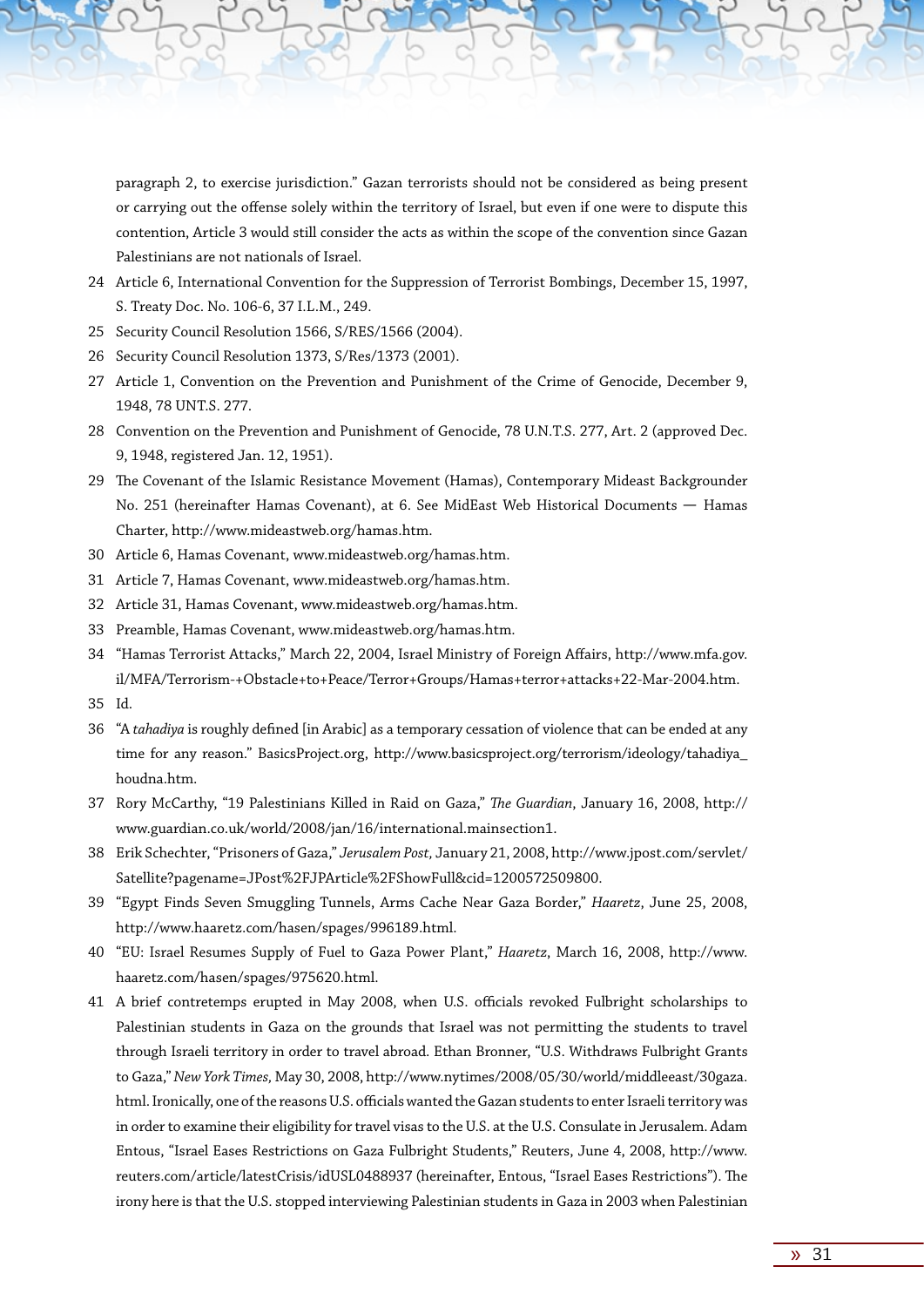terrorists attacked a delegation of U.S. diplomats travelling through Gaza to interview Fulbright applicants, killing three. "Gaza Bomb Kills 3 Americans," C.N.N., October 16, 2003, http://www.cnn. com/2003/WORLD/meast/10/15/mideast.blast/. Disturbingly, American officials neglected to note this very salient fact while pooh-poohing Israeli security concerns about travel by Gazans through Israel. Israel permitted four of the seven students to travel through Israel, denying the other three entry on security grounds. The State Department publicly lambasted Israel and sent officials to interview the remaining three at the border of Gaza. All seven received visas, and Israel permitted all seven to exit Gaza through Israeli territory. Yet on August 5, 2008, the State Department cancelled the visas for the three Gazans whom Israel had fingered as having security issues. The State Department has not apologized to Israel for the unfounded accusations. Ashraf Khalil, "Gaza Strip: The Fulbright Mystery" (Babylon & Beyond Blog), *Los Angeles Times*, August 30, 2008, http://latimesblogs.latimes. com/babylonbeyond/2008/08/gaza-strip-the.html. However, the State Department did admit that its initial revocation of the scholarships had not been due to Israeli refusal of an American request to allow the students transit and that, rather, the State Department "had erred by not approaching the Israeli government earlier to help the seven students." Entous, "Israel Eases Restrictions."

- 42 Griff Ritte, "Israel Revisits Limitations on Gaza Students," *Washington Post,* May 31, 2008.
- 43 "Hamas: Our Forces Paid from Tax Revenue Transferred by Israel," *Haaretz*, March 13, 2007, http:// www.haaretz.com/hasen/spages/837063.html.
- 44 "Hamas: Arms Smuggling to Continue Despite Gaza Truce," *Haaretz*, June 20, 2008, http://www. haaretz.com/hasen/spages/994790.html.
- 45 Commission on Human Rights Resolution 1993/2, E/CN.4/RES/1993/2 (A+B).
- 46 "Anti-Israel Resolutions at the HRC," UN Watch, http://www.unwatch.org/site/c.bdKKISNqEmG/ b.3820041.
- 47 Isabel Kershner, "Israeli Airstrike in Gaza Kills 2 Hamas Members," *New York Times*, January 20, 2008, http://www.nytimes.com/2008/01/20/world/middleeast/20mideast.html?scp=4&sq=raid%20 on%20gaza%20interior%20ministry%20building&st=cse
- 48 Id.
- 49 See, e.g., Judith Gardam, *Necessity, Proportionality and the Use of Force By States,* 88-108 (2004).
- 50 Id.
- 51 John Dugard, "Report of the Special Rapporteur on the Situation of Human Rights in the Palestinian Territories Occupied Since 1967," United Nations Human Rights, Office of the High Commision for Human Rights, http://daccessdds.un.org/doc/UNDOC/GEN/G08/402/29/PDF/G0840229. pdf?OpenElement.
- 52 Security Council Resolution 1566 , S/Res/1566 (2004).
- 53 "Report of the Special Rapporteur on the Situation of Human Rights in the Palestinian Territories Occupied Since 1967," GAOR, 7th session, A/HRC/7/17 of January 21, 2008, 9.
- 54 Unsigned Editorial, "Falk's Law," *Jerusalem Post,* July 23, 2008, http://www.jpost.com/servlet/Satell ite?cid=1215331076115&pagename=JPost%2FJPArticle%2FShowFull.
- 55 Richard Falk, "Slouching toward a Palestinian Holocaust," The Transnational Foundation for Peace and Future Research, June 29, 2007, http://www.transnational.org/Area\_MiddleEast/2007/Falk\_ PalestineGenocide.html.
- 56 "Human Rights Council Elects Advisory Committee Members and Approves a Number of Special Procedures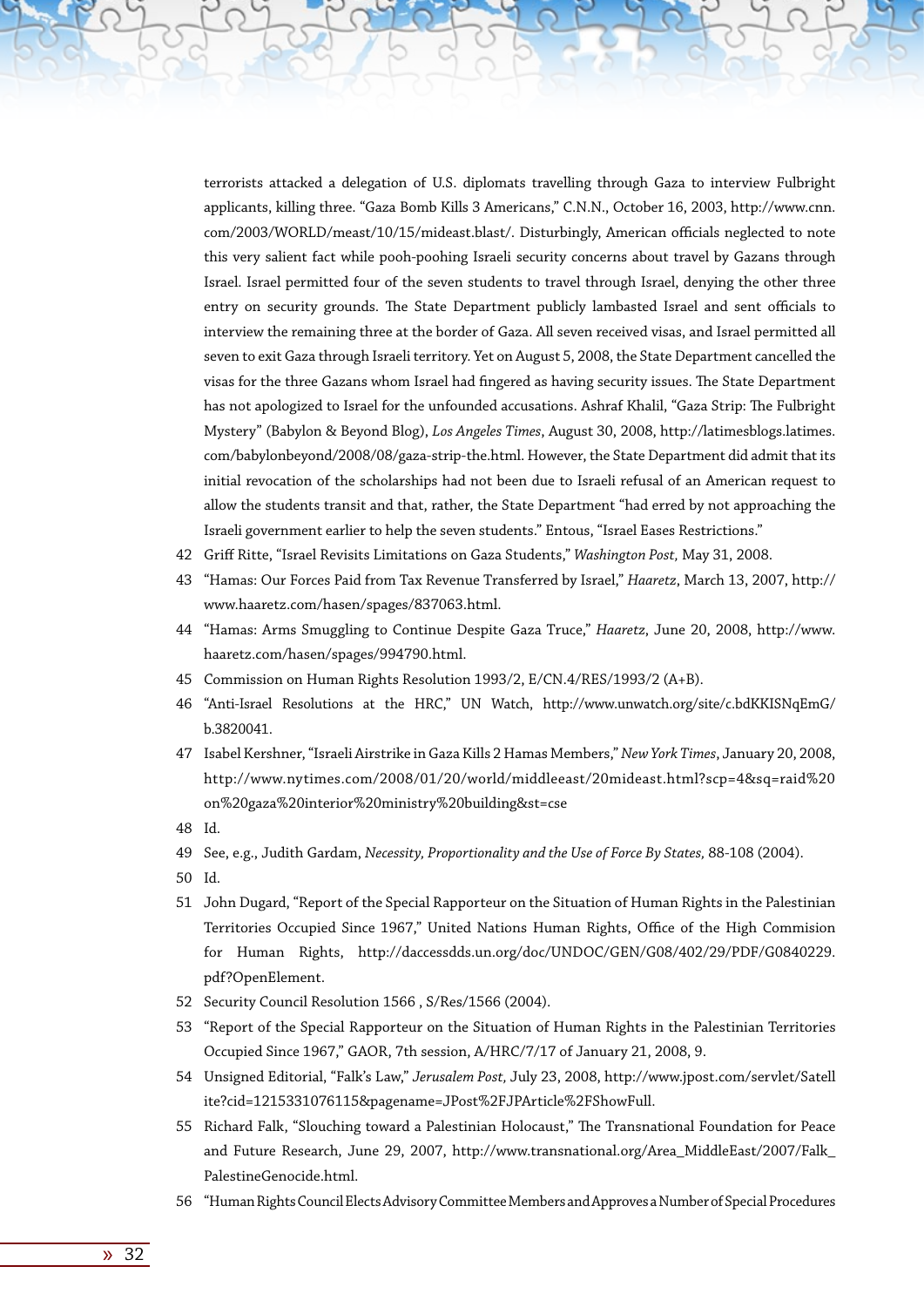Mandate Holders," United Nations Press Release, March 26, 2008, http://domino.un.org/unispal.nsf/9a7 98adbf322aff38525617b006d88d7/0da4ba56ade85249852574190058d462!OpenDocument.

- 57 Tim Franks, "UN Expert Stands by Nazi Comments," BBC, April 8, 2008, http://news.bbc.co.uk/2/hi/ middle\_east/7335875.stm.
- 58 Barak Ravid, "Italy FM: EU Stance on Israel in Past Swayed by Intolerance of Jews," *Haaretz*, June 21, 2008, https://www.haaretz.co.il/hasen/spages/994084.html.
- 59 Cnaan Liphshiz, "Dutch FM Says Israel Unfairly Singled Out for Criticism by UN," *Haaretz*, January 22, 2008, http://www.haaretz.com/hasen/spages/947090.html.
- 60 UN Charter article 2(4).
- 61 UN Charter article 51.
- 62 Yoram Dinstein, *War, Aggression and Self-Defense,* 213-221 (3d edition, 2001).
- 63 The Gaza Strip can plausibly be described as sovereign territory of a state of Palestine, territory of the Mandate of Palestine without a current sovereign, sovereign territory of the State of Israel, or territory without any sovereign whatsoever. It may be subject to a claim of self-determination by the Palestinian Arab people, or by the Jewish people (by virtue of the Articles of the Mandate of Palestine). As is noted elsewhere in this paper, implausible claims have also been raised that Gaza is under Israeli occupation.
- 64 As evidenced by the world's response to the terrorist attacks on the U.S. on September 11, 2001, most states recognize a right of self-defense against attacks from non-sovereign actors, even where the attacks originate and culminate on domestic soil (the 9/11 attackers launched their attack from U.S. soil). In its rightly pilloried advisory opinion on Israel's security barrier, the International Court of Justice correctly noted that the Green Line - the cease-fire line separating Jordan and Israel prior to 1967 - was not an international border. See "Advisory Opinion, Legal Consequences of the Construction of a Wall in the Occupied Palestinian Territory," July 9, 2004, I.C.J. 131 (hereinafter Wall Opinion), para. 72. It then concluded that, without analysis and contrary to international practice, Israel lacked a right of selfdefense against attacks crossing that line. See Wall Opinion, 2004, I.C.J. 131, para. 142. By that logic, at least until 2005 when Israel withdrew from Gaza, there was no international boundary between Israel and Gaza, and therefore Gaza would not be able to claim the benefits of *jus ad bellum*. The I.C.J. decision also, incorrectly, implies that Israel lacked a right of self-defense against Gazan attacks prior to 2005; however, this implication is not terribly important since Israel would not need the benefit of self-defense to have the right to use force in Gaza.
- 65 See Dinstein, supra note 17, at 119.
- 66 Id., at 115.
- 67 Shmulik Hadad, "Israel Strikes Qassam Launchers Following Rocket Attack, Ynet, June 20, 2007, www.ynetnews.com/articles/0,7340,L-3415347,00.html .
- 68 "IDF Targets Hamas Cell in the Southern Gaza Strip," IDF Spokesperson, September 5, 2006, http:// www.imra.org.il/story.php3?id=30840.
- 69 Yuval Azoulay, "Abbas: IDF Operations Prevent Progress in Peace Talks," *Haaretz*, August 22, 2007. http://www.haaretz.com/hasen/spages/896224.html.
- 70 "IDF Targets Main Islamic Jihad Weapons Manufacturing Facility," IDF Spokesperson, July 25, 2006, http://www.imra.org.il/story.php3?id=30264.
- 71 Ken Ellingwood, "Israeli Airstrike Sets Ministry in Gaza on Fire," *Los Angeles Times*, June 30, 2006,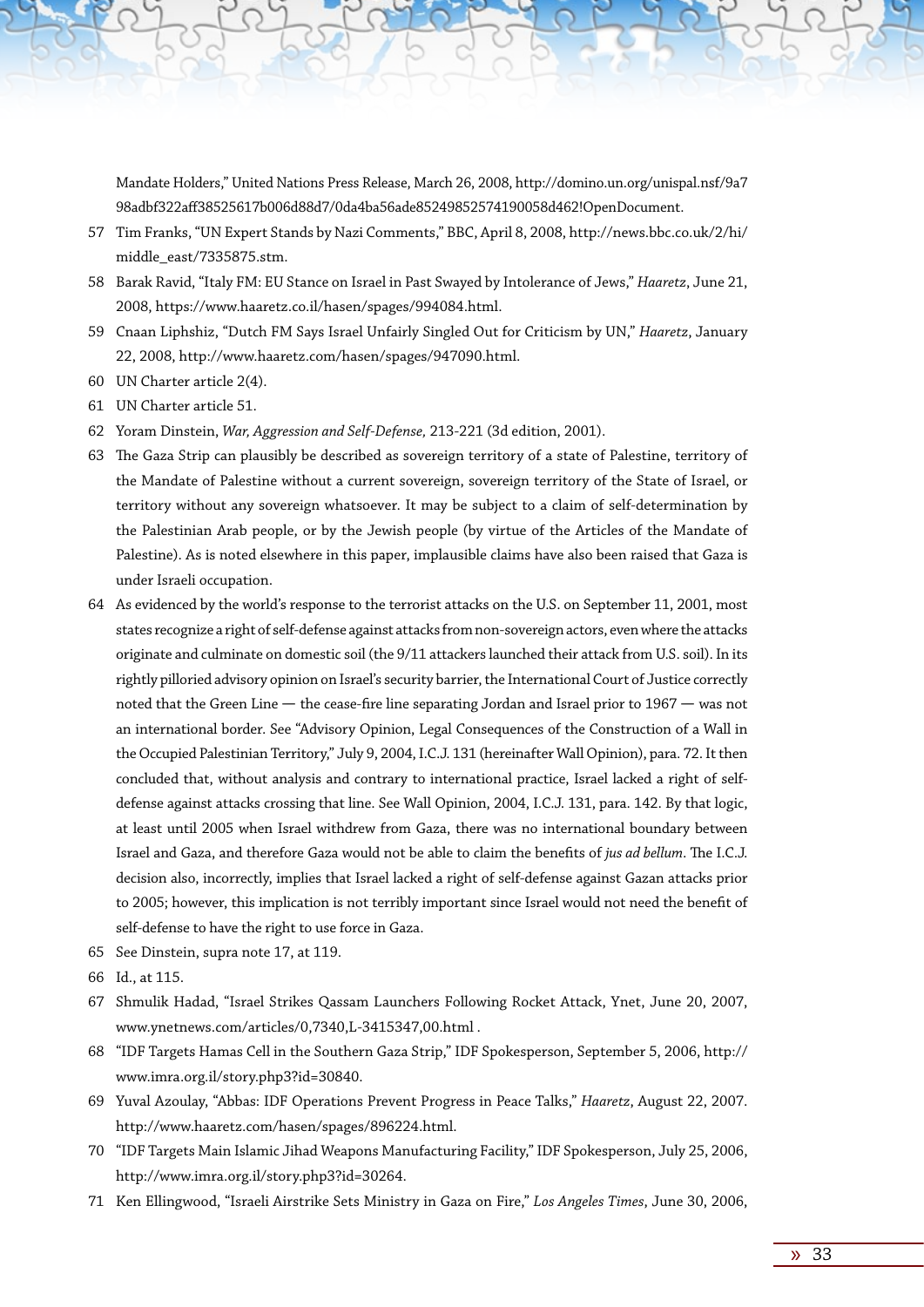http://articles.latimes.com/2006/jun/30/world/fg-gaza30.

- 72 See Dinstein, supra note 17, at 120.
- 73 Id., at 115.
- 74 See IDF Spokesperson regarding military advocacy: Israel Defense Forces, IDF Units, Chief Military Advocacy, http://dover.idf.il/IDF/English/units/other/advocate/Headquarters/default.htm.
- 75 See, for example, HCJ 3278/02, *The Center for the Defense of the Individual v. Commander of IDF Forces on the West Bank*, para. 23 (requiring Israel Defense Forces to abide by standards of Standard Minimum Rules for Treatment of Prisoners, even though Israel is not bound by treaty to such rules and they have not been demonstrated to be a part of customary international law).
- 76 Geneva Convention IV, Article 28.
- 77 1977 Geneva Protocol I Additional to the Geneva Conventions of 12 August 1949, and Relating to the Protection of Victims of International Armed Conflicts, June 8, 1977, Article 37. While Israel is not a party to the Protocol, the definition of perfidy is considered to reflect customary international law. See Dinstein, supra note 17, at 198.
- 78 *Encyclopedia of Public International Law,* 335 (1986); *Oppenheim's International Law,* 134 (H. Lauterpacht ed., 7th ed. 1952).
- 79 Elisabeth Zoller, *Peacetime Unilateral Remedies: An Analysis of Countermeasures* 7 (1984).
- 80 See generally Lori Fisher Damrosch, "Retaliation or Arbitration or Both? The 1978 U.S.-France Aviation Dispute," 74 *Am. J. Int'l L.* 785 (1980).
- 81 Article 75(4)(b) of Protocol I Additional to the Geneva Conventions of 12 August 1949, and Relating to the Victims of International Armed Conflict, June 8, 1977, 1125 UNT.S. 3-608. While Israel is not a party to the Protocol, the prohibition on collective punishment is considered to reflect customary international law. See Dinstein, supra note 17, at 21.
- 82 Id.
- 83 See, for example, "Sudan: Joint Letter to UN Security Council," http://www.amnesty.org/en/library/ asset/AFR54/025/2006/en/dom-AFR540252006en.html (calling for "targeted" and "personal" economic sanctions against Sudan) and "Nepal: Heads of Three Human Rights Organizations Call for Targeted Sanctions," April 18, 2006, http://www.amnesty.org/en/library/asset/ASA31/019/2006/ en/dom-ASA310192006en.html (calling for "targeted" and "personal" economic sanctions against Nepal). See also "Cuba: Questions and Answers on the Work of Amnesty International," Amnesty International, http://www.amnesty.org/en/library/asset/AMR25/003/2002/en/dom-AMR250032002en.html (claiming disingenuously that "Amnesty International takes no general position on the legitimacy of economic sanctions against governments or armed groups anywhere in the world").
- 84 "Sierra Leone: Cutting the Link Between Diamonds and Guns," May 31, 2000, http://www.amnesty. org/en/library/asset/AFR51/027/2000/en/dom-AFR510272000en.html.
- 85 Geof Simons, *Imposing Economic Sanctions,* 147 (1999).
- 86 *U.S. Policy Toward Uganda*, Washington: GPO, 1979. U.S. Congress, 96th, 1st Session. House of Representatives, Committee on Foreign Affairs, Subcommittee on Africa. See also Ralph D. Nurnberger, "The U.S. and Idi Amin: Congress to the Rescue," 25 *African Studies Review* 49 (1982).
- 87 "Right Turn In Austria The Haider Chronicles," BNet, February 21, 2000, http://findarticles. com/p/articles/mi\_m1252/is\_2000\_Feb\_25/ai\_59948880.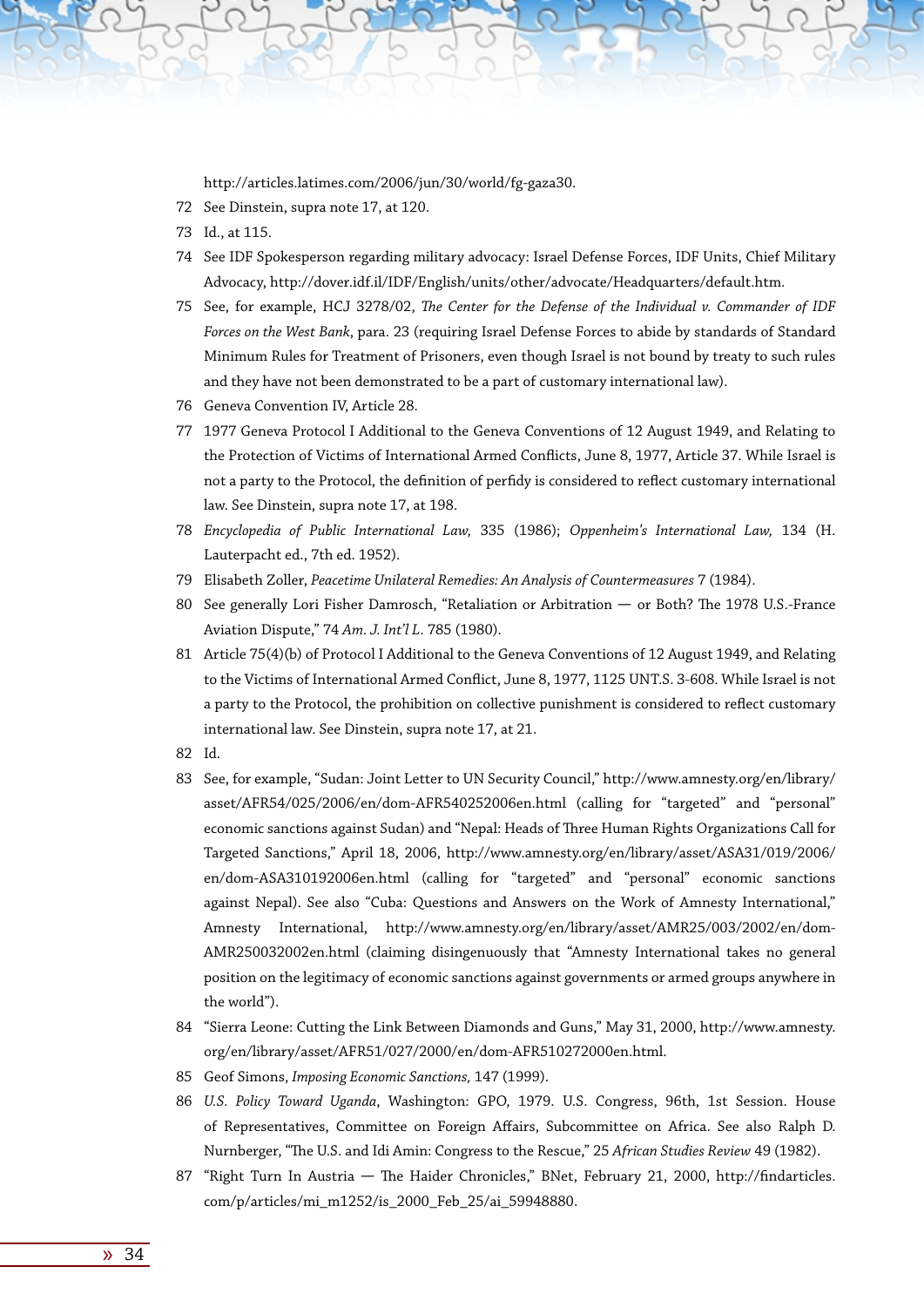- 88 Simons, supra note 78. at 78.
- 89 Philip O'Conor, "Israeli Collective Punishment of People of Gaza Must be Ended," *Irish Times,* August 21, 2008, http://www.irishtimes.com/newspaper/opinion/2008/0821/1219243749183.html.
- 90 Article 12, International Covenant on Civil and Political Rights, G.A. Res. 2200 A (XXI), UN GAOR, 21st Sess., Supp. No. 16, UN Doc. A/6316 (1966).
- 91 Third United Nations Conference on the Law of the Sea: Final Act, November 1982, articles 17-26.
- 92 "Events Leading to the Six Day War," Israel Ministry of Foreign Affairs, http://www.mfa.gov.il/MFA/ Facts+About+Israel/Israel+in+Maps/Events+leading+to+the+Six+Day+War-+1967.htm.
- 93 E.g., "Definition of Aggression" Resolution, General Assembly of the United Nations, 14 December 1974, GA Res. 3314, UN GAOR, 29th Sess., Supp. No. 31, at 142, article 3; UN doc. A/9631 (1974). See Dinstein, supra note 55, at 125.
- 94 The Israeli-Palestinian Interim Agreement on the West Bank and the Gaza Strip, Annex I Protocol Concerning Redeployment and Security Arrangements, September 28, 1995, http://www.mfa.gov.il/MFA/Peace+Process/Guide+to+the+Peace+Process/THE+ISRAELI-PALESTINIAN+INTERIM+AGREEMENT+-+Annex+I.htm.
- 95 "'Free Gaza' Blockade-Busting Boats Planning a Second Voyage," *Haaretz*, August 30, 2008, http:// www.haaretz.com/hasen/spages/1016517.html.
- 96 Booth is Tony Blair's sister-in-law and a "media personality" who labels herself a human rights activist (see http://homepage.mac.com/lauren.booth/lauren/lauren.html). Her human rights activism appears to consist primarily of anti-Israel, pro-Palestinian activity, as well as general opposition to the "war on terror." Booth's story of her "imprisonment" in Gaza was contradictory, although in all its versions, it placed the blame on Israel. Booth claimed that Israelis threatened to shoot her at a border crossing with Israel and that Egyptian officials were ready to permit her transit through Egypt, "but a lowly official stopped me from leaving." Tim Butcher, "Lauren Booth Still 'Trapped' in Gaza After Protest," *Telegraph*, September 3, 2008, http://www.telegraph.co.uk/news/worldnews/ middleeast/palestinianauthority/2674870/Lauren-Booth-still-trapped-in-Gaza-after-protest.html. Simultaneously, Booth claimed that Israeli puppet-masters were responsible for the "lowly" Egyptian "official's" decision to deny her transit, as she had "heard through contacts Egypt was under pressure from Israel to act that way." "Egypt Won't Let Blair's Sister-in-Law Leave Gaza By Land," Reuters, September 3, 2003, http://www.haaretz.com/hasen/spages/1017539.html.
- 97 Tim Butcher, "Lauren Booth Still 'Trapped' in Gaza After Protest," *Telegraph*, September 3, 2008.
- 98 "Blair's Sister-in-Law Finally Leaves Gaza," A.F.P. September 20, 2008, http://afp.google.com/article/ ALeqM5iimV\_FzSFDI6xcZ\_nnqLYptVnhlQ.
- 99 Orly Halpern, "Lauren Booth, Tony Blair's Sister-in-Law, Stuck in Gaza Strip," *Times*, September 3, 2008, http://www.timesonline.co.uk/tol/news/world/middle\_east/article4668250.ece.
- 100 Geneva Convention IV, Articles 55-59.
- 101 Geneva Convention IV, Articles 2-4.
- 102 *Democratic Republic of Congo v. Uganda*, 2005 I.C.J. No. 116 (Dec. 19), para 173.
- 103 Review of the Applicability of International Humanitarian Law to the Occupied Palestinian Territory, Program on humanitarian policy and conflict research, IHL in Israel and the occupied Palestinian territories,. http://opt.ihlresearch.org/index.cfm?fuseaction=Page.viewPage&pageId=768.
- 104 Convention Respecting the Laws and Customs of War on Land and its Annex, October 18, 1907,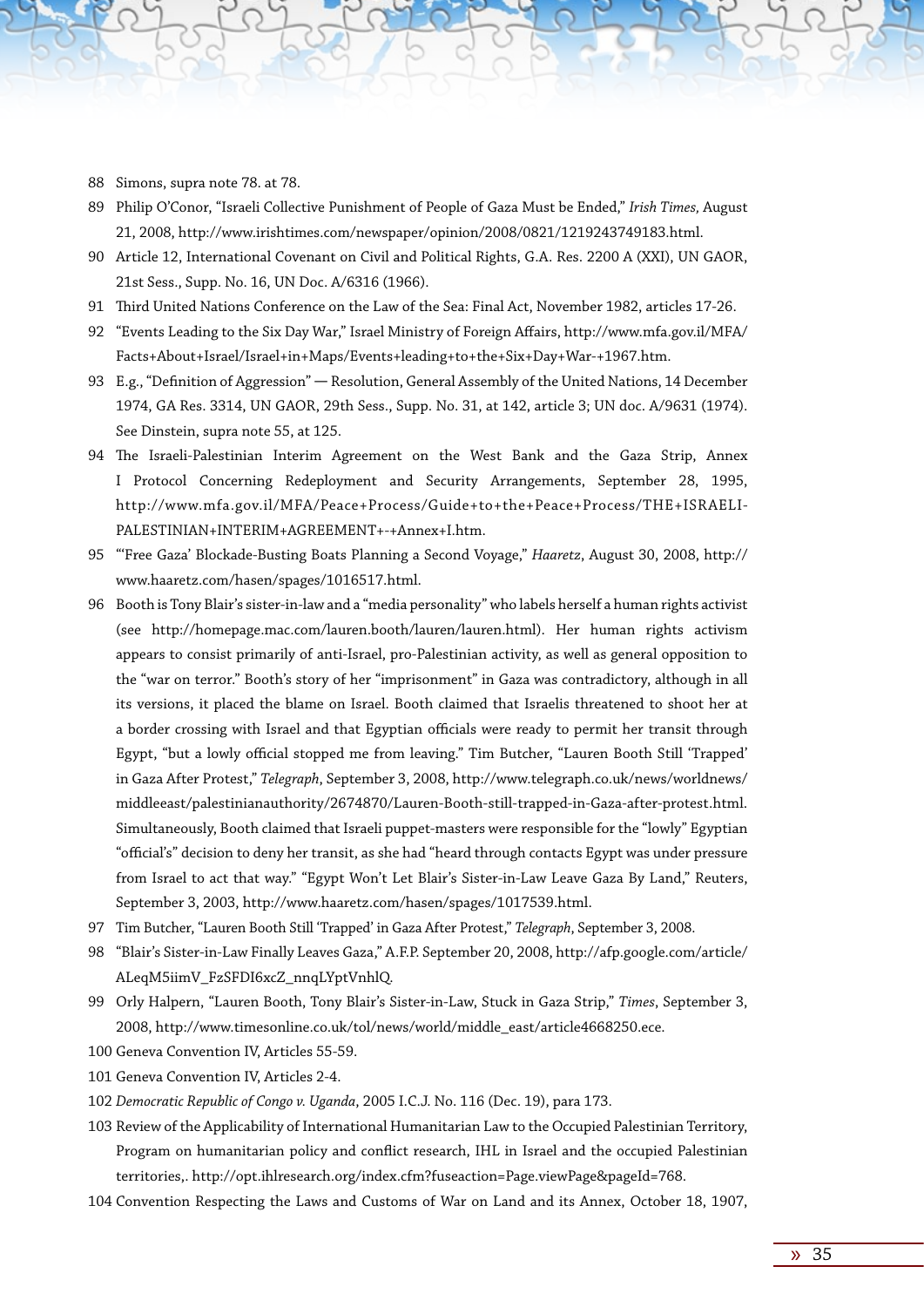36 Stat. 2277, T.S. No. 539, reprinted in International and Operational Law Department, The U.S. Army Judge Advocate General's Legal Center and School, Law of War Documentary Supplement 148 (2005). The French text is authoritative and uses the relevant phrase "*l'ordre et la vie publics*."

- 105 Nidal al-Mughrabi, "Palestinians Ration Gaza Power After Fuel Cuts," January 6, 2008, Reuters, http://www.reuters.com/article/latestCrisis/idUSL06549779.
- 106 Michael I. Krauss, "Collective Punishment and Newspeak," February 24, 2008, *American Thinker*, http:// www.americanthinker.com/2008/02/collective\_punishment\_and\_news.html.
- 107 Geneva Convention IV, Article. 23.
- 108 Geneva Convention IV, Article 2.
- 109 Geneva Convention IV, Article 92.
- 110 Id.
- 111 Id.
- 112 "Hamas Seizes Convoy of Food Meant for Palestinian Red Crescent," *Jerusalem Post*, February 7, 2008, http://www.jpost.com/servlet/Satellite?cid=1202246347331&pagename=JPost%2FJPArticle%2FSh owFull.
- 113 Rebecca Anna Stoil, Sheera Claire Frenkel and JPost.com Staff, "Senior Official: Iran Behind Rocket Fire," *Jerusalem Post*, March 3, 2008, http://www.jpost.com/servlet/Satellite?pagename=JPost%2FJ PArticle%2FShowFull&cid=1204546390634.
- 114 Matthew Levitt, "Hamas' Hidden Economy," *Los Angeles Times*, July 3, 2007, at 19.
- 115 Herb Keinon, "EU Slams Terrorists' Use of Phony Sugar Sacks," *Jerusalem Post,* December 30, 2007, http://www.jpost.com/servlet/Satellite?cid=1198517245928&pagename=JPost%2FJPArticle%2FP rinter.
- 116 Khaled Abu Toameh, "PA: Hamas Disrupting Fuel Supplies to Gaza," *Jerusalem Post*, April 28, 2008, at 2. 117 Id.
- 118 http://www.tomgrossmedia.com/mideastdispatches/archives/000947.html.
- 119 Deutsche Presse Agentur (DPA), "Hamas Confiscates Aid Trucks to Gaza," RELIEFWEB, February 7, 2008, http://www.reliefweb.int/rw/rwb.nsf/db900SID/MMAH-7BM8XT?OpenDocument.
- 120 Article 70 of Protocol I Additional to the Geneva Conventions of 12 August 1949, and Relating to the Protection of Victims of International Armed Conflicts.
- 121 Robbie Sabel, "Analysis: Is Gaza Blockade a Legitimate Tool of War?," *Jerusalem Post*, February 11, 2008, http://www.jpost.com/servlet/Satellite?c=JPArticle&cid=1202657415718&pagename=JPost %2FJPArticle%2FShowFull.
- 122 Karin Laub, "Electricity Key Weapon in Gaza War," *USA Today*, February 9, 2008, http://www. usatoday.com/news/world/2008-02-09-1257011926\_x.htm.
- 123 See Sabel, supra note 106, at para. 11.
- 124 See Sabel, supra note 106, at para. 13.
- 125 S.C. Res. 686, UN SCOR, 46th Sess., 2978th mtg. at 2, UN Doc. S/RES/686 (1990).
- 126 S.C. Res. 748, UN SCOR, 47th Sess., 3063d mtg., UN Doc. S/RES/748 (1992).
- 127 S.C. Res. 781, UN SCOR, 47th Sess., 3122d mtg., at 2, UN Doc. S/RES/781 (1992).
- 128 Yaakov Katz and Rebecca Anna Stoil, "Hamas: Dimona Bombers Came from Hebron," *Jerusalem Post*, February 4, 2008, http://www.jpost.com/servlet/Satellite?cid=1202064579209&pagename=JPost% 2FJPArticle%2FShowFull.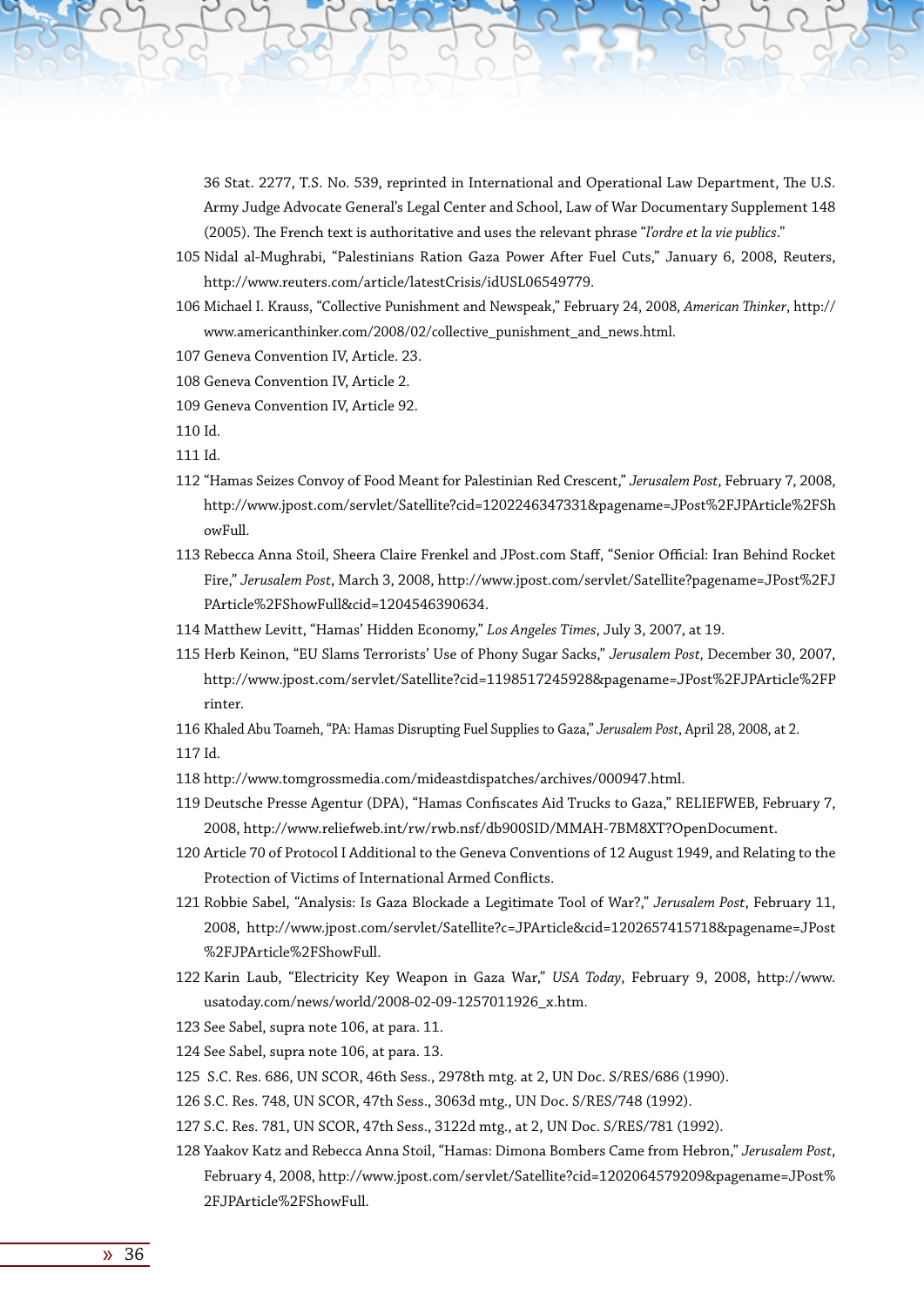- 129 Israel's closure of the West Bank and Gaza Strip, http://hrw.org/reports/1996/Israel1.htm Vol. 8, No. 3 (E), July 1996.
- 130 See, e.g., Nadia Hajab, "Gaza's Humanitarian Crisis: Who's to Blame for What?," Middle East Children's Alliance, http://www.mecaforpeace.org/article.php?id=267.
- 131 Frank Gardner, "Crisis Looms in Gaza," BBC, June 15, 2001, http://news.bbc.co.uk/2/hi/middle\_ east/1389843.stm.
- 132 See, e.g., "UNRWA Launches \$94 Million Appeal for West Bank and Gaza," UNRWA Press Release, No. HQ/G/25/2002, December 10, 2002, http://www.un.org/News/Press/docs/2002/PAL1932.doc.htm.
- 133 See, e.g., the Electronic Intifada website, which wrote, "investigation into the extent and causes of Palestinian poverty, in January 2003, the humanitarian situation in the Occupied Palestinian Territories has deteriorated sharply. Poverty levels and unemployment are now reaching crisis proportions creating a humanitarian crisis, the levels of which…has not been seen in fifty years. "The Humanitarian Crisis and Prospects for the Roadmap to Peace," Christian Aid, The Electronic Intifada, July 28, 2003, http://electronicintifada.net/v2/article1757.shtml.
- 134 "UN Warns of 'Growing Gaza Crisis,'" BBC, October 7, 2004, http://news.bbc.co.uk/2/hi/middle\_ east/3723850.stm.
- 135 See, e.g., "Palestinians' Ongoing Humanitarian Crisis Deepening in Gaza," CARE, August 24, 2005, http://www.jerusalemites.org/press\_release/2005/24-8-2005.htm.
- 136 See, e.g., "Gaza Humanitarian Crisis A Joint Statement by Israel's Leading Human Rights Organizations," B'Tselem, November 16, 2006, http://www.btselem.org/English/Gaza\_ Strip/20061116\_Brief\_on\_Gaza.asp.
- 137 See, e.g., "Urgent Appeals from Israeli Human Rights Groups to Israeli Defense Minister: Open Gaza's Borders to Prevent a Humanitarian Crisis," B'Tselem, June 17, 2007, http://www.btselem. org/english/press\_releases/20070617.asp.
- 138 "Rights Groups: Humanitarian 'Implosion' Grips Gaza," CNN, March 6, 2008, http://edition.cnn. com/2008/WORLD/meast/03/06/gaza.crisis/?iref=hpmostpop. In one of the few instances in which Israel was allowed to reply, the CNN noted, "Israel denounced the 16-page report, saying it is merely defending itself and calling the notion of a humanitarian crisis 'fabricated.'"
- 139 "Burma Death Toll 'Could be 100,000,'" ITV, May 7, 2008, http://www.itv.com/News/Articles/Burmahumanitarian-crisis-grows-646089661.html.
- 140 "The Crisis in Darfur, a Timeline," CBC News, July 14, 2008, http://www.cbc.ca/news/background/ sudan/darfur.html.
- 141 Yaakov Katz, "Security and Defense: A Colonel of Hope," *Jerusalem Post,* July 31, 2008, http://www. jpost.com/servlet/Satellite?cid=1215331161934&pagename=JPost%2FJPArticle%2FShowFull.
- 142 Id.

143 Id.

144 Id.

145 Id.

- 146 "USAID Transfers \$20 Million to Palestinian Authority," December 30, 2004, http://domino.un.org/unispal. nsf/fd807e46661e3689852570d00069e918/ebafd5513e30952b85256f80005734be!OpenDocument.
- 147 Carol Migdalovitz, "Israeli-Arab Negotiations: Background, Conflicts, and U.S.," CRS Report RL33530, "December 22, 2006, http://www.au.af.mil/au/awc/awcgate/crs/rs22370.pdf.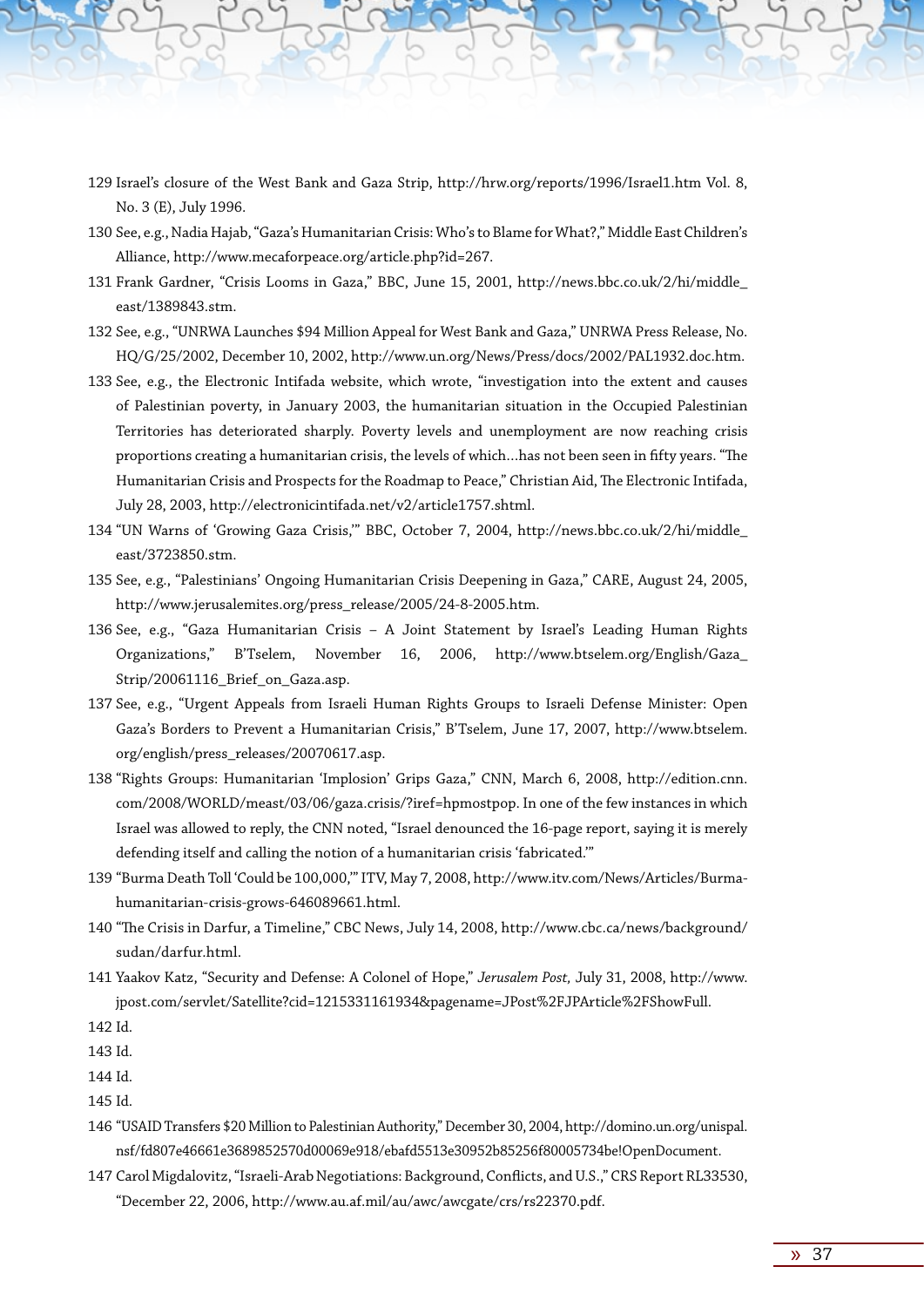- 148 Patrick Clawson, "The Palestinians' Lost Marshall Plans," The Washington Institute for Near East Policy, August, 9, 2002, http://www.thewashingtoninstitute.org/templateC06.php?CID=406. 149 Id.
- 150 Jack Achiezer Guggenheim, "Jewish Law Commentary, The Supreme Chutzpa,." http://www.jlaw. com/Commentary/SupremeChutzpah.html.
- 151 "Rights Groups: Humanitarian 'Implosion' Grips Gaza," CNN, March 6, 2008, http://edition.cnn. com/2008/WORLD/meast/03/06/gaza.crisis/?iref=hpmostpop.
- 152 Aaron David Miller, "Why Gaza May Spell a New Start," *International Herald Tribune*, May 5, 2005, http://www.iht.com/articles/2005/05/04/opinion/edmiller.php.
- 153 G8 Statement on Gaza Withdrawal, June 10, 2004, http://www.whitehouse.gov/news/ releases/2004/06/20040610-8.html.
- 154 The dunam is a unit of land area equivalent to 1,000 square meters or approximately ¼ acre. http:// www.theisraelproject.org/site/apps/nl/content2.asp?c=hsJPK0PIJpH&b=886017&ct=1181575.
- 155 Arnon Regular, "Palestinian Militants Ransack Former Gush Katif Greenhouses," *Haaretz*, February 10, 2006, http://www.haaretz.com/hasen/pages/ShArt.jhtml?itemNo=681271&contrassID=1&subC ontrassID=1.
- 156 "Gaza Bomb Kills 3 Americans," CNN, October 16, 2003, http://edition.cnn.com/2003/WORLD/ meast/10/15/mideast.blast/.
- 157 Eric Westervelt, "Fatah, Hamas Battle in Gaza Threatens Government," NPR, June 12, 2007, http:// www.npr.org/templates/story/story.php?storyId=10988462.
- 158 Tim Butcher, "Gaza Doesn't Need Aid: It Has a £2bn Gas Field," *Daily Telegraph*, November 7, 2007, http://www.telegraph.co.uk/opinion/main.jhtml?xml=/opinion/2007/11/07/do0705.xml.
- 159 The World Factbook Gaza Strip, CIA, 15 July 2008, https://www.cia.gov/library/publications/theworld-factbook/geos/gz.html#Intro.
- 160 "Life Expectancy at Birth Country Comparison," as of January 1, 2008, http://www.indexmundi. com/g/r.aspx?t=50&v=30.

161 Id.

- 162 "India Life Expectancy at Birth," as of May 16, 2008, http://www.indexmundi.com/india/life\_ expectancy\_at\_birth.html .
- 163 "Ukraine Life Expectancy at Birth," as of May 16, 2008, http://indexmundi.com/ukraine/life\_ expectancy\_at\_birth.html.
- 164 "FactCheck: Glasgow Worse than Gaza?," Channel 4 News, 7 July, 2008, http://www.channel4.com/ news/articles/society/health/factcheck+glasgow+worse+than+gaza/2320267.
- 165 The World Factbook Gaza Strip, CIA, 15 July 2008, https://www.cia.gov/library/publications/theworld-factbook/geos/gz.html#Intro.
- 166 "Infant Mortality Rate Country Comparison," as of January 1, 2008, http://indexmundi.com/g/r. aspx?c=tp&v=29.
- 167 Id.
- 168 Id.
- 169 Id.
- 170 Id.

171 The World Factbook – Gaza Strip, CIA, 15 July 2008, https://www.cia.gov/library/publications/the-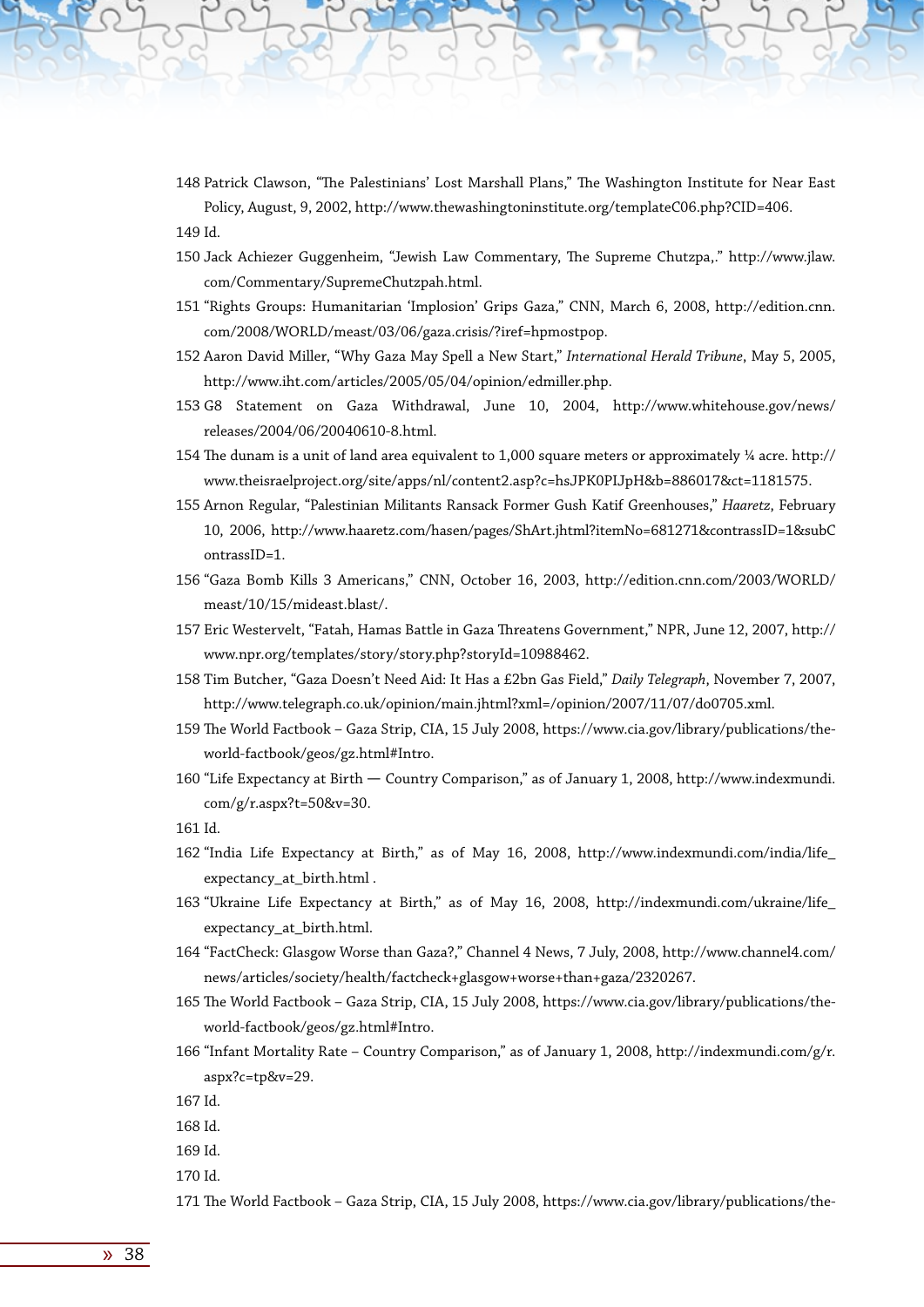world-factbook/geos/gz.html#Intro.

172 "Literacy – Country Comparison," as of January 1, 2008, http://www.indexmundi.com/g/r. aspx?c=in&v=39.

173 Id.

174 Id.

- 175 Andrew Kennis, "The World's Largest Prison," http://web.gc.cuny.edu/advocate/DEC03ISSUE/ dec03%20articles%20web%20format/Dec03Gaza.htm. See also "Key Maps (Israel and the Palestinians in Depth)," BBC, (referring to Gaza as "one of the most densely populated tracts of land in the world").
- 176 Alex Safian, "Why Palestinians Still Live in Refugee Camps," CAMERA, August 14, 2005, http:// www.camera.org/index.asp?x\_context=7&x\_issue=52&x\_article=960.

177 International Covenant on Civil and Political Rights, Article 2.1.

178 International Covenant on Civil and Political Rights, Article 6.1.

179 International Covenant on Civil and Political Rights, Article 12.1.

- 180 Mary O'Connell, "War Crimes Research Symposium: The Role of Justice in Building Peace: To Kill or Capture Suspects in the Global War on Terror," 35 *Case W. Res. J. Int'l L.* 328 (2003).
- 181 "Legal Consequences of the Construction of a Wall in the Occupied Palestinian Territory," 2004 I.C.J. para. 163 (July 9), http:// www.icj-cij.org/icjwww/idocket/imwp/imwp\_advisory\_opinion/imwp\_ advisory\_ opinion\_20040709.pdf.
- 182 Resolution 1373, Security Council of the United Nations, September 28, 2001.

183 Ibid.